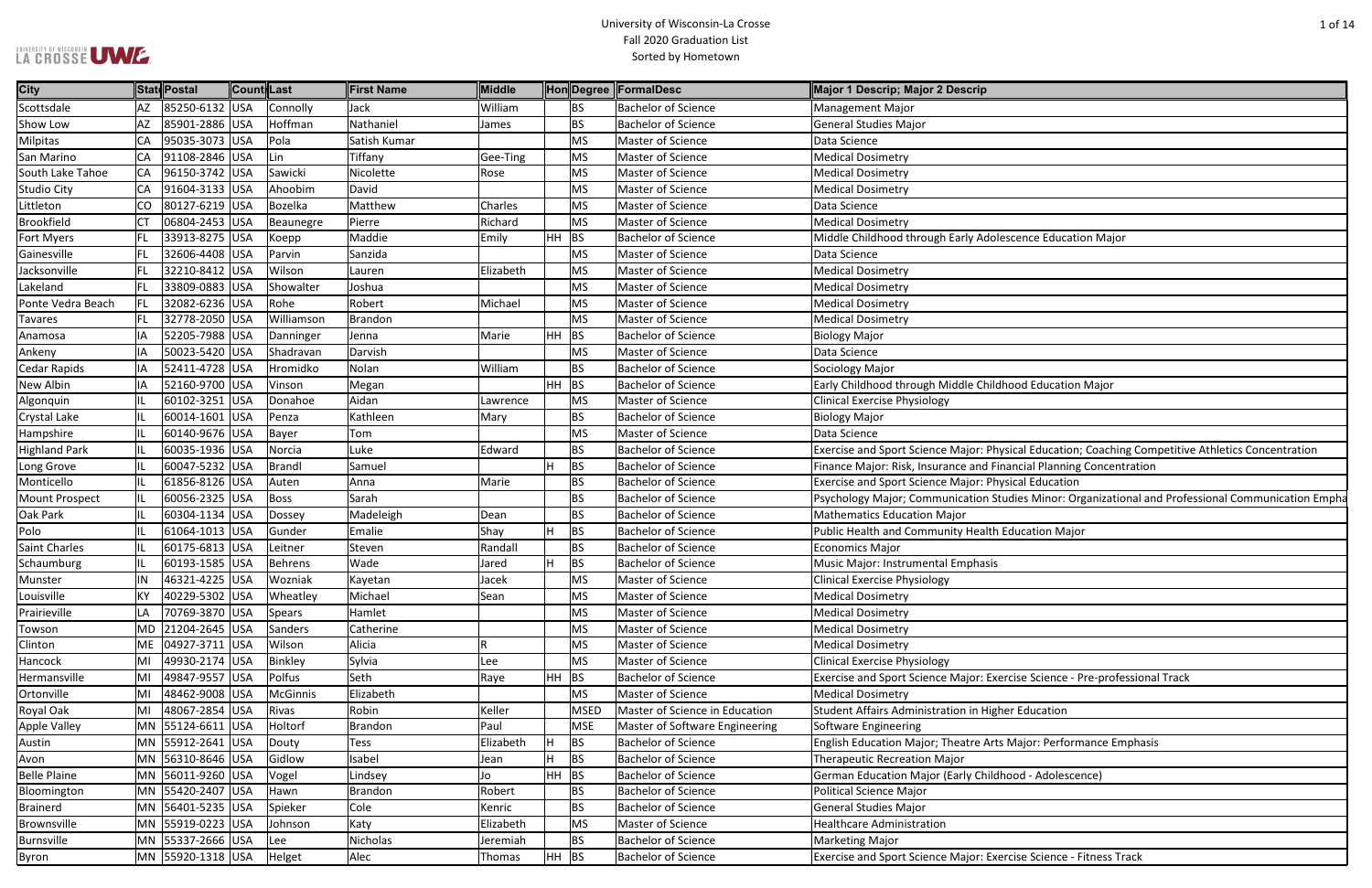| MN 55921-1031 USA<br><b>BS</b><br><b>Bachelor of Science</b><br>Caledonia<br>Meiners<br>Erin<br>Marie<br><b>Marketing Major</b><br><b>BS</b><br>Caledonia<br>MN 55921-9500 USA<br>Nord<br>David<br><b>Exercise and Sport Science Major: Physical Education</b><br>Josh<br><b>Bachelor of Science</b><br><b>BS</b><br><b>Center City</b><br>MN 55012-5016 USA<br>Duffy<br>Hunter<br>0<br><b>Bachelor of Science</b><br>Public Health and Community Health Education Major<br> MN  55012-7653  USA<br>Madeline<br>$HH$ BS<br><b>Bachelor of Science</b><br>Middle Childhood through Early Adolescence Education Major<br><b>Center City</b><br>Saueressig<br>MN 55317-7522 USA<br><b>BS</b><br><b>Bachelor of Science</b><br>Chanhassen<br>Fossey<br>Nola<br><b>Biology Major</b><br>Jean<br>MN 55317-9449 USA<br>Kira<br>Colleen<br><b>BS</b><br><b>Bachelor of Science</b><br>Middle Childhood through Early Adolescence Education Major<br>Chanhassen<br>Hanson<br>MN 55317-9787 USA<br>Grace<br><b>MS</b><br>Master of Science<br>Chanhassen<br>Kathryn<br>Occupational Therapy<br>Laurent<br>MN 55318-4610 USA<br><b>BS</b><br>Public Health and Community Health Education Major<br>Elyse<br><b>Bachelor of Science</b><br>Chaska<br>Purdy<br>Megan<br>Chaska<br>MN 55318-4523 USA<br>Talia<br>HH.<br> BS<br><b>Bachelor of Science</b><br>Exercise and Sport Science Major: Exercise Science - Pre-professional Track<br>Tripp<br><b>Cottage Grove</b><br>MN 55016-1065 USA<br>Mitch<br>Allen<br><b>BS</b><br><b>Bachelor of Science</b><br>Monson<br><b>Marketing Major</b><br>MN 55925-4094 USA<br>Frick<br>Jo<br>BS<br><b>Bachelor of Science</b><br>History Major: World History Emphasis<br>Dakota<br>Hannah<br><b>BS</b><br>MN 55328-8343 USA<br>Fake<br>н<br><b>Bachelor of Science</b><br>Exercise and Sport Science Major: Exercise Science - Pre-professional Track<br>Delano<br>Samantha<br>Jane<br><b>BS</b><br>MN 55328-9117 USA<br>Maas<br>Tori<br><b>Bachelor of Science</b><br>Delano<br>Kate<br><b>Management Major</b><br>MN 55123-3952 USA<br><b>BS</b><br>Gaedtke<br>Abigail<br><b>Bachelor of Science</b><br>Middle Childhood through Early Adolescence Education Major<br>Eagan<br>Grace<br>MN 55347-4924 USA<br>Sabah<br><b>Eden Prairie</b><br>Khan<br>HH.<br>BS<br><b>Bachelor of Science</b><br>French Education Major (Early Childhood - Adolescence)<br>Anjum<br> MN  55733-9521  USA<br><b>BS</b><br><b>Bachelor of Science</b><br>Esko<br>Robinson<br>Taylor<br>Jo<br>Exercise and Sport Science Major: Exercise Science - Pre-professional Track<br>MN 55021-7019 USA<br>Olivia<br>Claire<br><b>BS</b><br>Faribault<br>Orhn<br><b>Bachelor of Science</b><br><b>Management Major</b><br>Gina<br><b>BS</b><br><b>Bachelor of Science</b><br>Early Childhood through Middle Childhood Education Major<br>MN 55024-7148 USA<br>Farmington<br>Mercurio<br>Marie<br><b>BS</b><br>MN 55024-6608 USA<br><b>Bachelor of Science</b><br>Middle Childhood through Early Adolescence Education Major<br>Farmington<br>Meyer<br>Lauren<br>Taylor<br>MN 55025-7903 USA<br>Allison<br><b>BA</b><br><b>Bachelor of Arts</b><br>Communication Studies Major: Media Studies Emphasis<br>Forest Lake<br>Steele<br>Marie<br><b>Golden Valley</b><br> MN  55427-4916  USA<br>DeRubeis<br><b>MS</b><br>Emma<br>Master of Science<br>Occupational Therapy<br>Lynn<br>MN 55304-5448 USA<br>BA<br>Hed<br>Mikayla<br><b>Skye</b><br>Bachelor of Arts<br>Archaeological Studies Major<br>Ham Lake<br><b>BS</b><br>MN 55939-5950 USA<br>Allison<br><b>Bachelor of Science</b><br>Chemistry Major: ACS Certification; Physics Minor: Astronomy Emphasis<br> Coyle<br>Anne<br>Harmony<br>MN 55939-6533 USA<br>Alex<br><b>BS</b><br><b>Bachelor of Science</b><br>Social Studies Education Major (Broad Field Option B)<br>Harmony<br>Lange<br>Wayne<br>MN 55033-8822 USA<br><b>BS</b><br><b>Bachelor of Science</b><br>Middle Childhood through Early Adolescence Education Major<br><b>Hastings</b><br>Keller<br>Brennan<br>Jacob<br><b>BS</b><br>MN 55943-8629 USA<br><b>Hoskins</b><br>H.<br><b>Bachelor of Science</b><br>Brett<br>Michael<br>Exercise and Sport Science Major: Physical Education<br>Houston<br>MN 55076-5129 USA<br>BS<br>Rohleder<br>Noah<br><b>Bachelor of Science</b><br>Sociology Major<br>Inver Grove Heights<br>Ayres<br>Giles<br>Helen<br> MN 55352-9561 USA<br><b>MS</b><br>Master of Science<br>Mikayla<br>Occupational Therapy<br>Jordan<br><b>Bachelor of Science</b><br>MN 55352-9405 USA<br>Wessel<br>Jamie<br><b>BS</b><br>Jordan<br><b>Biology Major</b><br>Ann<br>н<br><b>BS</b><br>La Crescent<br>MN 55947-1598 USA<br>Anderson<br>Abygail<br>Ann<br><b>Bachelor of Science</b><br><b>Management Major</b><br>MN 55947-0024 USA<br><b>Bachelor of Science</b><br>La Crescent<br>Brodigan<br>Kate<br>McKenna<br><b>BS</b><br><b>Biology Major</b><br>MN 55947-1166 USA<br>Kyle<br><b>BS</b><br>Bachelor of Science<br>History Major: Regional Emphasis<br>La Crescent<br>Gerzsik<br>Martin<br>MN 55947-1108 USA<br>Pfiffner<br><b>MS</b><br>La Crescent<br>Amber<br>Master of Science<br><b>Occupational Therapy</b><br>Marie<br>MN 55947-1859 USA<br>BS<br><b>Bachelor of Science</b><br>Alex<br>Marie<br><b>Art Education Major</b><br>La Crescent<br>Sonnek<br><b>BS</b><br>MN 55042-4418 USA<br>Lodahl<br>Emily<br>Elizabeth<br>Lake Elmo<br><b>Bachelor of Science</b><br><b>Therapeutic Recreation Major</b><br>Lakefield<br>MN 56150-9428 USA<br>Sydnee<br>Master of Science<br>Donnelli<br><b>Brooke</b><br><b>MS</b><br><b>Occupational Therapy</b><br>Bachelor of Science<br>Lakeville<br>MN 55044-9527 USA<br>Nicholas<br><b>BS</b><br>Finance Major: Risk, Insurance and Financial Planning Concentration<br>Hartshorn<br>David<br>MN 55044-8900 USA<br>Elizabeth<br><b>BS</b><br><b>Bachelor of Science</b><br>Lakeville<br>Simpson<br>Finance Major: Risk, Insurance and Financial Planning Concentration<br>Marie<br>MN 55952-1417 USA<br>Wagner<br>Brianna<br>BS<br><b>Bachelor of Science</b><br><b>Mathematics Major</b><br>Lewiston<br>Marie<br>MN 56063-4471 USA<br>Carlson<br>Cori<br>$HH$ BS<br><b>Madison Lake</b><br><b>Bachelor of Science</b><br>Political Science Major<br>Hottinger<br>MN 56001-6854 USA<br>Master of Science<br>Mankato<br>Maurino<br>Christopher<br><b>MS</b><br><b>Medical Dosimetry</b><br>Michael<br>MN 55109-4441 USA<br>$HH$ BS<br><b>Bachelor of Science</b><br>Johnson<br><b>Finance Major</b><br>Maplewood<br>Amber<br>Asuncion<br>Cole<br><b>BS</b><br><b>Bachelor of Science</b><br>MN 55047-9677 USA<br>Marine on Saint Croix<br>Herbert<br>Michael<br><b>Accountancy Major</b><br><b>BS</b><br><b>Bachelor of Science</b><br>Medford<br>MN 55049-7003 USA<br>Bluhm<br>Rachel<br>Psychology Major<br>Suzanne<br>H.<br>MN 55411-1117 USA<br><b>BS</b><br><b>Bachelor of Science</b><br>Belteton<br>Jeffrey<br><b>Marketing Major</b><br>Minneapolis<br>Enrique<br>MN 55418-3119 USA<br><b>MS</b><br>Master of Science<br>Data Science<br>Minneapolis<br>Ryan<br>Stephen<br>Loos<br>MN 55408-4808 USA<br>O'Connor<br>Riley<br><b>MS</b><br>Master of Science<br><b>Clinical Exercise Physiology</b><br>Minneapolis<br>Scott | Caledonia | MN 55921-1449 USA | McGraw | Zachary | Michael | <b>BS</b> | <b>Bachelor of Science</b> | Social Studies Education Major (Broad Field Option A); History Education Major |
|---------------------------------------------------------------------------------------------------------------------------------------------------------------------------------------------------------------------------------------------------------------------------------------------------------------------------------------------------------------------------------------------------------------------------------------------------------------------------------------------------------------------------------------------------------------------------------------------------------------------------------------------------------------------------------------------------------------------------------------------------------------------------------------------------------------------------------------------------------------------------------------------------------------------------------------------------------------------------------------------------------------------------------------------------------------------------------------------------------------------------------------------------------------------------------------------------------------------------------------------------------------------------------------------------------------------------------------------------------------------------------------------------------------------------------------------------------------------------------------------------------------------------------------------------------------------------------------------------------------------------------------------------------------------------------------------------------------------------------------------------------------------------------------------------------------------------------------------------------------------------------------------------------------------------------------------------------------------------------------------------------------------------------------------------------------------------------------------------------------------------------------------------------------------------------------------------------------------------------------------------------------------------------------------------------------------------------------------------------------------------------------------------------------------------------------------------------------------------------------------------------------------------------------------------------------------------------------------------------------------------------------------------------------------------------------------------------------------------------------------------------------------------------------------------------------------------------------------------------------------------------------------------------------------------------------------------------------------------------------------------------------------------------------------------------------------------------------------------------------------------------------------------------------------------------------------------------------------------------------------------------------------------------------------------------------------------------------------------------------------------------------------------------------------------------------------------------------------------------------------------------------------------------------------------------------------------------------------------------------------------------------------------------------------------------------------------------------------------------------------------------------------------------------------------------------------------------------------------------------------------------------------------------------------------------------------------------------------------------------------------------------------------------------------------------------------------------------------------------------------------------------------------------------------------------------------------------------------------------------------------------------------------------------------------------------------------------------------------------------------------------------------------------------------------------------------------------------------------------------------------------------------------------------------------------------------------------------------------------------------------------------------------------------------------------------------------------------------------------------------------------------------------------------------------------------------------------------------------------------------------------------------------------------------------------------------------------------------------------------------------------------------------------------------------------------------------------------------------------------------------------------------------------------------------------------------------------------------------------------------------------------------------------------------------------------------------------------------------------------------------------------------------------------------------------------------------------------------------------------------------------------------------------------------------------------------------------------------------------------------------------------------------------------------------------------------------------------------------------------------------------------------------------------------------------------------------------------------------------------------------------------------------------------------------------------------------------------------------------------------------------------------------------------------------------------------------------------------------------------------------------------------------------------------------------------------------------------------------------------------------------------------------------------------------------------------------------------------------------------------------------------------------------------------------------------------------------------------------------------------------------------------------------------------------------------------------------------------------------------------------------------------------------------------------------------------------------------------------------------------------------------------------------------------------------------------------------------------------------------------------------------------------------------------------------------------------------------------------------------------------------------------------------------------------------------------------------------------------------------------------------------------------------------------------------------------------------------------------------|-----------|-------------------|--------|---------|---------|-----------|----------------------------|--------------------------------------------------------------------------------|
|                                                                                                                                                                                                                                                                                                                                                                                                                                                                                                                                                                                                                                                                                                                                                                                                                                                                                                                                                                                                                                                                                                                                                                                                                                                                                                                                                                                                                                                                                                                                                                                                                                                                                                                                                                                                                                                                                                                                                                                                                                                                                                                                                                                                                                                                                                                                                                                                                                                                                                                                                                                                                                                                                                                                                                                                                                                                                                                                                                                                                                                                                                                                                                                                                                                                                                                                                                                                                                                                                                                                                                                                                                                                                                                                                                                                                                                                                                                                                                                                                                                                                                                                                                                                                                                                                                                                                                                                                                                                                                                                                                                                                                                                                                                                                                                                                                                                                                                                                                                                                                                                                                                                                                                                                                                                                                                                                                                                                                                                                                                                                                                                                                                                                                                                                                                                                                                                                                                                                                                                                                                                                                                                                                                                                                                                                                                                                                                                                                                                                                                                                                                                                                                                                                                                                                                                                                                                                                                                                                                                                                                                                                                                                                                                                                 |           |                   |        |         |         |           |                            |                                                                                |
|                                                                                                                                                                                                                                                                                                                                                                                                                                                                                                                                                                                                                                                                                                                                                                                                                                                                                                                                                                                                                                                                                                                                                                                                                                                                                                                                                                                                                                                                                                                                                                                                                                                                                                                                                                                                                                                                                                                                                                                                                                                                                                                                                                                                                                                                                                                                                                                                                                                                                                                                                                                                                                                                                                                                                                                                                                                                                                                                                                                                                                                                                                                                                                                                                                                                                                                                                                                                                                                                                                                                                                                                                                                                                                                                                                                                                                                                                                                                                                                                                                                                                                                                                                                                                                                                                                                                                                                                                                                                                                                                                                                                                                                                                                                                                                                                                                                                                                                                                                                                                                                                                                                                                                                                                                                                                                                                                                                                                                                                                                                                                                                                                                                                                                                                                                                                                                                                                                                                                                                                                                                                                                                                                                                                                                                                                                                                                                                                                                                                                                                                                                                                                                                                                                                                                                                                                                                                                                                                                                                                                                                                                                                                                                                                                                 |           |                   |        |         |         |           |                            |                                                                                |
|                                                                                                                                                                                                                                                                                                                                                                                                                                                                                                                                                                                                                                                                                                                                                                                                                                                                                                                                                                                                                                                                                                                                                                                                                                                                                                                                                                                                                                                                                                                                                                                                                                                                                                                                                                                                                                                                                                                                                                                                                                                                                                                                                                                                                                                                                                                                                                                                                                                                                                                                                                                                                                                                                                                                                                                                                                                                                                                                                                                                                                                                                                                                                                                                                                                                                                                                                                                                                                                                                                                                                                                                                                                                                                                                                                                                                                                                                                                                                                                                                                                                                                                                                                                                                                                                                                                                                                                                                                                                                                                                                                                                                                                                                                                                                                                                                                                                                                                                                                                                                                                                                                                                                                                                                                                                                                                                                                                                                                                                                                                                                                                                                                                                                                                                                                                                                                                                                                                                                                                                                                                                                                                                                                                                                                                                                                                                                                                                                                                                                                                                                                                                                                                                                                                                                                                                                                                                                                                                                                                                                                                                                                                                                                                                                                 |           |                   |        |         |         |           |                            |                                                                                |
|                                                                                                                                                                                                                                                                                                                                                                                                                                                                                                                                                                                                                                                                                                                                                                                                                                                                                                                                                                                                                                                                                                                                                                                                                                                                                                                                                                                                                                                                                                                                                                                                                                                                                                                                                                                                                                                                                                                                                                                                                                                                                                                                                                                                                                                                                                                                                                                                                                                                                                                                                                                                                                                                                                                                                                                                                                                                                                                                                                                                                                                                                                                                                                                                                                                                                                                                                                                                                                                                                                                                                                                                                                                                                                                                                                                                                                                                                                                                                                                                                                                                                                                                                                                                                                                                                                                                                                                                                                                                                                                                                                                                                                                                                                                                                                                                                                                                                                                                                                                                                                                                                                                                                                                                                                                                                                                                                                                                                                                                                                                                                                                                                                                                                                                                                                                                                                                                                                                                                                                                                                                                                                                                                                                                                                                                                                                                                                                                                                                                                                                                                                                                                                                                                                                                                                                                                                                                                                                                                                                                                                                                                                                                                                                                                                 |           |                   |        |         |         |           |                            |                                                                                |
|                                                                                                                                                                                                                                                                                                                                                                                                                                                                                                                                                                                                                                                                                                                                                                                                                                                                                                                                                                                                                                                                                                                                                                                                                                                                                                                                                                                                                                                                                                                                                                                                                                                                                                                                                                                                                                                                                                                                                                                                                                                                                                                                                                                                                                                                                                                                                                                                                                                                                                                                                                                                                                                                                                                                                                                                                                                                                                                                                                                                                                                                                                                                                                                                                                                                                                                                                                                                                                                                                                                                                                                                                                                                                                                                                                                                                                                                                                                                                                                                                                                                                                                                                                                                                                                                                                                                                                                                                                                                                                                                                                                                                                                                                                                                                                                                                                                                                                                                                                                                                                                                                                                                                                                                                                                                                                                                                                                                                                                                                                                                                                                                                                                                                                                                                                                                                                                                                                                                                                                                                                                                                                                                                                                                                                                                                                                                                                                                                                                                                                                                                                                                                                                                                                                                                                                                                                                                                                                                                                                                                                                                                                                                                                                                                                 |           |                   |        |         |         |           |                            |                                                                                |
|                                                                                                                                                                                                                                                                                                                                                                                                                                                                                                                                                                                                                                                                                                                                                                                                                                                                                                                                                                                                                                                                                                                                                                                                                                                                                                                                                                                                                                                                                                                                                                                                                                                                                                                                                                                                                                                                                                                                                                                                                                                                                                                                                                                                                                                                                                                                                                                                                                                                                                                                                                                                                                                                                                                                                                                                                                                                                                                                                                                                                                                                                                                                                                                                                                                                                                                                                                                                                                                                                                                                                                                                                                                                                                                                                                                                                                                                                                                                                                                                                                                                                                                                                                                                                                                                                                                                                                                                                                                                                                                                                                                                                                                                                                                                                                                                                                                                                                                                                                                                                                                                                                                                                                                                                                                                                                                                                                                                                                                                                                                                                                                                                                                                                                                                                                                                                                                                                                                                                                                                                                                                                                                                                                                                                                                                                                                                                                                                                                                                                                                                                                                                                                                                                                                                                                                                                                                                                                                                                                                                                                                                                                                                                                                                                                 |           |                   |        |         |         |           |                            |                                                                                |
|                                                                                                                                                                                                                                                                                                                                                                                                                                                                                                                                                                                                                                                                                                                                                                                                                                                                                                                                                                                                                                                                                                                                                                                                                                                                                                                                                                                                                                                                                                                                                                                                                                                                                                                                                                                                                                                                                                                                                                                                                                                                                                                                                                                                                                                                                                                                                                                                                                                                                                                                                                                                                                                                                                                                                                                                                                                                                                                                                                                                                                                                                                                                                                                                                                                                                                                                                                                                                                                                                                                                                                                                                                                                                                                                                                                                                                                                                                                                                                                                                                                                                                                                                                                                                                                                                                                                                                                                                                                                                                                                                                                                                                                                                                                                                                                                                                                                                                                                                                                                                                                                                                                                                                                                                                                                                                                                                                                                                                                                                                                                                                                                                                                                                                                                                                                                                                                                                                                                                                                                                                                                                                                                                                                                                                                                                                                                                                                                                                                                                                                                                                                                                                                                                                                                                                                                                                                                                                                                                                                                                                                                                                                                                                                                                                 |           |                   |        |         |         |           |                            |                                                                                |
|                                                                                                                                                                                                                                                                                                                                                                                                                                                                                                                                                                                                                                                                                                                                                                                                                                                                                                                                                                                                                                                                                                                                                                                                                                                                                                                                                                                                                                                                                                                                                                                                                                                                                                                                                                                                                                                                                                                                                                                                                                                                                                                                                                                                                                                                                                                                                                                                                                                                                                                                                                                                                                                                                                                                                                                                                                                                                                                                                                                                                                                                                                                                                                                                                                                                                                                                                                                                                                                                                                                                                                                                                                                                                                                                                                                                                                                                                                                                                                                                                                                                                                                                                                                                                                                                                                                                                                                                                                                                                                                                                                                                                                                                                                                                                                                                                                                                                                                                                                                                                                                                                                                                                                                                                                                                                                                                                                                                                                                                                                                                                                                                                                                                                                                                                                                                                                                                                                                                                                                                                                                                                                                                                                                                                                                                                                                                                                                                                                                                                                                                                                                                                                                                                                                                                                                                                                                                                                                                                                                                                                                                                                                                                                                                                                 |           |                   |        |         |         |           |                            |                                                                                |
|                                                                                                                                                                                                                                                                                                                                                                                                                                                                                                                                                                                                                                                                                                                                                                                                                                                                                                                                                                                                                                                                                                                                                                                                                                                                                                                                                                                                                                                                                                                                                                                                                                                                                                                                                                                                                                                                                                                                                                                                                                                                                                                                                                                                                                                                                                                                                                                                                                                                                                                                                                                                                                                                                                                                                                                                                                                                                                                                                                                                                                                                                                                                                                                                                                                                                                                                                                                                                                                                                                                                                                                                                                                                                                                                                                                                                                                                                                                                                                                                                                                                                                                                                                                                                                                                                                                                                                                                                                                                                                                                                                                                                                                                                                                                                                                                                                                                                                                                                                                                                                                                                                                                                                                                                                                                                                                                                                                                                                                                                                                                                                                                                                                                                                                                                                                                                                                                                                                                                                                                                                                                                                                                                                                                                                                                                                                                                                                                                                                                                                                                                                                                                                                                                                                                                                                                                                                                                                                                                                                                                                                                                                                                                                                                                                 |           |                   |        |         |         |           |                            |                                                                                |
|                                                                                                                                                                                                                                                                                                                                                                                                                                                                                                                                                                                                                                                                                                                                                                                                                                                                                                                                                                                                                                                                                                                                                                                                                                                                                                                                                                                                                                                                                                                                                                                                                                                                                                                                                                                                                                                                                                                                                                                                                                                                                                                                                                                                                                                                                                                                                                                                                                                                                                                                                                                                                                                                                                                                                                                                                                                                                                                                                                                                                                                                                                                                                                                                                                                                                                                                                                                                                                                                                                                                                                                                                                                                                                                                                                                                                                                                                                                                                                                                                                                                                                                                                                                                                                                                                                                                                                                                                                                                                                                                                                                                                                                                                                                                                                                                                                                                                                                                                                                                                                                                                                                                                                                                                                                                                                                                                                                                                                                                                                                                                                                                                                                                                                                                                                                                                                                                                                                                                                                                                                                                                                                                                                                                                                                                                                                                                                                                                                                                                                                                                                                                                                                                                                                                                                                                                                                                                                                                                                                                                                                                                                                                                                                                                                 |           |                   |        |         |         |           |                            |                                                                                |
|                                                                                                                                                                                                                                                                                                                                                                                                                                                                                                                                                                                                                                                                                                                                                                                                                                                                                                                                                                                                                                                                                                                                                                                                                                                                                                                                                                                                                                                                                                                                                                                                                                                                                                                                                                                                                                                                                                                                                                                                                                                                                                                                                                                                                                                                                                                                                                                                                                                                                                                                                                                                                                                                                                                                                                                                                                                                                                                                                                                                                                                                                                                                                                                                                                                                                                                                                                                                                                                                                                                                                                                                                                                                                                                                                                                                                                                                                                                                                                                                                                                                                                                                                                                                                                                                                                                                                                                                                                                                                                                                                                                                                                                                                                                                                                                                                                                                                                                                                                                                                                                                                                                                                                                                                                                                                                                                                                                                                                                                                                                                                                                                                                                                                                                                                                                                                                                                                                                                                                                                                                                                                                                                                                                                                                                                                                                                                                                                                                                                                                                                                                                                                                                                                                                                                                                                                                                                                                                                                                                                                                                                                                                                                                                                                                 |           |                   |        |         |         |           |                            |                                                                                |
|                                                                                                                                                                                                                                                                                                                                                                                                                                                                                                                                                                                                                                                                                                                                                                                                                                                                                                                                                                                                                                                                                                                                                                                                                                                                                                                                                                                                                                                                                                                                                                                                                                                                                                                                                                                                                                                                                                                                                                                                                                                                                                                                                                                                                                                                                                                                                                                                                                                                                                                                                                                                                                                                                                                                                                                                                                                                                                                                                                                                                                                                                                                                                                                                                                                                                                                                                                                                                                                                                                                                                                                                                                                                                                                                                                                                                                                                                                                                                                                                                                                                                                                                                                                                                                                                                                                                                                                                                                                                                                                                                                                                                                                                                                                                                                                                                                                                                                                                                                                                                                                                                                                                                                                                                                                                                                                                                                                                                                                                                                                                                                                                                                                                                                                                                                                                                                                                                                                                                                                                                                                                                                                                                                                                                                                                                                                                                                                                                                                                                                                                                                                                                                                                                                                                                                                                                                                                                                                                                                                                                                                                                                                                                                                                                                 |           |                   |        |         |         |           |                            |                                                                                |
|                                                                                                                                                                                                                                                                                                                                                                                                                                                                                                                                                                                                                                                                                                                                                                                                                                                                                                                                                                                                                                                                                                                                                                                                                                                                                                                                                                                                                                                                                                                                                                                                                                                                                                                                                                                                                                                                                                                                                                                                                                                                                                                                                                                                                                                                                                                                                                                                                                                                                                                                                                                                                                                                                                                                                                                                                                                                                                                                                                                                                                                                                                                                                                                                                                                                                                                                                                                                                                                                                                                                                                                                                                                                                                                                                                                                                                                                                                                                                                                                                                                                                                                                                                                                                                                                                                                                                                                                                                                                                                                                                                                                                                                                                                                                                                                                                                                                                                                                                                                                                                                                                                                                                                                                                                                                                                                                                                                                                                                                                                                                                                                                                                                                                                                                                                                                                                                                                                                                                                                                                                                                                                                                                                                                                                                                                                                                                                                                                                                                                                                                                                                                                                                                                                                                                                                                                                                                                                                                                                                                                                                                                                                                                                                                                                 |           |                   |        |         |         |           |                            |                                                                                |
|                                                                                                                                                                                                                                                                                                                                                                                                                                                                                                                                                                                                                                                                                                                                                                                                                                                                                                                                                                                                                                                                                                                                                                                                                                                                                                                                                                                                                                                                                                                                                                                                                                                                                                                                                                                                                                                                                                                                                                                                                                                                                                                                                                                                                                                                                                                                                                                                                                                                                                                                                                                                                                                                                                                                                                                                                                                                                                                                                                                                                                                                                                                                                                                                                                                                                                                                                                                                                                                                                                                                                                                                                                                                                                                                                                                                                                                                                                                                                                                                                                                                                                                                                                                                                                                                                                                                                                                                                                                                                                                                                                                                                                                                                                                                                                                                                                                                                                                                                                                                                                                                                                                                                                                                                                                                                                                                                                                                                                                                                                                                                                                                                                                                                                                                                                                                                                                                                                                                                                                                                                                                                                                                                                                                                                                                                                                                                                                                                                                                                                                                                                                                                                                                                                                                                                                                                                                                                                                                                                                                                                                                                                                                                                                                                                 |           |                   |        |         |         |           |                            |                                                                                |
|                                                                                                                                                                                                                                                                                                                                                                                                                                                                                                                                                                                                                                                                                                                                                                                                                                                                                                                                                                                                                                                                                                                                                                                                                                                                                                                                                                                                                                                                                                                                                                                                                                                                                                                                                                                                                                                                                                                                                                                                                                                                                                                                                                                                                                                                                                                                                                                                                                                                                                                                                                                                                                                                                                                                                                                                                                                                                                                                                                                                                                                                                                                                                                                                                                                                                                                                                                                                                                                                                                                                                                                                                                                                                                                                                                                                                                                                                                                                                                                                                                                                                                                                                                                                                                                                                                                                                                                                                                                                                                                                                                                                                                                                                                                                                                                                                                                                                                                                                                                                                                                                                                                                                                                                                                                                                                                                                                                                                                                                                                                                                                                                                                                                                                                                                                                                                                                                                                                                                                                                                                                                                                                                                                                                                                                                                                                                                                                                                                                                                                                                                                                                                                                                                                                                                                                                                                                                                                                                                                                                                                                                                                                                                                                                                                 |           |                   |        |         |         |           |                            |                                                                                |
|                                                                                                                                                                                                                                                                                                                                                                                                                                                                                                                                                                                                                                                                                                                                                                                                                                                                                                                                                                                                                                                                                                                                                                                                                                                                                                                                                                                                                                                                                                                                                                                                                                                                                                                                                                                                                                                                                                                                                                                                                                                                                                                                                                                                                                                                                                                                                                                                                                                                                                                                                                                                                                                                                                                                                                                                                                                                                                                                                                                                                                                                                                                                                                                                                                                                                                                                                                                                                                                                                                                                                                                                                                                                                                                                                                                                                                                                                                                                                                                                                                                                                                                                                                                                                                                                                                                                                                                                                                                                                                                                                                                                                                                                                                                                                                                                                                                                                                                                                                                                                                                                                                                                                                                                                                                                                                                                                                                                                                                                                                                                                                                                                                                                                                                                                                                                                                                                                                                                                                                                                                                                                                                                                                                                                                                                                                                                                                                                                                                                                                                                                                                                                                                                                                                                                                                                                                                                                                                                                                                                                                                                                                                                                                                                                                 |           |                   |        |         |         |           |                            |                                                                                |
|                                                                                                                                                                                                                                                                                                                                                                                                                                                                                                                                                                                                                                                                                                                                                                                                                                                                                                                                                                                                                                                                                                                                                                                                                                                                                                                                                                                                                                                                                                                                                                                                                                                                                                                                                                                                                                                                                                                                                                                                                                                                                                                                                                                                                                                                                                                                                                                                                                                                                                                                                                                                                                                                                                                                                                                                                                                                                                                                                                                                                                                                                                                                                                                                                                                                                                                                                                                                                                                                                                                                                                                                                                                                                                                                                                                                                                                                                                                                                                                                                                                                                                                                                                                                                                                                                                                                                                                                                                                                                                                                                                                                                                                                                                                                                                                                                                                                                                                                                                                                                                                                                                                                                                                                                                                                                                                                                                                                                                                                                                                                                                                                                                                                                                                                                                                                                                                                                                                                                                                                                                                                                                                                                                                                                                                                                                                                                                                                                                                                                                                                                                                                                                                                                                                                                                                                                                                                                                                                                                                                                                                                                                                                                                                                                                 |           |                   |        |         |         |           |                            |                                                                                |
|                                                                                                                                                                                                                                                                                                                                                                                                                                                                                                                                                                                                                                                                                                                                                                                                                                                                                                                                                                                                                                                                                                                                                                                                                                                                                                                                                                                                                                                                                                                                                                                                                                                                                                                                                                                                                                                                                                                                                                                                                                                                                                                                                                                                                                                                                                                                                                                                                                                                                                                                                                                                                                                                                                                                                                                                                                                                                                                                                                                                                                                                                                                                                                                                                                                                                                                                                                                                                                                                                                                                                                                                                                                                                                                                                                                                                                                                                                                                                                                                                                                                                                                                                                                                                                                                                                                                                                                                                                                                                                                                                                                                                                                                                                                                                                                                                                                                                                                                                                                                                                                                                                                                                                                                                                                                                                                                                                                                                                                                                                                                                                                                                                                                                                                                                                                                                                                                                                                                                                                                                                                                                                                                                                                                                                                                                                                                                                                                                                                                                                                                                                                                                                                                                                                                                                                                                                                                                                                                                                                                                                                                                                                                                                                                                                 |           |                   |        |         |         |           |                            |                                                                                |
|                                                                                                                                                                                                                                                                                                                                                                                                                                                                                                                                                                                                                                                                                                                                                                                                                                                                                                                                                                                                                                                                                                                                                                                                                                                                                                                                                                                                                                                                                                                                                                                                                                                                                                                                                                                                                                                                                                                                                                                                                                                                                                                                                                                                                                                                                                                                                                                                                                                                                                                                                                                                                                                                                                                                                                                                                                                                                                                                                                                                                                                                                                                                                                                                                                                                                                                                                                                                                                                                                                                                                                                                                                                                                                                                                                                                                                                                                                                                                                                                                                                                                                                                                                                                                                                                                                                                                                                                                                                                                                                                                                                                                                                                                                                                                                                                                                                                                                                                                                                                                                                                                                                                                                                                                                                                                                                                                                                                                                                                                                                                                                                                                                                                                                                                                                                                                                                                                                                                                                                                                                                                                                                                                                                                                                                                                                                                                                                                                                                                                                                                                                                                                                                                                                                                                                                                                                                                                                                                                                                                                                                                                                                                                                                                                                 |           |                   |        |         |         |           |                            |                                                                                |
|                                                                                                                                                                                                                                                                                                                                                                                                                                                                                                                                                                                                                                                                                                                                                                                                                                                                                                                                                                                                                                                                                                                                                                                                                                                                                                                                                                                                                                                                                                                                                                                                                                                                                                                                                                                                                                                                                                                                                                                                                                                                                                                                                                                                                                                                                                                                                                                                                                                                                                                                                                                                                                                                                                                                                                                                                                                                                                                                                                                                                                                                                                                                                                                                                                                                                                                                                                                                                                                                                                                                                                                                                                                                                                                                                                                                                                                                                                                                                                                                                                                                                                                                                                                                                                                                                                                                                                                                                                                                                                                                                                                                                                                                                                                                                                                                                                                                                                                                                                                                                                                                                                                                                                                                                                                                                                                                                                                                                                                                                                                                                                                                                                                                                                                                                                                                                                                                                                                                                                                                                                                                                                                                                                                                                                                                                                                                                                                                                                                                                                                                                                                                                                                                                                                                                                                                                                                                                                                                                                                                                                                                                                                                                                                                                                 |           |                   |        |         |         |           |                            |                                                                                |
|                                                                                                                                                                                                                                                                                                                                                                                                                                                                                                                                                                                                                                                                                                                                                                                                                                                                                                                                                                                                                                                                                                                                                                                                                                                                                                                                                                                                                                                                                                                                                                                                                                                                                                                                                                                                                                                                                                                                                                                                                                                                                                                                                                                                                                                                                                                                                                                                                                                                                                                                                                                                                                                                                                                                                                                                                                                                                                                                                                                                                                                                                                                                                                                                                                                                                                                                                                                                                                                                                                                                                                                                                                                                                                                                                                                                                                                                                                                                                                                                                                                                                                                                                                                                                                                                                                                                                                                                                                                                                                                                                                                                                                                                                                                                                                                                                                                                                                                                                                                                                                                                                                                                                                                                                                                                                                                                                                                                                                                                                                                                                                                                                                                                                                                                                                                                                                                                                                                                                                                                                                                                                                                                                                                                                                                                                                                                                                                                                                                                                                                                                                                                                                                                                                                                                                                                                                                                                                                                                                                                                                                                                                                                                                                                                                 |           |                   |        |         |         |           |                            |                                                                                |
|                                                                                                                                                                                                                                                                                                                                                                                                                                                                                                                                                                                                                                                                                                                                                                                                                                                                                                                                                                                                                                                                                                                                                                                                                                                                                                                                                                                                                                                                                                                                                                                                                                                                                                                                                                                                                                                                                                                                                                                                                                                                                                                                                                                                                                                                                                                                                                                                                                                                                                                                                                                                                                                                                                                                                                                                                                                                                                                                                                                                                                                                                                                                                                                                                                                                                                                                                                                                                                                                                                                                                                                                                                                                                                                                                                                                                                                                                                                                                                                                                                                                                                                                                                                                                                                                                                                                                                                                                                                                                                                                                                                                                                                                                                                                                                                                                                                                                                                                                                                                                                                                                                                                                                                                                                                                                                                                                                                                                                                                                                                                                                                                                                                                                                                                                                                                                                                                                                                                                                                                                                                                                                                                                                                                                                                                                                                                                                                                                                                                                                                                                                                                                                                                                                                                                                                                                                                                                                                                                                                                                                                                                                                                                                                                                                 |           |                   |        |         |         |           |                            |                                                                                |
|                                                                                                                                                                                                                                                                                                                                                                                                                                                                                                                                                                                                                                                                                                                                                                                                                                                                                                                                                                                                                                                                                                                                                                                                                                                                                                                                                                                                                                                                                                                                                                                                                                                                                                                                                                                                                                                                                                                                                                                                                                                                                                                                                                                                                                                                                                                                                                                                                                                                                                                                                                                                                                                                                                                                                                                                                                                                                                                                                                                                                                                                                                                                                                                                                                                                                                                                                                                                                                                                                                                                                                                                                                                                                                                                                                                                                                                                                                                                                                                                                                                                                                                                                                                                                                                                                                                                                                                                                                                                                                                                                                                                                                                                                                                                                                                                                                                                                                                                                                                                                                                                                                                                                                                                                                                                                                                                                                                                                                                                                                                                                                                                                                                                                                                                                                                                                                                                                                                                                                                                                                                                                                                                                                                                                                                                                                                                                                                                                                                                                                                                                                                                                                                                                                                                                                                                                                                                                                                                                                                                                                                                                                                                                                                                                                 |           |                   |        |         |         |           |                            |                                                                                |
|                                                                                                                                                                                                                                                                                                                                                                                                                                                                                                                                                                                                                                                                                                                                                                                                                                                                                                                                                                                                                                                                                                                                                                                                                                                                                                                                                                                                                                                                                                                                                                                                                                                                                                                                                                                                                                                                                                                                                                                                                                                                                                                                                                                                                                                                                                                                                                                                                                                                                                                                                                                                                                                                                                                                                                                                                                                                                                                                                                                                                                                                                                                                                                                                                                                                                                                                                                                                                                                                                                                                                                                                                                                                                                                                                                                                                                                                                                                                                                                                                                                                                                                                                                                                                                                                                                                                                                                                                                                                                                                                                                                                                                                                                                                                                                                                                                                                                                                                                                                                                                                                                                                                                                                                                                                                                                                                                                                                                                                                                                                                                                                                                                                                                                                                                                                                                                                                                                                                                                                                                                                                                                                                                                                                                                                                                                                                                                                                                                                                                                                                                                                                                                                                                                                                                                                                                                                                                                                                                                                                                                                                                                                                                                                                                                 |           |                   |        |         |         |           |                            |                                                                                |
|                                                                                                                                                                                                                                                                                                                                                                                                                                                                                                                                                                                                                                                                                                                                                                                                                                                                                                                                                                                                                                                                                                                                                                                                                                                                                                                                                                                                                                                                                                                                                                                                                                                                                                                                                                                                                                                                                                                                                                                                                                                                                                                                                                                                                                                                                                                                                                                                                                                                                                                                                                                                                                                                                                                                                                                                                                                                                                                                                                                                                                                                                                                                                                                                                                                                                                                                                                                                                                                                                                                                                                                                                                                                                                                                                                                                                                                                                                                                                                                                                                                                                                                                                                                                                                                                                                                                                                                                                                                                                                                                                                                                                                                                                                                                                                                                                                                                                                                                                                                                                                                                                                                                                                                                                                                                                                                                                                                                                                                                                                                                                                                                                                                                                                                                                                                                                                                                                                                                                                                                                                                                                                                                                                                                                                                                                                                                                                                                                                                                                                                                                                                                                                                                                                                                                                                                                                                                                                                                                                                                                                                                                                                                                                                                                                 |           |                   |        |         |         |           |                            |                                                                                |
|                                                                                                                                                                                                                                                                                                                                                                                                                                                                                                                                                                                                                                                                                                                                                                                                                                                                                                                                                                                                                                                                                                                                                                                                                                                                                                                                                                                                                                                                                                                                                                                                                                                                                                                                                                                                                                                                                                                                                                                                                                                                                                                                                                                                                                                                                                                                                                                                                                                                                                                                                                                                                                                                                                                                                                                                                                                                                                                                                                                                                                                                                                                                                                                                                                                                                                                                                                                                                                                                                                                                                                                                                                                                                                                                                                                                                                                                                                                                                                                                                                                                                                                                                                                                                                                                                                                                                                                                                                                                                                                                                                                                                                                                                                                                                                                                                                                                                                                                                                                                                                                                                                                                                                                                                                                                                                                                                                                                                                                                                                                                                                                                                                                                                                                                                                                                                                                                                                                                                                                                                                                                                                                                                                                                                                                                                                                                                                                                                                                                                                                                                                                                                                                                                                                                                                                                                                                                                                                                                                                                                                                                                                                                                                                                                                 |           |                   |        |         |         |           |                            |                                                                                |
|                                                                                                                                                                                                                                                                                                                                                                                                                                                                                                                                                                                                                                                                                                                                                                                                                                                                                                                                                                                                                                                                                                                                                                                                                                                                                                                                                                                                                                                                                                                                                                                                                                                                                                                                                                                                                                                                                                                                                                                                                                                                                                                                                                                                                                                                                                                                                                                                                                                                                                                                                                                                                                                                                                                                                                                                                                                                                                                                                                                                                                                                                                                                                                                                                                                                                                                                                                                                                                                                                                                                                                                                                                                                                                                                                                                                                                                                                                                                                                                                                                                                                                                                                                                                                                                                                                                                                                                                                                                                                                                                                                                                                                                                                                                                                                                                                                                                                                                                                                                                                                                                                                                                                                                                                                                                                                                                                                                                                                                                                                                                                                                                                                                                                                                                                                                                                                                                                                                                                                                                                                                                                                                                                                                                                                                                                                                                                                                                                                                                                                                                                                                                                                                                                                                                                                                                                                                                                                                                                                                                                                                                                                                                                                                                                                 |           |                   |        |         |         |           |                            |                                                                                |
|                                                                                                                                                                                                                                                                                                                                                                                                                                                                                                                                                                                                                                                                                                                                                                                                                                                                                                                                                                                                                                                                                                                                                                                                                                                                                                                                                                                                                                                                                                                                                                                                                                                                                                                                                                                                                                                                                                                                                                                                                                                                                                                                                                                                                                                                                                                                                                                                                                                                                                                                                                                                                                                                                                                                                                                                                                                                                                                                                                                                                                                                                                                                                                                                                                                                                                                                                                                                                                                                                                                                                                                                                                                                                                                                                                                                                                                                                                                                                                                                                                                                                                                                                                                                                                                                                                                                                                                                                                                                                                                                                                                                                                                                                                                                                                                                                                                                                                                                                                                                                                                                                                                                                                                                                                                                                                                                                                                                                                                                                                                                                                                                                                                                                                                                                                                                                                                                                                                                                                                                                                                                                                                                                                                                                                                                                                                                                                                                                                                                                                                                                                                                                                                                                                                                                                                                                                                                                                                                                                                                                                                                                                                                                                                                                                 |           |                   |        |         |         |           |                            |                                                                                |
|                                                                                                                                                                                                                                                                                                                                                                                                                                                                                                                                                                                                                                                                                                                                                                                                                                                                                                                                                                                                                                                                                                                                                                                                                                                                                                                                                                                                                                                                                                                                                                                                                                                                                                                                                                                                                                                                                                                                                                                                                                                                                                                                                                                                                                                                                                                                                                                                                                                                                                                                                                                                                                                                                                                                                                                                                                                                                                                                                                                                                                                                                                                                                                                                                                                                                                                                                                                                                                                                                                                                                                                                                                                                                                                                                                                                                                                                                                                                                                                                                                                                                                                                                                                                                                                                                                                                                                                                                                                                                                                                                                                                                                                                                                                                                                                                                                                                                                                                                                                                                                                                                                                                                                                                                                                                                                                                                                                                                                                                                                                                                                                                                                                                                                                                                                                                                                                                                                                                                                                                                                                                                                                                                                                                                                                                                                                                                                                                                                                                                                                                                                                                                                                                                                                                                                                                                                                                                                                                                                                                                                                                                                                                                                                                                                 |           |                   |        |         |         |           |                            |                                                                                |
|                                                                                                                                                                                                                                                                                                                                                                                                                                                                                                                                                                                                                                                                                                                                                                                                                                                                                                                                                                                                                                                                                                                                                                                                                                                                                                                                                                                                                                                                                                                                                                                                                                                                                                                                                                                                                                                                                                                                                                                                                                                                                                                                                                                                                                                                                                                                                                                                                                                                                                                                                                                                                                                                                                                                                                                                                                                                                                                                                                                                                                                                                                                                                                                                                                                                                                                                                                                                                                                                                                                                                                                                                                                                                                                                                                                                                                                                                                                                                                                                                                                                                                                                                                                                                                                                                                                                                                                                                                                                                                                                                                                                                                                                                                                                                                                                                                                                                                                                                                                                                                                                                                                                                                                                                                                                                                                                                                                                                                                                                                                                                                                                                                                                                                                                                                                                                                                                                                                                                                                                                                                                                                                                                                                                                                                                                                                                                                                                                                                                                                                                                                                                                                                                                                                                                                                                                                                                                                                                                                                                                                                                                                                                                                                                                                 |           |                   |        |         |         |           |                            |                                                                                |
|                                                                                                                                                                                                                                                                                                                                                                                                                                                                                                                                                                                                                                                                                                                                                                                                                                                                                                                                                                                                                                                                                                                                                                                                                                                                                                                                                                                                                                                                                                                                                                                                                                                                                                                                                                                                                                                                                                                                                                                                                                                                                                                                                                                                                                                                                                                                                                                                                                                                                                                                                                                                                                                                                                                                                                                                                                                                                                                                                                                                                                                                                                                                                                                                                                                                                                                                                                                                                                                                                                                                                                                                                                                                                                                                                                                                                                                                                                                                                                                                                                                                                                                                                                                                                                                                                                                                                                                                                                                                                                                                                                                                                                                                                                                                                                                                                                                                                                                                                                                                                                                                                                                                                                                                                                                                                                                                                                                                                                                                                                                                                                                                                                                                                                                                                                                                                                                                                                                                                                                                                                                                                                                                                                                                                                                                                                                                                                                                                                                                                                                                                                                                                                                                                                                                                                                                                                                                                                                                                                                                                                                                                                                                                                                                                                 |           |                   |        |         |         |           |                            |                                                                                |
|                                                                                                                                                                                                                                                                                                                                                                                                                                                                                                                                                                                                                                                                                                                                                                                                                                                                                                                                                                                                                                                                                                                                                                                                                                                                                                                                                                                                                                                                                                                                                                                                                                                                                                                                                                                                                                                                                                                                                                                                                                                                                                                                                                                                                                                                                                                                                                                                                                                                                                                                                                                                                                                                                                                                                                                                                                                                                                                                                                                                                                                                                                                                                                                                                                                                                                                                                                                                                                                                                                                                                                                                                                                                                                                                                                                                                                                                                                                                                                                                                                                                                                                                                                                                                                                                                                                                                                                                                                                                                                                                                                                                                                                                                                                                                                                                                                                                                                                                                                                                                                                                                                                                                                                                                                                                                                                                                                                                                                                                                                                                                                                                                                                                                                                                                                                                                                                                                                                                                                                                                                                                                                                                                                                                                                                                                                                                                                                                                                                                                                                                                                                                                                                                                                                                                                                                                                                                                                                                                                                                                                                                                                                                                                                                                                 |           |                   |        |         |         |           |                            |                                                                                |
|                                                                                                                                                                                                                                                                                                                                                                                                                                                                                                                                                                                                                                                                                                                                                                                                                                                                                                                                                                                                                                                                                                                                                                                                                                                                                                                                                                                                                                                                                                                                                                                                                                                                                                                                                                                                                                                                                                                                                                                                                                                                                                                                                                                                                                                                                                                                                                                                                                                                                                                                                                                                                                                                                                                                                                                                                                                                                                                                                                                                                                                                                                                                                                                                                                                                                                                                                                                                                                                                                                                                                                                                                                                                                                                                                                                                                                                                                                                                                                                                                                                                                                                                                                                                                                                                                                                                                                                                                                                                                                                                                                                                                                                                                                                                                                                                                                                                                                                                                                                                                                                                                                                                                                                                                                                                                                                                                                                                                                                                                                                                                                                                                                                                                                                                                                                                                                                                                                                                                                                                                                                                                                                                                                                                                                                                                                                                                                                                                                                                                                                                                                                                                                                                                                                                                                                                                                                                                                                                                                                                                                                                                                                                                                                                                                 |           |                   |        |         |         |           |                            |                                                                                |
|                                                                                                                                                                                                                                                                                                                                                                                                                                                                                                                                                                                                                                                                                                                                                                                                                                                                                                                                                                                                                                                                                                                                                                                                                                                                                                                                                                                                                                                                                                                                                                                                                                                                                                                                                                                                                                                                                                                                                                                                                                                                                                                                                                                                                                                                                                                                                                                                                                                                                                                                                                                                                                                                                                                                                                                                                                                                                                                                                                                                                                                                                                                                                                                                                                                                                                                                                                                                                                                                                                                                                                                                                                                                                                                                                                                                                                                                                                                                                                                                                                                                                                                                                                                                                                                                                                                                                                                                                                                                                                                                                                                                                                                                                                                                                                                                                                                                                                                                                                                                                                                                                                                                                                                                                                                                                                                                                                                                                                                                                                                                                                                                                                                                                                                                                                                                                                                                                                                                                                                                                                                                                                                                                                                                                                                                                                                                                                                                                                                                                                                                                                                                                                                                                                                                                                                                                                                                                                                                                                                                                                                                                                                                                                                                                                 |           |                   |        |         |         |           |                            |                                                                                |
|                                                                                                                                                                                                                                                                                                                                                                                                                                                                                                                                                                                                                                                                                                                                                                                                                                                                                                                                                                                                                                                                                                                                                                                                                                                                                                                                                                                                                                                                                                                                                                                                                                                                                                                                                                                                                                                                                                                                                                                                                                                                                                                                                                                                                                                                                                                                                                                                                                                                                                                                                                                                                                                                                                                                                                                                                                                                                                                                                                                                                                                                                                                                                                                                                                                                                                                                                                                                                                                                                                                                                                                                                                                                                                                                                                                                                                                                                                                                                                                                                                                                                                                                                                                                                                                                                                                                                                                                                                                                                                                                                                                                                                                                                                                                                                                                                                                                                                                                                                                                                                                                                                                                                                                                                                                                                                                                                                                                                                                                                                                                                                                                                                                                                                                                                                                                                                                                                                                                                                                                                                                                                                                                                                                                                                                                                                                                                                                                                                                                                                                                                                                                                                                                                                                                                                                                                                                                                                                                                                                                                                                                                                                                                                                                                                 |           |                   |        |         |         |           |                            |                                                                                |
|                                                                                                                                                                                                                                                                                                                                                                                                                                                                                                                                                                                                                                                                                                                                                                                                                                                                                                                                                                                                                                                                                                                                                                                                                                                                                                                                                                                                                                                                                                                                                                                                                                                                                                                                                                                                                                                                                                                                                                                                                                                                                                                                                                                                                                                                                                                                                                                                                                                                                                                                                                                                                                                                                                                                                                                                                                                                                                                                                                                                                                                                                                                                                                                                                                                                                                                                                                                                                                                                                                                                                                                                                                                                                                                                                                                                                                                                                                                                                                                                                                                                                                                                                                                                                                                                                                                                                                                                                                                                                                                                                                                                                                                                                                                                                                                                                                                                                                                                                                                                                                                                                                                                                                                                                                                                                                                                                                                                                                                                                                                                                                                                                                                                                                                                                                                                                                                                                                                                                                                                                                                                                                                                                                                                                                                                                                                                                                                                                                                                                                                                                                                                                                                                                                                                                                                                                                                                                                                                                                                                                                                                                                                                                                                                                                 |           |                   |        |         |         |           |                            |                                                                                |
|                                                                                                                                                                                                                                                                                                                                                                                                                                                                                                                                                                                                                                                                                                                                                                                                                                                                                                                                                                                                                                                                                                                                                                                                                                                                                                                                                                                                                                                                                                                                                                                                                                                                                                                                                                                                                                                                                                                                                                                                                                                                                                                                                                                                                                                                                                                                                                                                                                                                                                                                                                                                                                                                                                                                                                                                                                                                                                                                                                                                                                                                                                                                                                                                                                                                                                                                                                                                                                                                                                                                                                                                                                                                                                                                                                                                                                                                                                                                                                                                                                                                                                                                                                                                                                                                                                                                                                                                                                                                                                                                                                                                                                                                                                                                                                                                                                                                                                                                                                                                                                                                                                                                                                                                                                                                                                                                                                                                                                                                                                                                                                                                                                                                                                                                                                                                                                                                                                                                                                                                                                                                                                                                                                                                                                                                                                                                                                                                                                                                                                                                                                                                                                                                                                                                                                                                                                                                                                                                                                                                                                                                                                                                                                                                                                 |           |                   |        |         |         |           |                            |                                                                                |
|                                                                                                                                                                                                                                                                                                                                                                                                                                                                                                                                                                                                                                                                                                                                                                                                                                                                                                                                                                                                                                                                                                                                                                                                                                                                                                                                                                                                                                                                                                                                                                                                                                                                                                                                                                                                                                                                                                                                                                                                                                                                                                                                                                                                                                                                                                                                                                                                                                                                                                                                                                                                                                                                                                                                                                                                                                                                                                                                                                                                                                                                                                                                                                                                                                                                                                                                                                                                                                                                                                                                                                                                                                                                                                                                                                                                                                                                                                                                                                                                                                                                                                                                                                                                                                                                                                                                                                                                                                                                                                                                                                                                                                                                                                                                                                                                                                                                                                                                                                                                                                                                                                                                                                                                                                                                                                                                                                                                                                                                                                                                                                                                                                                                                                                                                                                                                                                                                                                                                                                                                                                                                                                                                                                                                                                                                                                                                                                                                                                                                                                                                                                                                                                                                                                                                                                                                                                                                                                                                                                                                                                                                                                                                                                                                                 |           |                   |        |         |         |           |                            |                                                                                |
|                                                                                                                                                                                                                                                                                                                                                                                                                                                                                                                                                                                                                                                                                                                                                                                                                                                                                                                                                                                                                                                                                                                                                                                                                                                                                                                                                                                                                                                                                                                                                                                                                                                                                                                                                                                                                                                                                                                                                                                                                                                                                                                                                                                                                                                                                                                                                                                                                                                                                                                                                                                                                                                                                                                                                                                                                                                                                                                                                                                                                                                                                                                                                                                                                                                                                                                                                                                                                                                                                                                                                                                                                                                                                                                                                                                                                                                                                                                                                                                                                                                                                                                                                                                                                                                                                                                                                                                                                                                                                                                                                                                                                                                                                                                                                                                                                                                                                                                                                                                                                                                                                                                                                                                                                                                                                                                                                                                                                                                                                                                                                                                                                                                                                                                                                                                                                                                                                                                                                                                                                                                                                                                                                                                                                                                                                                                                                                                                                                                                                                                                                                                                                                                                                                                                                                                                                                                                                                                                                                                                                                                                                                                                                                                                                                 |           |                   |        |         |         |           |                            |                                                                                |
|                                                                                                                                                                                                                                                                                                                                                                                                                                                                                                                                                                                                                                                                                                                                                                                                                                                                                                                                                                                                                                                                                                                                                                                                                                                                                                                                                                                                                                                                                                                                                                                                                                                                                                                                                                                                                                                                                                                                                                                                                                                                                                                                                                                                                                                                                                                                                                                                                                                                                                                                                                                                                                                                                                                                                                                                                                                                                                                                                                                                                                                                                                                                                                                                                                                                                                                                                                                                                                                                                                                                                                                                                                                                                                                                                                                                                                                                                                                                                                                                                                                                                                                                                                                                                                                                                                                                                                                                                                                                                                                                                                                                                                                                                                                                                                                                                                                                                                                                                                                                                                                                                                                                                                                                                                                                                                                                                                                                                                                                                                                                                                                                                                                                                                                                                                                                                                                                                                                                                                                                                                                                                                                                                                                                                                                                                                                                                                                                                                                                                                                                                                                                                                                                                                                                                                                                                                                                                                                                                                                                                                                                                                                                                                                                                                 |           |                   |        |         |         |           |                            |                                                                                |
|                                                                                                                                                                                                                                                                                                                                                                                                                                                                                                                                                                                                                                                                                                                                                                                                                                                                                                                                                                                                                                                                                                                                                                                                                                                                                                                                                                                                                                                                                                                                                                                                                                                                                                                                                                                                                                                                                                                                                                                                                                                                                                                                                                                                                                                                                                                                                                                                                                                                                                                                                                                                                                                                                                                                                                                                                                                                                                                                                                                                                                                                                                                                                                                                                                                                                                                                                                                                                                                                                                                                                                                                                                                                                                                                                                                                                                                                                                                                                                                                                                                                                                                                                                                                                                                                                                                                                                                                                                                                                                                                                                                                                                                                                                                                                                                                                                                                                                                                                                                                                                                                                                                                                                                                                                                                                                                                                                                                                                                                                                                                                                                                                                                                                                                                                                                                                                                                                                                                                                                                                                                                                                                                                                                                                                                                                                                                                                                                                                                                                                                                                                                                                                                                                                                                                                                                                                                                                                                                                                                                                                                                                                                                                                                                                                 |           |                   |        |         |         |           |                            |                                                                                |
|                                                                                                                                                                                                                                                                                                                                                                                                                                                                                                                                                                                                                                                                                                                                                                                                                                                                                                                                                                                                                                                                                                                                                                                                                                                                                                                                                                                                                                                                                                                                                                                                                                                                                                                                                                                                                                                                                                                                                                                                                                                                                                                                                                                                                                                                                                                                                                                                                                                                                                                                                                                                                                                                                                                                                                                                                                                                                                                                                                                                                                                                                                                                                                                                                                                                                                                                                                                                                                                                                                                                                                                                                                                                                                                                                                                                                                                                                                                                                                                                                                                                                                                                                                                                                                                                                                                                                                                                                                                                                                                                                                                                                                                                                                                                                                                                                                                                                                                                                                                                                                                                                                                                                                                                                                                                                                                                                                                                                                                                                                                                                                                                                                                                                                                                                                                                                                                                                                                                                                                                                                                                                                                                                                                                                                                                                                                                                                                                                                                                                                                                                                                                                                                                                                                                                                                                                                                                                                                                                                                                                                                                                                                                                                                                                                 |           |                   |        |         |         |           |                            |                                                                                |
|                                                                                                                                                                                                                                                                                                                                                                                                                                                                                                                                                                                                                                                                                                                                                                                                                                                                                                                                                                                                                                                                                                                                                                                                                                                                                                                                                                                                                                                                                                                                                                                                                                                                                                                                                                                                                                                                                                                                                                                                                                                                                                                                                                                                                                                                                                                                                                                                                                                                                                                                                                                                                                                                                                                                                                                                                                                                                                                                                                                                                                                                                                                                                                                                                                                                                                                                                                                                                                                                                                                                                                                                                                                                                                                                                                                                                                                                                                                                                                                                                                                                                                                                                                                                                                                                                                                                                                                                                                                                                                                                                                                                                                                                                                                                                                                                                                                                                                                                                                                                                                                                                                                                                                                                                                                                                                                                                                                                                                                                                                                                                                                                                                                                                                                                                                                                                                                                                                                                                                                                                                                                                                                                                                                                                                                                                                                                                                                                                                                                                                                                                                                                                                                                                                                                                                                                                                                                                                                                                                                                                                                                                                                                                                                                                                 |           |                   |        |         |         |           |                            |                                                                                |
|                                                                                                                                                                                                                                                                                                                                                                                                                                                                                                                                                                                                                                                                                                                                                                                                                                                                                                                                                                                                                                                                                                                                                                                                                                                                                                                                                                                                                                                                                                                                                                                                                                                                                                                                                                                                                                                                                                                                                                                                                                                                                                                                                                                                                                                                                                                                                                                                                                                                                                                                                                                                                                                                                                                                                                                                                                                                                                                                                                                                                                                                                                                                                                                                                                                                                                                                                                                                                                                                                                                                                                                                                                                                                                                                                                                                                                                                                                                                                                                                                                                                                                                                                                                                                                                                                                                                                                                                                                                                                                                                                                                                                                                                                                                                                                                                                                                                                                                                                                                                                                                                                                                                                                                                                                                                                                                                                                                                                                                                                                                                                                                                                                                                                                                                                                                                                                                                                                                                                                                                                                                                                                                                                                                                                                                                                                                                                                                                                                                                                                                                                                                                                                                                                                                                                                                                                                                                                                                                                                                                                                                                                                                                                                                                                                 |           |                   |        |         |         |           |                            |                                                                                |
|                                                                                                                                                                                                                                                                                                                                                                                                                                                                                                                                                                                                                                                                                                                                                                                                                                                                                                                                                                                                                                                                                                                                                                                                                                                                                                                                                                                                                                                                                                                                                                                                                                                                                                                                                                                                                                                                                                                                                                                                                                                                                                                                                                                                                                                                                                                                                                                                                                                                                                                                                                                                                                                                                                                                                                                                                                                                                                                                                                                                                                                                                                                                                                                                                                                                                                                                                                                                                                                                                                                                                                                                                                                                                                                                                                                                                                                                                                                                                                                                                                                                                                                                                                                                                                                                                                                                                                                                                                                                                                                                                                                                                                                                                                                                                                                                                                                                                                                                                                                                                                                                                                                                                                                                                                                                                                                                                                                                                                                                                                                                                                                                                                                                                                                                                                                                                                                                                                                                                                                                                                                                                                                                                                                                                                                                                                                                                                                                                                                                                                                                                                                                                                                                                                                                                                                                                                                                                                                                                                                                                                                                                                                                                                                                                                 |           |                   |        |         |         |           |                            |                                                                                |
|                                                                                                                                                                                                                                                                                                                                                                                                                                                                                                                                                                                                                                                                                                                                                                                                                                                                                                                                                                                                                                                                                                                                                                                                                                                                                                                                                                                                                                                                                                                                                                                                                                                                                                                                                                                                                                                                                                                                                                                                                                                                                                                                                                                                                                                                                                                                                                                                                                                                                                                                                                                                                                                                                                                                                                                                                                                                                                                                                                                                                                                                                                                                                                                                                                                                                                                                                                                                                                                                                                                                                                                                                                                                                                                                                                                                                                                                                                                                                                                                                                                                                                                                                                                                                                                                                                                                                                                                                                                                                                                                                                                                                                                                                                                                                                                                                                                                                                                                                                                                                                                                                                                                                                                                                                                                                                                                                                                                                                                                                                                                                                                                                                                                                                                                                                                                                                                                                                                                                                                                                                                                                                                                                                                                                                                                                                                                                                                                                                                                                                                                                                                                                                                                                                                                                                                                                                                                                                                                                                                                                                                                                                                                                                                                                                 |           |                   |        |         |         |           |                            |                                                                                |
|                                                                                                                                                                                                                                                                                                                                                                                                                                                                                                                                                                                                                                                                                                                                                                                                                                                                                                                                                                                                                                                                                                                                                                                                                                                                                                                                                                                                                                                                                                                                                                                                                                                                                                                                                                                                                                                                                                                                                                                                                                                                                                                                                                                                                                                                                                                                                                                                                                                                                                                                                                                                                                                                                                                                                                                                                                                                                                                                                                                                                                                                                                                                                                                                                                                                                                                                                                                                                                                                                                                                                                                                                                                                                                                                                                                                                                                                                                                                                                                                                                                                                                                                                                                                                                                                                                                                                                                                                                                                                                                                                                                                                                                                                                                                                                                                                                                                                                                                                                                                                                                                                                                                                                                                                                                                                                                                                                                                                                                                                                                                                                                                                                                                                                                                                                                                                                                                                                                                                                                                                                                                                                                                                                                                                                                                                                                                                                                                                                                                                                                                                                                                                                                                                                                                                                                                                                                                                                                                                                                                                                                                                                                                                                                                                                 |           |                   |        |         |         |           |                            |                                                                                |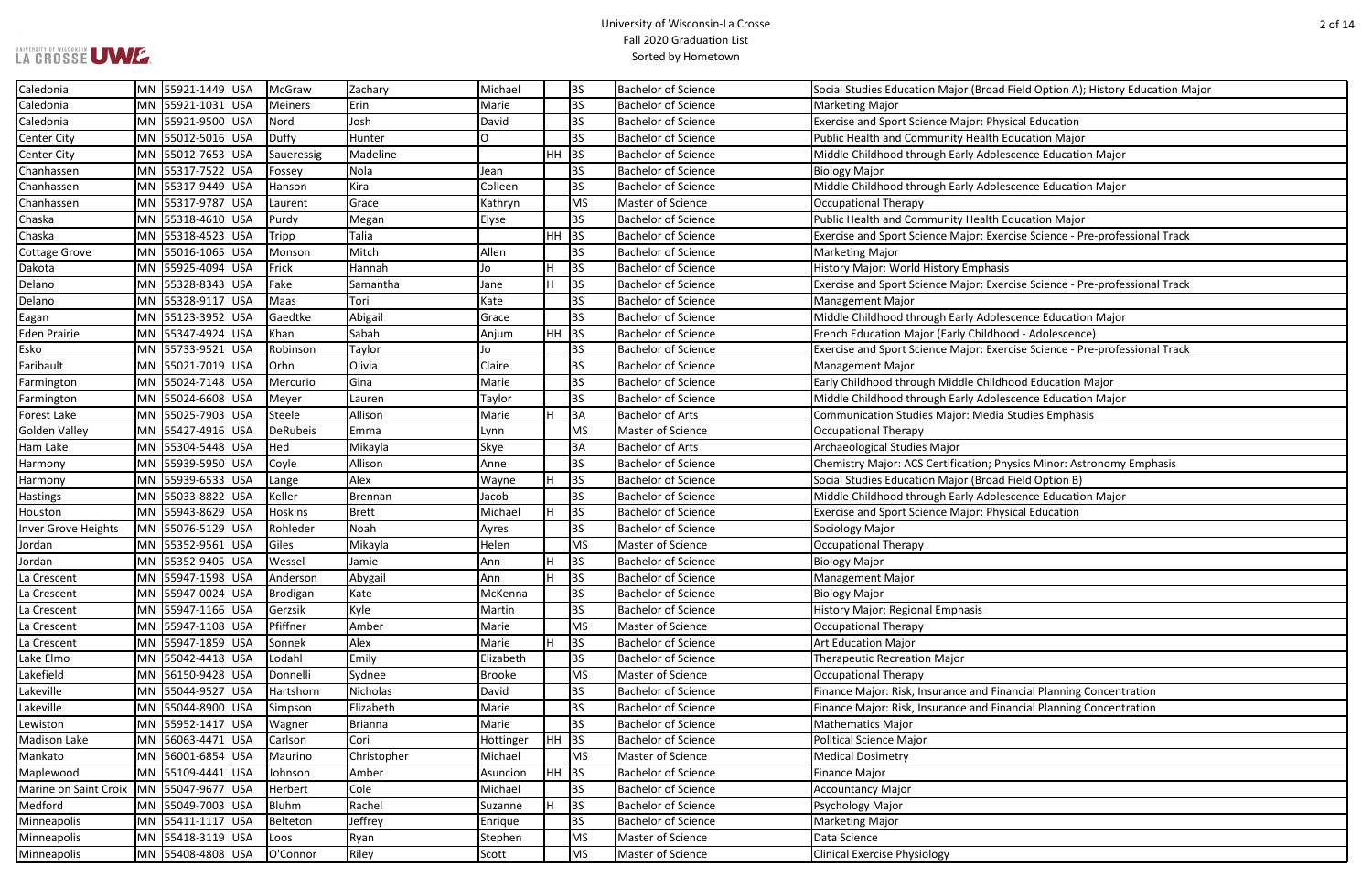#### University of Wisconsin-La Crosse Fall 2020 Graduation List Sorted by Hometown

Education Major; Spanish Major

ence Education (Broad Field) Major

**Robatale Mannei Studie Bachelor**<br>In 55530 University Major; Communication Emphasis

**H** Field Option A); History Education Major

rcise Science - Pre-professional Track

tudies Emphasis; Philosophy Major

**Stillater Mann 35**<br>Inter Major: Interpersonal Communication Emphasis

| Minneapolis          | MN 55430-3439 USA |            | Shumilov      | Kirill         |           |     | MS         | Master of Science                     | <b>Clinical Exercise Physiology</b>                                 |
|----------------------|-------------------|------------|---------------|----------------|-----------|-----|------------|---------------------------------------|---------------------------------------------------------------------|
| Minnetonka           | MN 55345-1423 USA |            | Andruskiewicz | Sydni          | Susan     |     | <b>MS</b>  | Master of Science                     | Occupational Therapy                                                |
| Minnetonka           | MN 55305-5046 USA |            | Jallo         | Julia          | JoAnn     |     | <b>BS</b>  | <b>Bachelor of Science</b>            | Public Health and Community Health Education Major; Spanish Ma      |
| Minnetonka           | MN 55345-6224 USA |            | Kvam          | Nicolette      | Elaine    | HН  | <b>BS</b>  | <b>Bachelor of Science</b>            | Public Health and Community Health Education Major                  |
| Monticello           | MN 55362-3011 USA |            | Saunders      | Erin           | Elizabeth |     | <b>BS</b>  | <b>Bachelor of Science</b>            | Biology Education Major; General Science Education (Broad Field) I  |
| Mound                | MN 55364-1531 USA |            | Lea           | Logan          | Jensen    |     | <b>BS</b>  | <b>Bachelor of Science</b>            | International Business Major; Spanish Major                         |
| New Hope             | MN 55427-1709 USA |            | Hansen        | Michele        |           | HH  | <b>BS</b>  | <b>Bachelor of Science</b>            | Middle Childhood through Early Adolescence Education Major          |
| New Prague           | MN 56071-8952 USA |            | Breiner       | Mikayla        | Skye      |     | <b>BS</b>  | <b>Bachelor of Science</b>            | <b>Biology Major</b>                                                |
| Nowthen              | MN 55330-8502 USA |            | Averbeck      | Kayla          | Joyce     |     | <b>BS</b>  | <b>Bachelor of Science</b>            | <b>Therapeutic Recreation Major</b>                                 |
| Owatonna             | MN 55060-1965 USA |            | Ebner         | Aidan          | Jed       |     | <b>BS</b>  | <b>Bachelor of Science</b>            | <b>Finance Major</b>                                                |
| Pine City            | MN 55063-6030 USA |            | Nelson        | Taylor         | Rae       |     | <b>MS</b>  | Master of Science                     | <b>Occupational Therapy</b>                                         |
| Plymouth             | MN 55447-1566 USA |            | Iwersen       | <b>Breanna</b> | Nicole    |     | MS         | Master of Science                     | Occupational Therapy                                                |
| Prior Lake           | MN 55372-2375 USA |            | Ebel          | Benjamin       | Davis     |     | <b>BS</b>  | <b>Bachelor of Science</b>            | <b>Management Major</b>                                             |
| <b>Prior Lake</b>    | MN 55372-1299 USA |            | Loader        | Emma           | Marie     | HH. | <b>BS</b>  | <b>Bachelor of Science</b>            | Psychology Major                                                    |
| Prior Lake           | MN 55372-1860 USA |            | Sersland      | Faith          | Ariel     | HН  | <b>BS</b>  | <b>Bachelor of Science</b>            | Early Childhood through Middle Childhood Education Major            |
| Ramsey               | MN 55303-5635 USA |            | <b>Ness</b>   | Fiona          | Eileen    |     | <b>BS</b>  | <b>Bachelor of Science</b>            | Women's Studies Major                                               |
| Robbinsdale          | MN 55422-3730 USA |            | Manrique      | Carmen         | Marie     |     | <b>BA</b>  | <b>Bachelor of Arts</b>               | Spanish Major; Communication Studies Major: Interpersonal Comr      |
| Rochester            | MN 55901-0106 USA |            | Anderson      | Lukas          | Fraser    |     | AA         | Associate of Arts                     | Liberal Arts                                                        |
| Rochester            | MN 55901-3747 USA |            | Boysen        | <b>Brady</b>   | Allan     |     | <b>BS</b>  | <b>Bachelor of Science</b>            | <b>Political Science Major</b>                                      |
| Rochester            | MN 55902-1626 USA |            | Broadwater    | Autumn         | Rose      |     | <b>BS</b>  | <b>Bachelor of Science</b>            | Psychology Major                                                    |
| Rochester            | MN 55901-3125 USA |            | Handahl       | Autumn         | Michelle  |     | <b>BS</b>  | <b>Bachelor of Science</b>            | <b>Biology Education Major</b>                                      |
| Rochester            | MN 55906-2639 USA |            | Kroeplin      | Haley          | Mae       |     | <b>MS</b>  | Master of Science                     | <b>Medical Dosimetry</b>                                            |
| Rochester            | MN 55904-5244 USA |            | Lewison       | Shania         | Barbara   |     | <b>BS</b>  | <b>Bachelor of Science</b>            | Health and Wellness Management Major                                |
| Rochester            | MN 55901-5506 USA |            | Manuell       | Kayla          | Lou       | HН  | <b>BS</b>  | <b>Bachelor of Science</b>            | <b>Biology Major</b>                                                |
| Rochester            | MN 55901-6502 USA |            | Ward          | Lindsey        | Jo        | ΗН  | <b>BS</b>  | <b>Bachelor of Science</b>            | Social Studies Education Major (Broad Field Option A); History Edu  |
| Rochester            | MN 55902-3271 USA |            | Yiga          | Tenzin         |           |     | <b>MS</b>  | Master of Science                     | <b>Medical Dosimetry</b>                                            |
| Rogers               | MN 55374-8792 USA |            | Amoe          | Kaylee         | Marie     |     | <b>BS</b>  | <b>Bachelor of Science</b>            | Exercise and Sport Science Major: Exercise Science - Pre-professior |
| Rosemount            | MN 55068-2572 USA |            | Billings      | Karina         | Jo        |     | <b>MS</b>  | Master of Science                     | <b>Occupational Therapy</b>                                         |
| Rushford             | MN 55971-5101 USA |            | Knutson       | <b>Nick</b>    | Lee       |     | <b>BS</b>  | <b>Bachelor of Science</b>            | <b>Public Administration Major</b>                                  |
| Saint Charles        | MN 55972-1220 USA |            | Dayland       | Drew           |           |     | <b>BS</b>  | <b>Bachelor of Science</b>            | Economics Major                                                     |
| Saint Charles        | MN 55972-9527 USA |            | Wiskow        | Dane           | Patrick   |     | <b>BS</b>  | <b>Bachelor of Science</b>            | Music Major: Choral Emphasis; Music Major: General Emphasis         |
| Saint Michael        | MN 55376-1029 USA |            | Lenz          | Hayley         | Rose      | H.  | <b>BS</b>  | <b>Bachelor of Science</b>            | Middle Childhood through Early Adolescence Education Major          |
| Saint Michael        | MN 55376-1029 USA |            | Schwab        | Elizabeth      | Μ.        |     | MS         | Master of Science                     | <b>Clinical Exercise Physiology</b>                                 |
| Saint Michael        | MN 55376-4233 USA |            | Woolhouse     | <b>Bayley</b>  | Anne      |     | BA         | <b>Bachelor of Arts</b>               | English Major: Writing and Rhetoric Studies Emphasis                |
| Savage               | MN 55378-4902 USA |            | Johnson       | Donovan        | Lee       |     | <b>BS</b>  | <b>Bachelor of Science</b>            | Geography Major: Environmental Science Concentration                |
| Savage               | MN 55378-2430 USA |            | Killmer       | Ryan           | Kenneth   |     | <b>BS</b>  | <b>Bachelor of Science</b>            | Geography Major: Geographic Information Science Concentration       |
| Shakopee             | MN 55379-3428 USA |            | Underwood     | Kassandra      | Sue       |     | <b>BS</b>  | Bachelor of Science                   | <b>Finance Major</b>                                                |
| South Saint Paul     | MN 55076-1839 USA |            | Oelerking     | Emma           | Phyllis   | ΗH  | <b>BA</b>  | <b>Bachelor of Arts</b>               | Spanish Major                                                       |
| Spicer               | MN 56288          | <b>USA</b> | Nelson        | Elijah         | James     |     | <b>BS</b>  | <b>Bachelor of Science</b>            | <b>Finance Major</b>                                                |
| <b>St Louis Park</b> | MN 55416-4962 USA |            | Kostick       | Lee            | Steven    |     | <b>MS</b>  | Master of Science                     | Data Science                                                        |
| Stewartville         | MN 55976-2302 USA |            | Dwire         | Emma           | Caitlin   | ΗH  | BS         | <b>Bachelor of Science</b>            | <b>General Studies Major</b>                                        |
| Stillwater           | MN 55082-5674 USA |            | Bloch         | Rebecca        | Char      |     | <b>BS</b>  | <b>Bachelor of Science</b>            | Middle Childhood through Early Adolescence Education Major          |
| Stillwater           | MN 55082-4238 USA |            | Fedor         | Joey           | Thomas    |     | <b>MSE</b> | <b>Master of Software Engineering</b> | Software Engineering                                                |
| Stillwater           | MN 55082-4041 USA |            | Haugen        | Beau           | Jason     | ΗH  | <b>BA</b>  | <b>Bachelor of Arts</b>               | English Major: Writing and Rhetoric Studies Emphasis; Philosophy I  |
| Stillwater           | MN 55082-4944 USA |            | Holmes        | David          | Paul      |     | <b>BS</b>  | <b>Bachelor of Science</b>            | Geography Major: Environmental Science Concentration                |
| Stillwater           | MN 55082-5379 USA |            | Weiss         | Jordan         | Lavelle   |     | <b>BA</b>  | <b>Bachelor of Arts</b>               | Sociology Major; Communication Studies Major: Interpersonal Con     |
| Stillwater           | MN 55082-5938 USA |            | Yokanovich    | Nicholas       | Evert     |     | <b>BS</b>  | <b>Bachelor of Science</b>            | <b>English Education Major</b>                                      |
| Waconia              | MN 55387-1248 USA |            | Keefe         | John           |           |     | MS         | Master of Science                     | <b>Medical Dosimetry</b>                                            |
|                      |                   |            |               |                |           |     |            |                                       |                                                                     |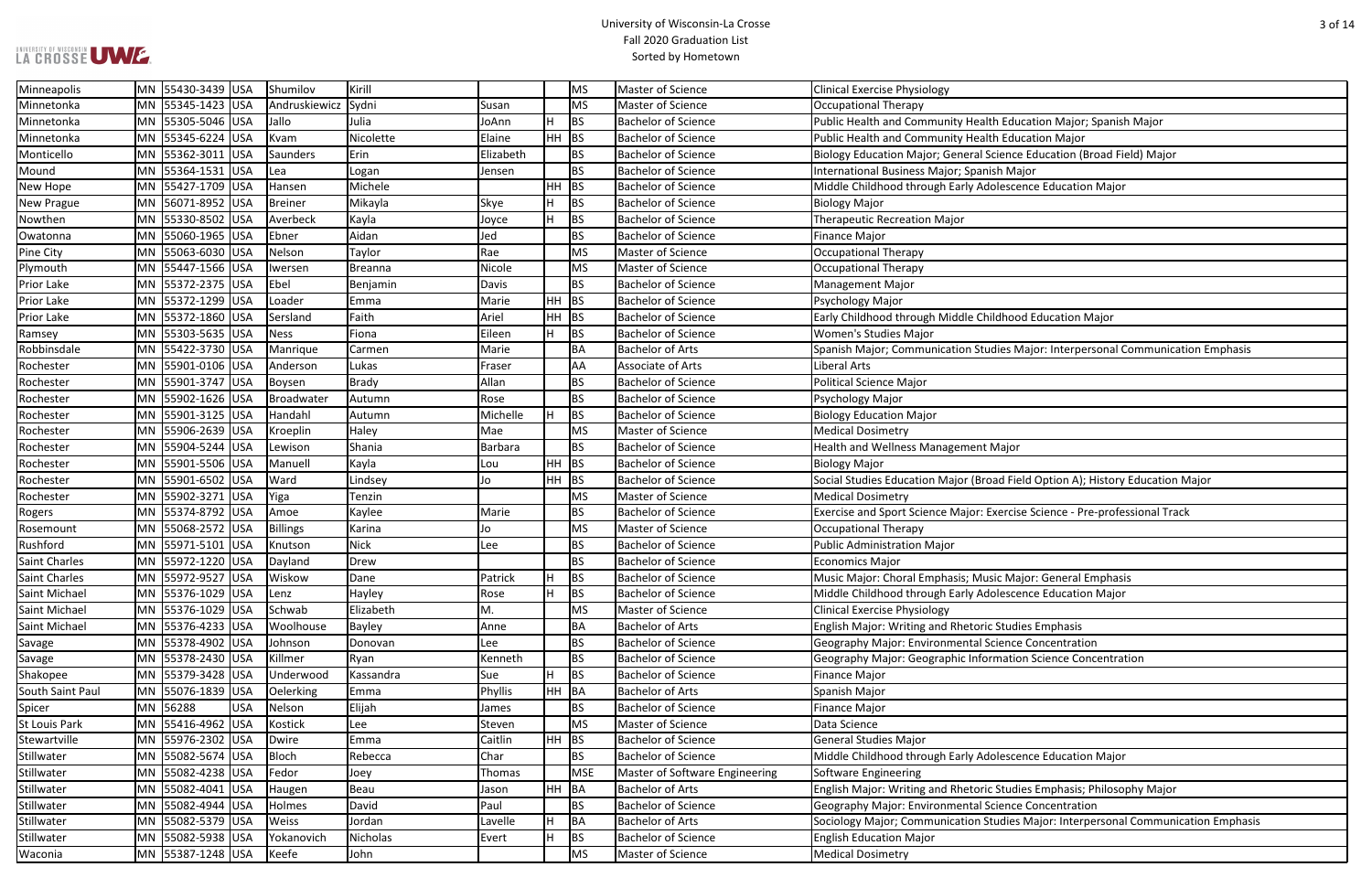#### University of Wisconsin-La Crosse Fall 2020 Graduation List Sorted by Hometown

| ence Concentration; Spanish Major |  |
|-----------------------------------|--|
|                                   |  |

zational and Professional Communication Emphasis

| Waconia              |           | MN 55387-9783 USA | $ R$ olf     | Emily          | Lyndel    |         | <b>BS</b> | <b>Bachelor of Science</b> | <b>Management Major</b>                                                    |
|----------------------|-----------|-------------------|--------------|----------------|-----------|---------|-----------|----------------------------|----------------------------------------------------------------------------|
| Waterville           |           | MN 56096-4170 USA | Rongstad     | Collin         | Paul      |         | AA        | <b>Associate of Arts</b>   | Liberal Arts                                                               |
| Wayzata              |           | MN 55391-2223 USA | <b>Briol</b> | Jarett         | Edward    |         | <b>BS</b> | <b>Bachelor of Science</b> | <b>Accountancy Major</b>                                                   |
| Woodbury             |           | MN 55125-8404 USA | Anderson     | Evan           | Carl      |         | <b>BS</b> | <b>Bachelor of Science</b> | Microbiology Major: Environmental Science Concentration; Spanish Major     |
| Whitsett             | NC.       | 27377-8705 USA    | Crogan       | Sara           | Kyung     |         | BA        | <b>Bachelor of Arts</b>    | <b>General Studies Major</b>                                               |
| Edison               | NJ        | 08817-3787 USA    | Prasad       | Devi           |           | H       | <b>BS</b> | <b>Bachelor of Science</b> | Computer Science Major                                                     |
| Summit               | NJ        | 07901-3120 USA    | Gold         | Alexandra      |           |         | <b>MS</b> | Master of Science          | <b>Therapeutic Recreation</b>                                              |
| Rochester            | NΥ        | 14620-3827 USA    | Asare-Sawiri | Michael        |           |         | <b>MS</b> | Master of Science          | <b>Medical Dosimetry</b>                                                   |
| South Ozone Park     | <b>NY</b> | 11420-3328 USA    | Habibulla    | Hanaan         |           |         | <b>MS</b> | Master of Science          | <b>Medical Dosimetry</b>                                                   |
| Circleville          |           | OH 43113-9627 USA | Casto        | Zach           | Michael   |         | MS        | Master of Science          | <b>Medical Dosimetry</b>                                                   |
| <b>Grove City</b>    |           | OH 43123-9019 USA | Liu          | Michal         |           |         | <b>MS</b> | Master of Science          | <b>Medical Dosimetry</b>                                                   |
| <b>Martins Ferry</b> | <b>OH</b> | 43935-1226 USA    | Bennett      | Abbey          | Rochelle  |         | MS        | Master of Science          | <b>Medical Dosimetry</b>                                                   |
| Corvallis            | <b>OR</b> | 97330-1483 USA    | Nguyen       | Timothy        |           |         | <b>MS</b> | Master of Science          | <b>Medical Dosimetry</b>                                                   |
| Silverdale           | PA        | 18962-0549 USA    | Henderson    | Jeffrey        |           |         | <b>MS</b> | Master of Science          | <b>Biology: Aquatic Science Concentration</b>                              |
| <b>Dallas</b>        | TX        | 75229-2605 USA    | Vonder Haar  | Adam           | Lance     |         | <b>MS</b> | Master of Science          | Data Science                                                               |
| Frisco               | <b>TX</b> | 75033-0726 USA    | Gribta       | Arun           | Kumar     |         | <b>MS</b> | Master of Science          | Data Science                                                               |
| Lago Vista           | <b>TX</b> | 78645-6430 USA    | Mills        | Taryn          | Maura     |         | <b>BS</b> | <b>Bachelor of Science</b> | Geography Major: Environmental Science Concentration                       |
| Midvale              | UT        | 84047-1656 USA    | Doerr        | Carli          |           |         | <b>MS</b> | Master of Science          | <b>Medical Dosimetry</b>                                                   |
| Henrico              | VA        | 23294-4331 USA    | Smith        | Benjamin       | Amon      |         | <b>MS</b> | Master of Science          | <b>Medical Dosimetry</b>                                                   |
| Midlothian           | VA        | 23113-2657 USA    | Tuzzo        | Cory           | Michael   |         | <b>MS</b> | Master of Science          | <b>Medical Dosimetry</b>                                                   |
| Lacey                | <b>WA</b> | 98516-3894 USA    | Maloney      | Patrick        | Reid      |         | <b>BS</b> | <b>Bachelor of Science</b> | <b>Political Science Major</b>                                             |
| Abrams               | W١        | 54101-9683 USA    | Erickson     | Jaclyn         | Kate      |         | <b>BS</b> | <b>Bachelor of Science</b> | Public Health and Community Health Education Major                         |
| Adell                | WI        | 53001-1115 USA    | Adams        | Brody          | Jae       |         | <b>BS</b> | <b>Bachelor of Science</b> | <b>Marketing Major</b>                                                     |
| Algoma               | WI        | 54201-1181 USA    | Yang         | Bethany        | Elise     |         | MS        | Master of Science          | <b>Occupational Therapy</b>                                                |
| Alma Center          | W١        | 54611-8400 USA    | Bahr         | <b>Brooke</b>  | Lee       |         | <b>BS</b> | <b>Bachelor of Science</b> | Public Health and Community Health Education Major                         |
| Alma Center          | WI        | 54611-8011 USA    | Jaime        | Ricardo        |           |         | <b>BS</b> | <b>Bachelor of Science</b> | <b>Accountancy Major</b>                                                   |
| Altoona              | W١        | 54720-1344 USA    | Gregoire     | Jenna          | Sue       |         | <b>BS</b> | <b>Bachelor of Science</b> | <b>Therapeutic Recreation Major</b>                                        |
| Altoona              | WI        | 54720-1808 USA    | McDaniel     | Isabel         | Ostenso   |         | BA        | <b>Bachelor of Arts</b>    | English Major: Writing and Rhetoric Studies Emphasis                       |
| Amery                | W١        | 54001-4904 USA    | Julson       | Hannah         | Lea       |         | <b>BS</b> | <b>Bachelor of Science</b> | Communication Studies Major: Organizational and Professional Communi       |
| Appleton             | W١        | 54915-4661 USA    | Demay        | Augustus       | Steven    |         | <b>BS</b> | <b>Bachelor of Science</b> | <b>Computer Science Major</b>                                              |
| Appleton             | W١        | 54915-7266 USA    | Fields       | Jasmine        | Alexandra |         | <b>BS</b> | <b>Bachelor of Science</b> | <b>Political Science Major</b>                                             |
| Appleton             | WI        | 54914-5347 USA    | Mellberg     | Megan          | Marie     | H.      | BS        | <b>Bachelor of Science</b> | <b>English Education Major</b>                                             |
| Appleton             | WI        | 54914-5546 USA    | Meyers       | Maxwell        | James     |         | <b>BS</b> | <b>Bachelor of Science</b> | <b>Political Science Major</b>                                             |
| Appleton             | W١        | 54911-2910 USA    | Salvia       | Gavin          | Robert    | $HH$ BS |           | <b>Bachelor of Science</b> | <b>Accountancy Major</b>                                                   |
| Appleton             | WI        | 54915-5682 USA    | Schink       | Remington      | Charles   |         | BS        | <b>Bachelor of Science</b> | <b>Management Major</b>                                                    |
| Appleton             | WI        | 54913-8943 USA    | Schwartz     | Leah           | Rose      | HH BS   |           | <b>Bachelor of Science</b> | <b>Biology Major</b>                                                       |
| Appleton             | W١        | 54913-6510 USA    | Shelley      | Cole           | Matthew   |         | <b>BS</b> | <b>Bachelor of Science</b> | Geography Major: Geographic Information Science Concentration              |
| Appleton             | WI        | 54913-9530 USA    | Van Asten    | <b>Brandon</b> |           |         | MS        | Master of Science          | <b>Medical Dosimetry</b>                                                   |
| Arcadia              | W١        | 54612-8083 USA    | Hoesley      | Hanna          | Jane      | lH.     | <b>BS</b> | <b>Bachelor of Science</b> | Middle Childhood through Early Adolescence Education Major                 |
| Arcadia              | W١        | 54612-7219 USA    | Lepsch       | Halley         | Rose      |         | <b>BS</b> | <b>Bachelor of Science</b> | Spanish Education Major (Early Childhood - Adolescence)                    |
| <b>Baldwin</b>       | W١        | 54002-3228 USA    | Kusilek      | Aaron          | Michael   |         | <b>BS</b> | <b>Bachelor of Science</b> | <b>Political Science Major</b>                                             |
| <b>Bancroft</b>      | W١        | 54921-9726 USA    | Sneller      | Gavin          | Kristjan  |         | <b>BS</b> | <b>Bachelor of Science</b> | Exercise and Sport Science Major: Exercise Science - Pre-professional Trac |
| <b>Baraboo</b>       | WI        | 53913-8971 USA    | Schluntz     | Matthew        | Brian     |         | <b>BS</b> | <b>Bachelor of Science</b> | Music Major: Choral Emphasis                                               |
| Baraboo              | W١        | 53913-3323 USA    | Stieve       | Emily          | Paige     | HH BS   |           | <b>Bachelor of Science</b> | Psychology Major                                                           |
| <b>Beaver Dam</b>    | WI        | 53916-9032 USA    | Johnson      | Emily          | Morgan    | HH BS   |           | <b>Bachelor of Science</b> | Middle Childhood through Early Adolescence Education Major                 |
| <b>Beaver Dam</b>    | W١        | 53916-9341 USA    | McKnight     | Sophie         | Elizabeth |         | <b>BS</b> | <b>Bachelor of Science</b> | <b>Biology Major: Biomedical Science Concentration</b>                     |
| <b>Beaver Dam</b>    | W١        | 53916-1035 USA    | Rompre       | Renae          | Elizabeth |         | <b>MS</b> | Master of Science          | <b>Occupational Therapy</b>                                                |
| Belleville           | WI        | 53508-9690 USA    | Halvensleben | Taylor         | Mae       | H.      | BS        | <b>Bachelor of Science</b> | Psychology Major                                                           |
|                      |           |                   |              |                |           |         |           |                            |                                                                            |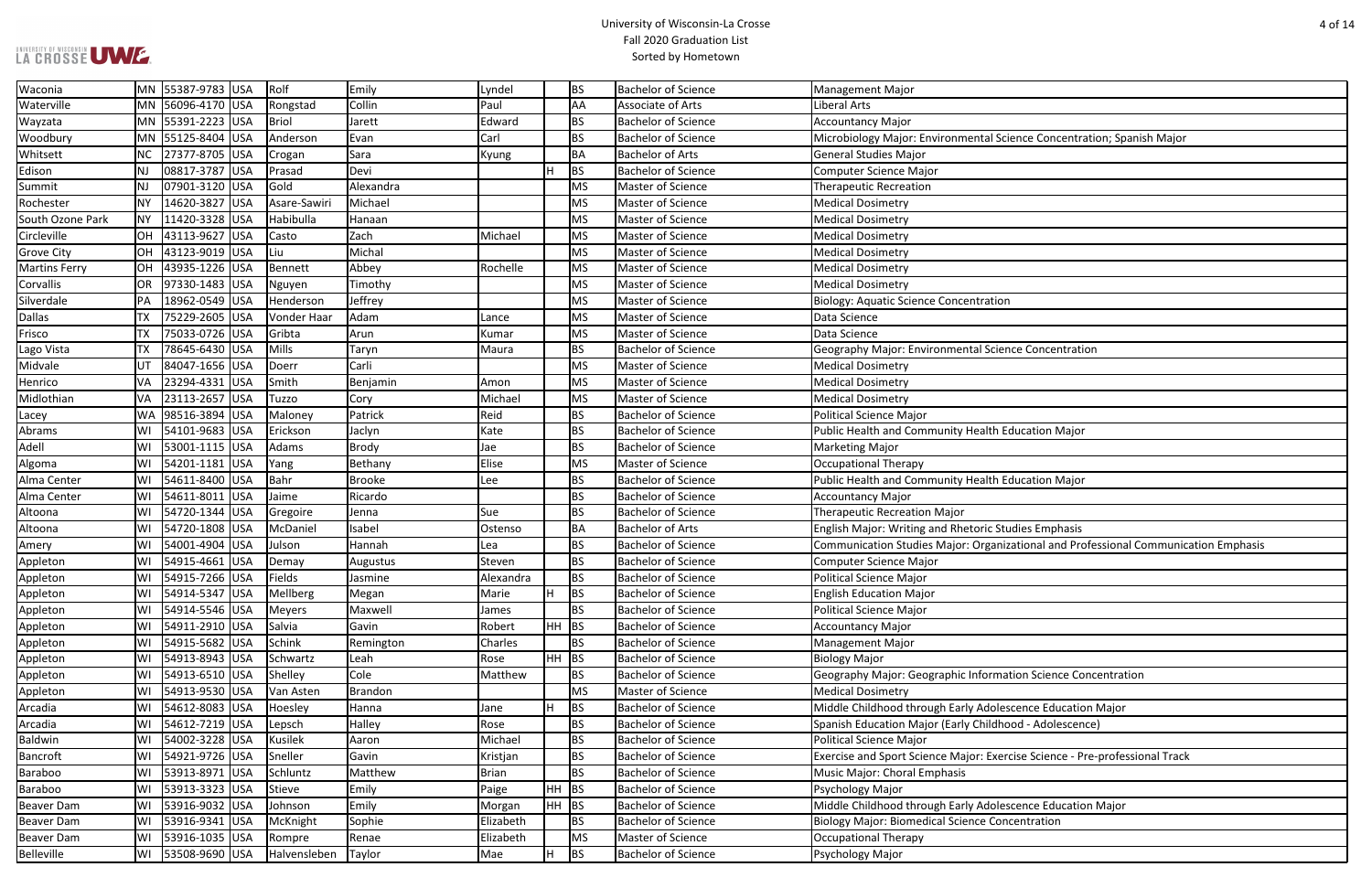#### University of Wisconsin-La Crosse Fall 2020 Graduation List Sorted by Hometown

rcise Science - Pre-professional Track

rcise Science - Pre-professional Track

**Studies Minor: Organizational and Professional Communication Emp** 

Major: General Emphasis

zational and Professional Communication Emphasis

| Beloit                   | WI | 53511-8761 USA    | Nelson         | Kailey    | Marie       |         | BS          | <b>Bachelor of Science</b>     | Exercise and Sport Science Major: Exercise Science - Pre-profe |
|--------------------------|----|-------------------|----------------|-----------|-------------|---------|-------------|--------------------------------|----------------------------------------------------------------|
| Birchwood                | WI | 54817-3029 USA    | Zimmer         | Emma      | Rose        |         | BS          | <b>Bachelor of Science</b>     | Early Childhood through Middle Childhood Education Major       |
| <b>Black Creek</b>       | WI | 54106-9305 USA    | Delrow         | Collin    |             | $HH$ BS |             | <b>Bachelor of Science</b>     | <b>Marketing Major</b>                                         |
| <b>Black River Falls</b> | WI | 54615-1109<br>USA | Zillmer        | Zachary   | Onstad      |         | BS          | <b>Bachelor of Science</b>     | <b>Biology Major</b>                                           |
| <b>Blair</b>             | WI | 54616-9039 USA    | Nelson         | Elizabeth |             |         | BS          | <b>Bachelor of Science</b>     | Psychology Major                                               |
| <b>Blue River</b>        | WI | 53518-4923 USA    | Luck           | Charles   | Ethan       |         | <b>BS</b>   | <b>Bachelor of Science</b>     | <b>Computer Science Major</b>                                  |
| Boscobel                 | WI | 53805-9229 USA    | <b>Biba</b>    | Rachel    | Anna        | $HH$ BS |             | <b>Bachelor of Science</b>     | Psychology Major                                               |
| Boscobel                 | WI | 53805-8318 USA    | Cook           | Hali      | Robert      |         | BA          | <b>Bachelor of Arts</b>        | Sociology Major                                                |
| Boyceville               | WI | 54725-9452 USA    | Guy            | Hannah    | Marie       | $HH$ BS |             | <b>Bachelor of Science</b>     | Psychology Major                                               |
| <b>Brodhead</b>          | WI | 53520-1815 USA    | Kirby          | Zach      | Austin      |         | <b>BS</b>   | <b>Bachelor of Science</b>     | <b>Management Major</b>                                        |
| <b>Brookfield</b>        | WI | 53005-7132 USA    | Hauer          | Katelyn   | Marie       |         | <b>MSED</b> | Master of Science in Education | Reading                                                        |
| <b>Brookfield</b>        | WI | 53005-3542 USA    | Uhen           | Emily     | Genevieve   |         | <b>BS</b>   | <b>Bachelor of Science</b>     | Early Childhood through Middle Childhood Education Major       |
| <b>Brookfield</b>        | WI | 53005-5559 USA    | Zweber         | Olivia    | May         |         | <b>BS</b>   | <b>Bachelor of Science</b>     | Psychology Major                                               |
| Brooklyn                 | WI | 53521-9011 USA    | St. Clair      | Madelynn  | Rae         |         | BS          | <b>Bachelor of Science</b>     | <b>Finance Major</b>                                           |
| Burlington               | WI | 53105-9691 USA    | Carrara        | Maria     | Theresa     | H.      | <b>BS</b>   | <b>Bachelor of Science</b>     | Exercise and Sport Science Major: Exercise Science - Pre-profe |
| Burlington               | WI | 53105-8981 USA    | Gesteland      | Annette   | Joan        | $HH$ BS |             | <b>Bachelor of Science</b>     | Early Childhood through Middle Childhood Education Major       |
| Burlington               | WI | 53105-1724 USA    | Robers         | Abbey     | Marie       |         | BS          | <b>Bachelor of Science</b>     | Management Major; Communication Studies Minor: Organiza        |
| Burlington               | WI | 53105-1815 USA    | <b>Stang</b>   | Kathleen  | Nicole      |         | <b>BS</b>   | <b>Bachelor of Science</b>     | <b>Marketing Major</b>                                         |
| Burlington               | WI | 53105-3903 USA    | VandeHei       | Brandon   | Daniel      | H       | <b>BS</b>   | <b>Bachelor of Science</b>     | <b>Accountancy Major</b>                                       |
| Burlington               | WI | 53105-9632 USA    | Webb           | Sarra     | Emily       | H       | <b>BS</b>   | <b>Bachelor of Science</b>     | Middle Childhood through Early Adolescence Education Major     |
| Butternut                | WI | 54514-8826 USA    | Mortenson      | Chanse    | Josiah Bear | н       | BS          | <b>Bachelor of Science</b>     | Music Major: Choral Emphasis; Music Major: General Emphas      |
| Cadott                   | WI | 54727-6065 USA    | Janicki        | Garrett   | James       |         | MS          | Master of Science              | <b>Clinical Exercise Physiology</b>                            |
| Cameron                  | WI | 54822-9512 USA    | Harriman       | Justin    | Lee         |         | BS          | <b>Bachelor of Science</b>     | <b>Biology Major: Biomedical Science Concentration</b>         |
| Camp Douglas             | WI | 54618-9503 USA    | Soltvedt       | Hannah    | Diane       | $HH$ BS |             | <b>Bachelor of Science</b>     | Middle Childhood through Early Adolescence Education Major     |
| Cashton                  | WI | 54619-8016 USA    | Willms         | Jacob     | Lee         | H       | <b>BS</b>   | <b>Bachelor of Science</b>     | <b>English Education Major</b>                                 |
| Cato                     | WI | 54230-8475 USA    | Siikarla       | Elizabeth | Ann         | $HH$ BS |             | <b>Bachelor of Science</b>     | <b>Biology Major: Biomedical Science Concentration</b>         |
| <b>Cedar Grove</b>       | WI | 53013-1634 USA    | Claerbaut      | Jennifer  | Maye        | $HH$ BS |             | <b>Bachelor of Science</b>     | International Business Major; Management Major                 |
| Chippewa Falls           | WI | 54729-8750 USA    | Berseth        | Colin     | Scott       |         | <b>BS</b>   | <b>Bachelor of Science</b>     | <b>Management Major</b>                                        |
| Chippewa Falls           | WI | 54729-3218 USA    | Collum         | Haley     | Lynn        |         | MS          | Master of Science              | <b>Occupational Therapy</b>                                    |
| Chippewa Falls           | WI | 54729-5937<br>USA | McCann         | Morgan    | Elizabeth   |         | BA          | <b>Bachelor of Arts</b>        | Sociology Major                                                |
| Clintonville             | WI | 54929-9725 USA    | Prill          | Taylor    | Jo          | H       | BS          | <b>Bachelor of Science</b>     | Geography Major: Environmental Science Concentration           |
| Clintonville             | WI | 54929-8588 USA    | Rice           | Harmony   | Mae         | H       | <b>BS</b>   | <b>Bachelor of Science</b>     | Communication Studies Major: Organizational and Professiona    |
| Colgate                  | WI | 53017-9389 USA    | Malucha        | Nicholas  | Stephen     | H.      | BS          | <b>Bachelor of Science</b>     | <b>Management Major</b>                                        |
| Columbus                 | WI | 53925-2329 USA    | Cassidy        | Andrew    | Thomas      |         | <b>BS</b>   | <b>Bachelor of Science</b>     | <b>Marketing Major</b>                                         |
| Columbus                 | WI | 53925-1317 USA    | Olson          | Jessie    | Jean        | H       | <b>BS</b>   | <b>Bachelor of Science</b>     | Early Childhood through Middle Childhood Education Major       |
| <b>Cottage Grove</b>     | WI | 53527-9507 USA    | Storms         | Grace     | Michele     | H       | <b>BS</b>   | <b>Bachelor of Science</b>     | Early Childhood through Middle Childhood Education Major       |
| <b>Cross Plains</b>      | WI | 53528-9282 USA    | Trainor        | Alissa    | Louise      | H.      | <b>BS</b>   | <b>Bachelor of Science</b>     | Psychology Major                                               |
| Darien                   | WI | 53114-1257 USA    | Truckenbrod    | Neil      | William     |         | <b>BS</b>   | <b>Bachelor of Science</b>     | <b>Biology Major</b>                                           |
| De Forest                | WI | 53532-1786 USA    | Schodin        | Alexander |             |         | <b>BS</b>   | <b>Bachelor of Science</b>     | Marketing Major; Finance Major                                 |
| De Pere                  | WI | 54115-3371 USA    | Bailey         | Taylor    | James       |         | <b>AA</b>   | Associate of Arts              | Liberal Arts                                                   |
| De Pere                  | WI | 54115-9440 USA    | <b>Buechel</b> | Emilie    |             | H       | BS          | <b>Bachelor of Science</b>     | Middle Childhood through Early Adolescence Education Major     |
| De Pere                  | WI | 54115-8199 USA    | Elmer          | Jacob     | Raymond     |         | BS          | <b>Bachelor of Science</b>     | <b>Finance Major</b>                                           |
| De Pere                  | WI | 54115-8656 USA    | Janssen        | Kelsey    | Rose        | H       | <b>BS</b>   | <b>Bachelor of Science</b>     | <b>Biology Major</b>                                           |
| De Pere                  | WI | 54115-8181 USA    | Reese          | Carlee    | Ann         |         | <b>BS</b>   | <b>Bachelor of Science</b>     | <b>Management Major</b>                                        |
| Deerfield                | WI | 53531-9688 USA    | Perez          | Lydia     | Christine   |         | <b>BS</b>   | <b>Bachelor of Science</b>     | Middle Childhood through Early Adolescence Education Major     |
| Deforest                 | WI | 53532-1628 USA    | Johns          | Grace     | Ann         |         | BS          | <b>Bachelor of Science</b>     | Exercise and Sport Science Major: Sport Management             |
| Deforest                 | WI | 53532-1797 USA    | Pietrzak       | Carley    | Michelle    | H       | BS          | <b>Bachelor of Science</b>     | Middle Childhood through Early Adolescence Education Major     |
| Deforest                 | WI | 53532-1420 USA    | Pullen         | Heidi     | Rae         | H       | <b>BS</b>   | <b>Bachelor of Science</b>     | Spanish Education Major (Early Childhood - Adolescence)        |
|                          |    |                   |                |           |             |         |             |                                |                                                                |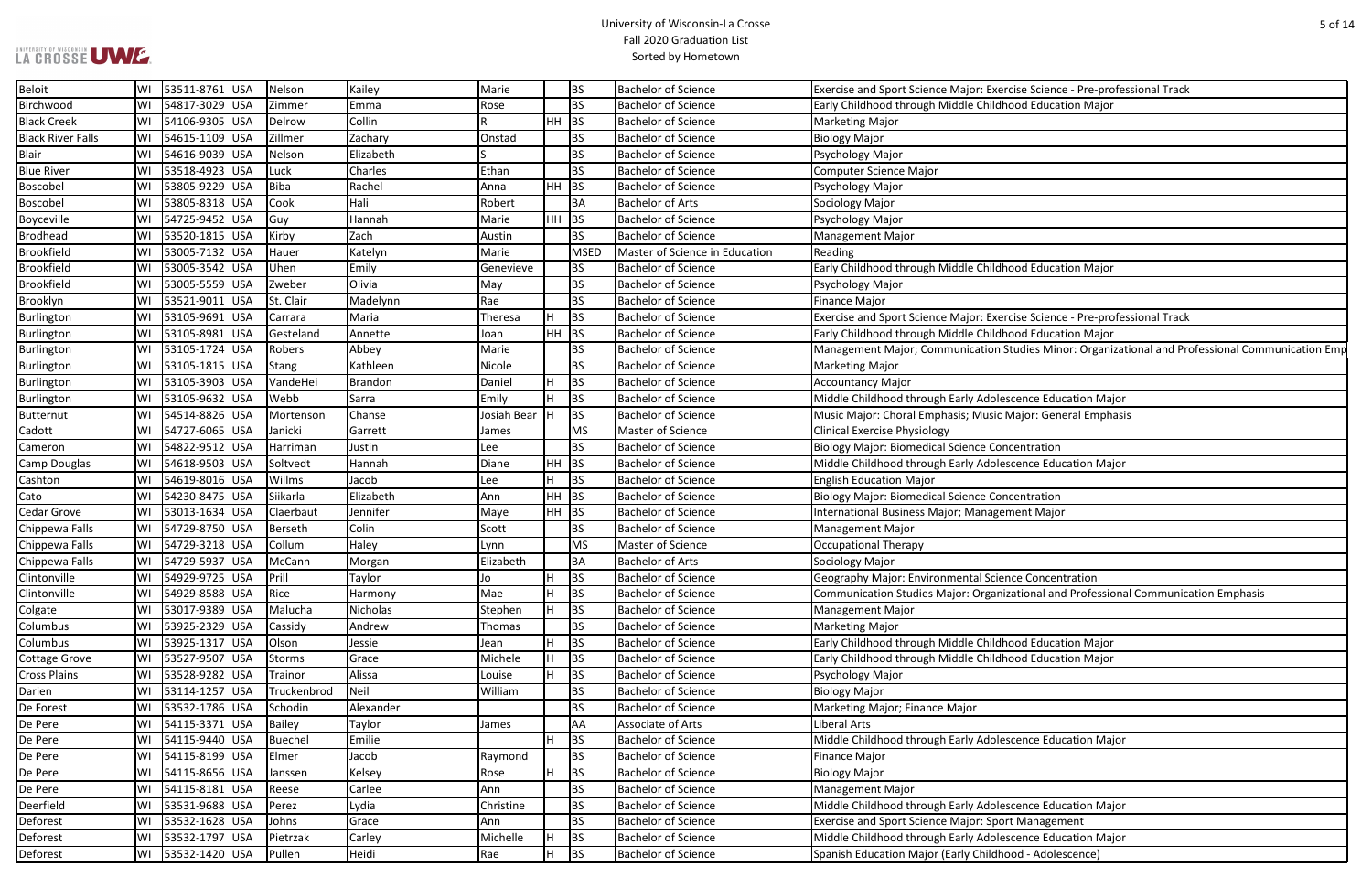#### University of Wisconsin-La Crosse Fall 2020 Graduation List Sorted by Hometown

| centration |  |
|------------|--|
|            |  |

udies Minor: Interpersonal Communication Emphasis

Pricise Science - Pre-professional Track scence Education Major

ence Education (Broad Field) Major

al Leadership and Director of Instruction Emphasis

**Examence Education Major Bachelor SEE** Education Major scence Education Major

escence Education Major

rcise Science - Pre-professional Track

| Delavan           | WI | 53115-3948 USA | Brown          | Amanda     | Elizabeth | lн    | <b>BS</b>   | <b>Bachelor of Science</b>                | <b>Statistics Major: Actuarial Science Concentration</b>     |
|-------------------|----|----------------|----------------|------------|-----------|-------|-------------|-------------------------------------------|--------------------------------------------------------------|
| Delavan           | WI | 53115-1226 USA | Carlton-Tahiri | Isaac      | Naser     |       | <b>BS</b>   | <b>Bachelor of Science</b>                | Public Administration Major                                  |
| Dodgeville        | WI | 53533-1676 USA | Sersch         | Jenna      | Marie     | HH.   | <b>BS</b>   | <b>Bachelor of Science</b>                | Early Childhood through Middle Childhood Education Major     |
| Dousman           | WI | 53118-9669 USA | Kelly          | Raud       | August    |       | <b>BS</b>   | <b>Bachelor of Science</b>                | <b>Computer Science Major</b>                                |
| Dousman           | WI | 53118-9686 USA | Seitz          | Jacqueline | Marie     | H     | <b>BS</b>   | <b>Bachelor of Science</b>                | <b>Physics Education Major</b>                               |
| Eagle             | WI | 53119-1453 USA | Johnson        | Jarred     | Nicholas  |       | <b>BS</b>   | <b>Bachelor of Science</b>                | <b>Biology Major</b>                                         |
| Eau Claire        | WI | 54701-8844 USA | Berg           | Travis     | David     |       | <b>BS</b>   | <b>Bachelor of Science</b>                | <b>Marketing Major</b>                                       |
| Eau Claire        | WI | 54703-1970 USA | Gilbert        | Alisha     | Marie     |       | <b>BS</b>   | <b>Bachelor of Science</b>                | Psychology Major                                             |
| Eau Claire        | WI | 54701-5068 USA | Glassbrenner   | Craig      | Robert    |       | <b>BS</b>   | <b>Bachelor of Science</b>                | <b>Computer Science Major</b>                                |
| Eau Claire        | WI | 54703-0763 USA | Gray           | Savannah   | Lee       |       | <b>BS</b>   | <b>Bachelor of Science</b>                | Psychology Major; Communication Studies Minor: Interpers     |
| Eau Claire        | WI | 54701-9236 USA | Patera         | Kiah       |           |       | <b>BS</b>   | <b>Bachelor of Science</b>                | Accountancy Major; Finance Major                             |
| Eau Claire        | WI | 54701-2426 USA | Phippen        | Alyssa     | Renee     | H     | BS          | <b>Bachelor of Science</b>                | <b>Statistics Major: Actuarial Science Concentration</b>     |
| Eau Claire        | WI | 54703-0653 USA | Zwiefelhofer   | Danielle   | Catherine |       | <b>MS</b>   | Master of Science                         | <b>Occupational Therapy</b>                                  |
| Edgerton          | WI | 53534-9053 USA | Christianson   | Kathleen   | Mae       |       | <b>BS</b>   | <b>Bachelor of Science</b>                | Exercise and Sport Science Major: Exercise Science - Pre-pro |
| Eland             | WI | 54427-5008 USA | Groshek        | Kalei      | Rae       |       | <b>BS</b>   | <b>Bachelor of Science</b>                | Middle Childhood through Early Adolescence Education Ma      |
| Eleva             | WI | 54738-4139 USA | Mestelle       | Danielle   | Jo        |       | <b>BS</b>   | <b>Bachelor of Science</b>                | Finance Major; Marketing Major                               |
| Elkhorn           | WI | 53121-4601 USA | Furio          | David      | Armando   |       | AA          | Associate of Arts                         | Liberal Arts                                                 |
| Elkhorn           | WI | 53121-4380 USA | Reed           | Riley      | Deene     |       | <b>BS</b>   | <b>Bachelor of Science</b>                | <b>Economics Major</b>                                       |
| Elroy             | WI | 53929-9483 USA | Sheley         | Elyssa     | Ann       |       | <b>BS</b>   | <b>Bachelor of Science</b>                | Early Childhood through Middle Childhood Education Major     |
| <b>Ettrick</b>    | WI | 54627-3500 USA | Taysom         | Kyle       | Dave      |       | <b>MS</b>   | Master of Science                         | Data Science                                                 |
| Evansville        | WI | 53536-9394 USA | Cashore        | Kelsee     | Rose      |       | <b>BS</b>   | <b>Bachelor of Science</b>                | <b>Finance Major</b>                                         |
| Evansville        | WI | 53536-8204 USA | Klopp          | Megan      | Aspen     |       | <b>BS</b>   | <b>Bachelor of Science</b>                | <b>Marketing Major</b>                                       |
| Evansville        | WI | 53536-9161 USA | Wienke         | Zachary    |           |       | <b>BS</b>   | <b>Bachelor of Science</b>                | <b>Finance Major</b>                                         |
| <b>Fall Creek</b> | WI | 54742-9405 USA | Schmidt        | Isaiah     | Makade    |       | <b>BS</b>   | <b>Bachelor of Science</b>                | Biology Education Major; General Science Education (Broad    |
| Fennimore         | WI | 53809-1214 USA | Baumgartner    | Bethany    | Nicole    |       | <b>MEPD</b> | <b>Master of Education - Professional</b> | Professional Development: Learning Community Emphasis        |
| Fennimore         | WI | 53809-2052 USA | Smith          | Jillian    | Jo        | H     | BS          | <b>Bachelor of Science</b>                | Public Health and Community Health Education Major           |
| Fennimore         | WI | 53809-1229 USA | Zintz          | Jacob      | Lawrence  |       | <b>BS</b>   | <b>Bachelor of Science</b>                | Political Science Major                                      |
| Fitchburg         | WI | 53711-7631 USA | Peterson       | Laurie     | Ann       |       | <b>MEPD</b> | Master of Education - Professional        | Professional Development: Educational Leadership and Dire    |
| Fond du Lac       | WI | 54935-5907 USA | Endries        | Abigail    | Ann       | HH.   | BS          | <b>Bachelor of Science</b>                | <b>Biology Major</b>                                         |
| Fond du Lac       | WI | 54937-1550 USA | Forsythe       | Leah       | Nicole    |       | $HH$ BS     | <b>Bachelor of Science</b>                | <b>Therapeutic Recreation Major</b>                          |
| Fond du Lac       | WI | 54935-6397 USA | Julka          | Kathleen   | Cary      |       | <b>BS</b>   | <b>Bachelor of Science</b>                | Management Major                                             |
| Fond du Lac       | WI | 54937-7795 USA | McArthur       | Daniel     | Joseph    |       | <b>BA</b>   | <b>Bachelor of Arts</b>                   | Spanish Major                                                |
| Fond Du Lac       | WI | 54937-9316 USA | Munger         | Kaitlyn    | Rose      |       | <b>BS</b>   | <b>Bachelor of Science</b>                | Psychology Major                                             |
| Fond du Lac       | WI | 54937-8718 USA | O'Donnell      | John       | Patrick   |       | <b>BS</b>   | <b>Bachelor of Science</b>                | <b>Computer Science Major</b>                                |
| Fond du Lac       | WI | 54937-9313 USA | Reams          | Natalie    | Sydney    |       | <b>BS</b>   | <b>Bachelor of Science</b>                | <b>Marketing Major</b>                                       |
| Franklin          | WI | 53132-9300 USA | Michlig        | Zoey       | Jane      | H     | <b>BS</b>   | <b>Bachelor of Science</b>                | Middle Childhood through Early Adolescence Education Ma      |
| Franklin          | WI | 53132-9153 USA | Roberts        | Elizabeth  | Anne      |       | <b>BS</b>   | <b>Bachelor of Science</b>                | Middle Childhood through Early Adolescence Education Ma      |
| Franklin          | WI | 53132-7608 USA | Stridde        | Kristina   | M         |       | <b>MEPD</b> | Master of Education - Professional        | Professional Development: Learning Community Emphasis        |
| Franksville       | WI | 53126-9204 USA | Lovely         | Lauren     | Michelle  |       | BS          | <b>Bachelor of Science</b>                | Middle Childhood through Early Adolescence Education Ma      |
| Freedom           | WI | 54130-7224 USA | Garvey         | Maddy      | Colleen   | HH BS |             | <b>Bachelor of Science</b>                | <b>Therapeutic Recreation Major</b>                          |
| Freedom           | WI | 54913-8996 USA | Landsverk      | Nicholas   | Michael   |       | <b>BS</b>   | <b>Bachelor of Science</b>                | <b>Management Major</b>                                      |
| Galesville        | WI | 54630-8009 USA | Henscheid      | Elliot     | Karl      |       | <b>BS</b>   | <b>Bachelor of Science</b>                | <b>Finance Major</b>                                         |
| Galesville        | WI | 54630-8321 USA | Maloney        | Stephanie  | Lee       |       | <b>BS</b>   | <b>Bachelor of Science</b>                | <b>Biology Major: Aquatic Science Concentration</b>          |
| Genoa             | WI | 54632-8814 USA | Wiltinger      | Julia      | Kelsey    | H     | <b>BS</b>   | <b>Bachelor of Science</b>                | Middle Childhood through Early Adolescence Education Ma      |
| Germantown        | WI | 53022-5519 USA | Singh          | Aprajita   |           |       | <b>BS</b>   | <b>Bachelor of Science</b>                | Psychology Major                                             |
| Gillett           | WI | 54124-9302 USA | Balthazor      | Erin       | Elizabeth |       | <b>BS</b>   | <b>Bachelor of Science</b>                | <b>Biology Major: Biomedical Science Concentration</b>       |
| Gilman            | WI | 54433-9579 USA | Goebel         | Stephanie  | Mae       |       | <b>BS</b>   | <b>Bachelor of Science</b>                | Psychology Major                                             |
| Gilman            | WI | 54433-9580 USA | Hartzell       | Reannon    | Marie     |       | <b>BS</b>   | <b>Bachelor of Science</b>                | Exercise and Sport Science Major: Exercise Science - Pre-pro |
|                   |    |                |                |            |           |       |             |                                           |                                                              |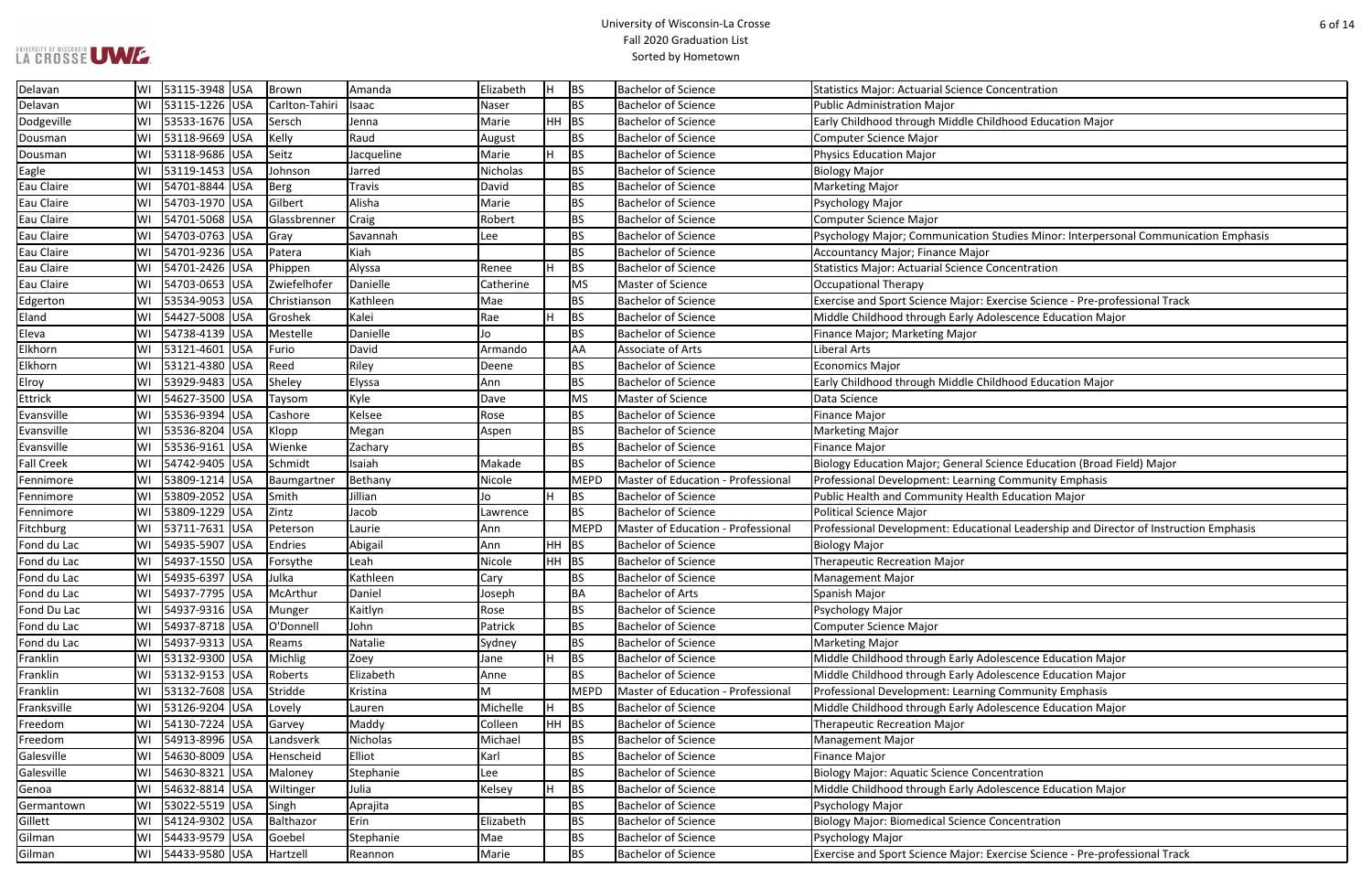#### University of Wisconsin-La Crosse Fall 2020 Graduation List Sorted by Hometown

Freed Banagement; Communication Studies Minor: Organizational and

rcise Science - Pre-professional Track

Pricise Science - Pre-professional Track Held Option A); Political Science Education Major

rcise Science - Pre-professional Track

| Glenbeulah           | lWI | 53023-1434 USA      | <b>Blaha</b> | Adrian         | Sarah          |         | <b>BS</b>   | <b>Bachelor of Science</b>         | Psychology Major                                                |
|----------------------|-----|---------------------|--------------|----------------|----------------|---------|-------------|------------------------------------|-----------------------------------------------------------------|
| <b>Green Bay</b>     | WI  | 54301-2022 USA      | Bethke       | Matthew        | Robert         | H.      | <b>BS</b>   | <b>Bachelor of Science</b>         | Exercise and Sport Science Major: Physical Education            |
| <b>Green Bay</b>     | WI  | 54313-7366 USA      | Bierman      | Megan          | Bremer         | H.      | <b>BS</b>   | <b>Bachelor of Science</b>         | Public Health and Community Health Education Major              |
| <b>Green Bay</b>     | WI  | 54311-6121 USA      | Gerondale    | Aaron          | <b>Bradley</b> |         | <b>BS</b>   | <b>Bachelor of Science</b>         | <b>Management Major</b>                                         |
| <b>Green Bay</b>     | WI  | 54313-1301 USA      | Ichella      | Tyler          | Ikenda         |         | <b>BS</b>   | <b>Bachelor of Science</b>         | Exercise and Sport Science Major: Sport Management; Comm        |
| Green Bay            | WI  | 54302-1942 USA      | Ostertag     | Evan           | Michael        |         | <b>BS</b>   | <b>Bachelor of Science</b>         | <b>Marketing Major</b>                                          |
| <b>Green Bay</b>     | WI  | 54304-1638 USA      | Rudd         | Erica          | Lynn           |         | <b>BS</b>   | <b>Bachelor of Science</b>         | Biology Major: Plant and Fungal Biology Concentration           |
| Green Lake           | WI  | 54941-9795 USA      | Colhouer     | Kayleigh       | Midori         |         | <b>BS</b>   | <b>Bachelor of Science</b>         | <b>Political Science Major</b>                                  |
| Greenfield           | WI  | 53228-2452 USA      | Deisinger    | Matthew        |                |         | <b>BS</b>   | <b>Bachelor of Science</b>         | <b>General Studies Major</b>                                    |
| Greenfield           | WI  | 53228-2822 USA      | Litza        | Jaron          | Ray            |         | <b>BS</b>   | <b>Bachelor of Science</b>         | <b>Finance Major</b>                                            |
| Greenfield           | WI  | 53221-2108 USA      | Sabha        | Walid          | Muhammad       |         | <b>BS</b>   | <b>Bachelor of Science</b>         | Exercise and Sport Science Major: Exercise Science - Pre-profe  |
| Greenfield           | WI  | 53228-1165 USA      | Stelse       | Ryan           | Steven         |         | <b>BS</b>   | <b>Bachelor of Science</b>         | Physics Major                                                   |
| Greenfield           | WI  | 53220-3408 USA      | Torres       | Anthony        | Patrick        |         | <b>BS</b>   | <b>Bachelor of Science</b>         | Recreation Management Major: Generalist Emphasis                |
| Greenville           | WI  | 54942-8035 USA      | Guyette      | Hannah         | Catherine      |         | <b>BS</b>   | <b>Bachelor of Science</b>         | Early Childhood through Middle Childhood Education Major        |
| Greenville           | WI  | 54942-8634 USA      | Hartz        | Stefan         | Douglass       |         | <b>BS</b>   | <b>Bachelor of Science</b>         | <b>Biology Major</b>                                            |
| Greenville           | WI  | 54942-2301 USA      | Kronser      | Melissa        |                |         | BA          | <b>Bachelor of Arts</b>            | Psychology Major                                                |
| Greenville           | WI  | 54942-8512 USA      | Ort          | Lauren         |                |         | <b>BS</b>   | <b>Bachelor of Science</b>         | Middle Childhood through Early Adolescence Education Major      |
| Greenville           | WI  | 54942-9037 USA      | Schill       | Jacob          | Gabriel        |         | <b>BS</b>   | <b>Bachelor of Science</b>         | Microbiology Major: Biomedical Concentration                    |
| <b>Hales Corners</b> | WI  | 53130-2433 USA      | Niemuth      | Brianna        |                |         | MS          | Master of Science                  | <b>Medical Dosimetry</b>                                        |
| Hammond              | WI  | 54015-9669 USA      | Fuller       | Thomas         | Warren         |         | <b>MEPD</b> | Master of Education - Professional | Professional Development: Learning Community Emphasis           |
| Hartland             | WI  | 53029-8241 USA      | Albea        | William        | Rush           |         | BA          | <b>Bachelor of Arts</b>            | French Major                                                    |
| Hartland             | WI  | 53029-9648 USA      | Graff        | Emilie         |                |         | BA          | <b>Bachelor of Arts</b>            | Psychology Major                                                |
| Hartland             | WI  | 53029-2409 USA      | Janke        | Sarah          | Nicole         |         | <b>BS</b>   | <b>Bachelor of Science</b>         | <b>Accountancy Major</b>                                        |
| Hartland             | WI  | 53029-9605 USA      | Supple       | Caitlin        | Rose           | $HH$ BS |             | <b>Bachelor of Science</b>         | Middle Childhood through Early Adolescence Education Major      |
| Hartland             | WI  | 53029-9358 USA      | Zajc         | Erin           | Elizabeth      | H.      | <b>BS</b>   | <b>Bachelor of Science</b>         | Early Childhood through Middle Childhood Education Major        |
| Hayward              | WI  | 54843-3501 USA      | Mitchell     | Alex           | Thomas         |         | <b>BS</b>   | <b>Bachelor of Science</b>         | <b>Therapeutic Recreation Major</b>                             |
| Hayward              | WI  | 54843-7821 USA      | Yoder        | Samuel         | Christian      |         | <b>BS</b>   | <b>Bachelor of Science</b>         | Middle Childhood through Early Adolescence Education Major      |
| <b>Hazel Green</b>   | WI  | 53811-9739  USA     | Rindle       | Alyssa         | Dorein         |         | <b>BS</b>   | <b>Bachelor of Science</b>         | <b>Therapeutic Recreation Major</b>                             |
| Herbster             | WI  | 54844<br><b>USA</b> | Sullivan     | Erin           |                |         | MSED        | Master of Science in Education     | Reading                                                         |
| Hilbert              | WI  | 54129-9341 USA      | Thiel        | Sam            | Kelly          |         | BA          | <b>Bachelor of Arts</b>            | Psychology Major; Spanish Major                                 |
| Hillpoint            | WI  | 53937-9770 USA      | <b>Clary</b> | Nolan          | Daniel         | н       | <b>BS</b>   | <b>Bachelor of Science</b>         | Middle Childhood through Early Adolescence Education Major      |
| Holmen               | WI  | 54636-9164 USA      | Burkhardt    | Chelsea        | Renee          |         | <b>BS</b>   | <b>Bachelor of Science</b>         | <b>English Education Major</b>                                  |
| Holmen               | WI  | 54636-8103 USA      | Dobson       | William        | Lee            |         | <b>BS</b>   | <b>Bachelor of Science</b>         | <b>Marketing Major</b>                                          |
| Holmen               | WI  | 54636-9033 USA      | Gerdes       | Allison        | Kay            | $HH$ BS |             | <b>Bachelor of Science</b>         | Psychology Major                                                |
| Holmen               | WI  | 54636-9776 USA      | Hoffman      | Katelyn        | Jean           |         | MEPD        | Master of Education - Professional | Professional Development: Learning Community Emphasis           |
| Holmen               | WI  | 54636-9553 USA      | Mead         | Haley          | Renee          | H.      | <b>BS</b>   | <b>Bachelor of Science</b>         | Middle Childhood through Early Adolescence Education Major      |
| Holmen               | WI  | 54636-9549 USA      | Pettys       | Devin          | Michael        | H       | <b>BS</b>   | <b>Bachelor of Science</b>         | French Education Major (Early Childhood - Adolescence)          |
| Holmen               | WI  | 54636-7312 USA      | Pittman      | Cody           | Douglas        |         | <b>BS</b>   | <b>Bachelor of Science</b>         | <b>Finance Major</b>                                            |
| Holmen               | WI  | 54636-9450 USA      | Ruetten      | Laik           | Stephen        | $HH$ BS |             | <b>Bachelor of Science</b>         | <b>Computer Science Major: Embedded Systems Emphasis</b>        |
| Holmen               | WI  | 54636-7913 USA      | Yehle        | Samantha       | Kay            |         | <b>MSED</b> | Master of Science in Education     | Reading                                                         |
| Hortonville          | WI  | 54944-9380 USA      | Jankowski    | Spencer        | Drew           |         | <b>BS</b>   | <b>Bachelor of Science</b>         | <b>Marketing Major</b>                                          |
| Hortonville          | WI  | 54944-1010 USA      | Meulemans    | Morgan         | Elizabeth      | H.      | <b>BS</b>   | <b>Bachelor of Science</b>         | Exercise and Sport Science Major: Exercise Science - Pre-profe  |
| Hudson               | WI  | 54016-1153 USA      | Dunn         | Ryan           | Alexander      | H.      | <b>BS</b>   | <b>Bachelor of Science</b>         | Social Studies Education Major (Broad Field Option A); Politica |
| Hudson               | WI  | 54016-7619 USA      | Jacobson     | <b>Bradley</b> | Robert         |         | <b>BS</b>   | <b>Bachelor of Science</b>         | <b>Management Major</b>                                         |
| Hudson               | WI  | 54016-8307 USA      | Sime         | Elise          | <b>Beth</b>    |         | MS          | Master of Science                  | <b>Occupational Therapy</b>                                     |
| Hudson               | WI  | 54016-8205 USA      | Weiss        | Hannah         | Jean           | H.      | BS          | <b>Bachelor of Science</b>         | <b>Biology Major</b>                                            |
| Hudson               | WI  | 54016-2438 USA      | Yuengst      | Evelynn        | Corrine        |         | <b>BS</b>   | <b>Bachelor of Science</b>         | <b>Mathematics Major</b>                                        |
| Hurley               | WI  | 54534-1262 USA      | Colassaco    | Tori           | Leigh          |         | BS          | <b>Bachelor of Science</b>         | Exercise and Sport Science Major: Exercise Science - Pre-profe  |
|                      |     |                     |              |                |                |         |             |                                    |                                                                 |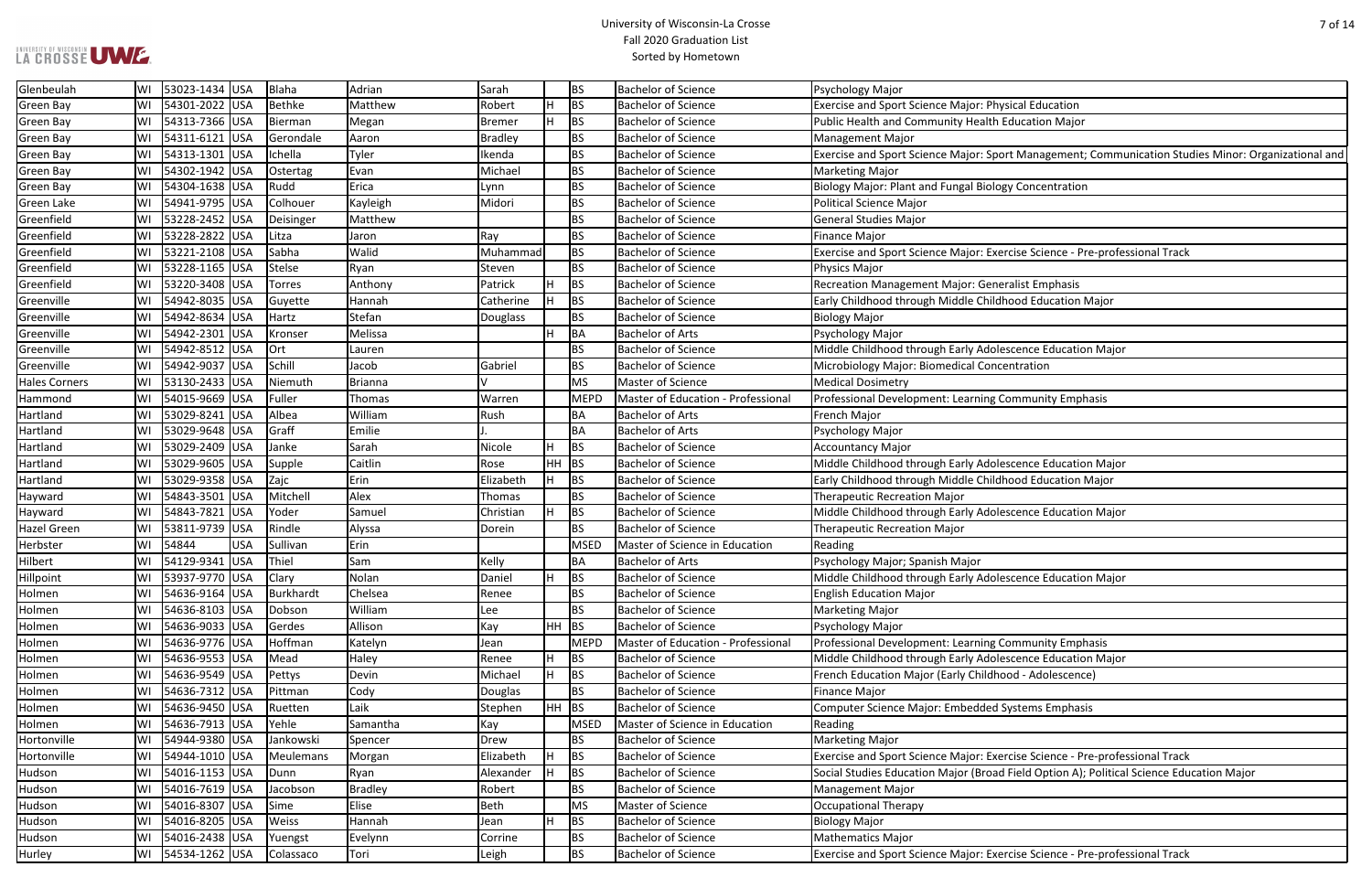#### University of Wisconsin-La Crosse Fall 2020 Graduation List Sorted by Hometown

Writing and Rhetoric Studies Emphasis

bhasis; Theatre Arts Minor: Design / Technical Emphasis;

**Dancianalig Bach Fand Bandid Bandid**<br>Intention Emphasis

| Iola       | WI | 54945-9487 USA |            | Gauerke        | Angela       | Suzanne              |         | AA          | Associate of Arts                  | <b>Liberal Arts</b>                                             |
|------------|----|----------------|------------|----------------|--------------|----------------------|---------|-------------|------------------------------------|-----------------------------------------------------------------|
| Jackson    | WI | 53037-9724 USA |            | Hahm           | Ryan         | Matthew              |         | BS          | <b>Bachelor of Science</b>         | Health and Wellness Management Major                            |
| Jackson    | WI | 53037-9403 USA |            | Zander         | Nicole       | Amber                | $HH$ BS |             | <b>Bachelor of Science</b>         | <b>Accountancy Major; Finance Major</b>                         |
| Janesville | W١ | 53546-2072 USA |            | Condon         | Alexander    | Todd                 |         | <b>BS</b>   | <b>Bachelor of Science</b>         | Physics Major                                                   |
| Janesville | WI | 53546-1279 USA |            | Decker         | Devin        | Michael              |         | <b>BS</b>   | <b>Bachelor of Science</b>         | Political Science Major; English Major: Writing and Rhetoric St |
| Janesville | WI | 53546-3510 USA |            | Wilkie         | Amanda       | Catherine            |         | <b>BS</b>   | <b>Bachelor of Science</b>         | Sociology Major                                                 |
| Kaukauna   | WI | 54130-2651 USA |            | Flannery       | Sydney       | Alison               |         | <b>BS</b>   | <b>Bachelor of Science</b>         | <b>General Studies Major</b>                                    |
| Kendall    | WI | 54638-7081 USA |            | Lee            | Kristin      | Melissa              |         | <b>MEPD</b> | Master of Education - Professional | Professional Development: Learning Community Emphasis           |
| Kiel       | WI | 53042-4240 USA |            | <b>Kreis</b>   | Amber        | Diane                | $HH$ BS |             | <b>Bachelor of Science</b>         | Middle Childhood through Early Adolescence Education Major      |
| La Crosse  | WI | 54601-5559 USA |            | Ames           | Benjamin     | Raymond              |         | BS          | <b>Bachelor of Science</b>         | Political Science Major; Philosophy Major                       |
| La Crosse  | WI | 54601-4857     | <b>USA</b> | Amunson        | Patrick      | Jae                  |         | AA          | <b>Associate of Arts</b>           | <b>Liberal Arts</b>                                             |
| La Crosse  | WI | 54603-6205 USA |            | Arch           | Rachel       | Ann                  |         | <b>MEPD</b> | Master of Education - Professional | Professional Development: Learning Community Emphasis           |
| La Crosse  | WI | 54601-2935 USA |            | Bahr           | Emily        | Kathryn              |         | <b>BS</b>   | <b>Bachelor of Science</b>         | <b>Management Major</b>                                         |
| La Crosse  | WI | 54601-3678 USA |            | Basler         | Alex         | Joseph               |         | <b>BS</b>   | <b>Bachelor of Science</b>         | <b>Computer Science Major</b>                                   |
| La Crosse  | WI | 54601-3566 USA |            | Berchem        | Alec         | Michael              | H       | BA          | <b>Bachelor of Arts</b>            | Theatre Arts Major: Performance Emphasis; Theatre Arts Mino     |
| La Crosse  | WI | 54601-4349 USA |            | Borst          | Allyson      | Marie                |         | <b>MSED</b> | Master of Science in Education     | Reading                                                         |
| La Crosse  | WI | 54601-3585 USA |            | <b>Bragger</b> | Anna         | Marie                |         | <b>BS</b>   | <b>Bachelor of Science</b>         | <b>Biology Major</b>                                            |
| La Crosse  | WI | 54601-2744 USA |            | Brieske        | Emily        | Faye                 |         | <b>BS</b>   | <b>Bachelor of Science</b>         | Public Health and Community Health Education Major              |
| La Crosse  | WI | 54601-6839 USA |            | Brokaw         | Aleda        | Anne                 |         | <b>BS</b>   | <b>Bachelor of Science</b>         | Sociology Major                                                 |
| La Crosse  | WI | 54601-3409 USA |            | <b>Bucolt</b>  | Victoria     | Haille               |         | <b>BS</b>   | <b>Bachelor of Science</b>         | <b>Therapeutic Recreation Major</b>                             |
| La Crosse  | WI | 54601-4259 USA |            | Calica         | Camille      | Camille              |         | BS          | <b>Bachelor of Science</b>         | Psychology Major                                                |
| La Crosse  | WI | 54603-3220 USA |            | Dahl           | Stephen      |                      |         | <b>BS</b>   | <b>Bachelor of Science</b>         | <b>General Studies Major</b>                                    |
| La Crosse  | WI | 54601-3959 USA |            | DeBauche       | Andrea       |                      |         | BS          | <b>Bachelor of Science</b>         | <b>Art Education Major</b>                                      |
| La Crosse  | WI | 54601-7521 USA |            | DeBoer         | Amanda       |                      |         | BA          | <b>Bachelor of Arts</b>            | Spanish Major                                                   |
| La Crosse  | WI | 54603-2403 USA |            | <b>Dobbs</b>   | Charlie      |                      |         | <b>BS</b>   | <b>Bachelor of Science</b>         | Sociology Major                                                 |
| La Crosse  | WI | 54601-5479 USA |            | Durrstein      | Hanna        | Lee                  | н       | <b>BS</b>   | <b>Bachelor of Science</b>         | Psychology Major                                                |
| La Crosse  | WI | 54601-3008 USA |            | Frise          | Preston      | Todd                 |         | <b>BS</b>   | <b>Bachelor of Science</b>         | Finance Major; Economics Major                                  |
| La Crosse  | WI | 54603-3192 USA |            | Gerriets       | Kyle         | Paul                 |         | <b>BS</b>   | <b>Bachelor of Science</b>         | <b>English Education Major</b>                                  |
| La Crosse  | WI | 54601-3551 USA |            | Glass          | Haley        | Katherine            |         | <b>BS</b>   | <b>Bachelor of Science</b>         | <b>Marketing Major</b>                                          |
| La Crosse  | WI | 54601-3740 USA |            | Gligorevic     | Despot       |                      |         | <b>BS</b>   | <b>Bachelor of Science</b>         | <b>General Studies Major</b>                                    |
| La Crosse  | WI | 54601-4107 USA |            | Goodreau       | Alaina       | Gladys Clara HH   BS |         |             | <b>Bachelor of Science</b>         | Early Childhood through Middle Childhood Education Major        |
| La Crosse  | WI | 54601-4677 USA |            | Gray           | Jordan       | Michael              |         | <b>BS</b>   | <b>Bachelor of Science</b>         | Finance Major                                                   |
| La Crosse  | WI | 54601-7147 USA |            | Hansen         | <b>Brice</b> | David                |         | <b>BS</b>   | <b>Bachelor of Science</b>         | Political Science Major: Education Emphasis; Mathematics Mir    |
| La Crosse  | WI | 54603-1160 USA |            | Hanson         | Nicole       | Lee                  |         | <b>BS</b>   | <b>Bachelor of Science</b>         | <b>Finance Major</b>                                            |
| La Crosse  | WI | 54601-3114 USA |            | Hardinger      | Jon          | Paul                 |         | <b>BS</b>   | <b>Bachelor of Science</b>         | Psychology Major                                                |
| La Crosse  | WI | 54601-5852 USA |            | Hutnik         | Nathaniel    | William              |         | AA          | Associate of Arts                  | Liberal Arts                                                    |
| La Crosse  | WI | 54601-7894 USA |            | Iverson        | Kyler        | Michael              | $HH$ BS |             | <b>Bachelor of Science</b>         | <b>Accountancy Major; Finance Major</b>                         |
| La Crosse  | WI | 54601-2991 USA |            | Jordan         | Paige        |                      |         | BA          | <b>Bachelor of Arts</b>            | English Major: Writing and Rhetoric Studies Emphasis            |
| La Crosse  | WI | 54601-4560 USA |            | Klabon         | Andrew       | Jacob                |         | <b>BS</b>   | <b>Bachelor of Science</b>         | <b>Biology Major</b>                                            |
| La Crosse  | WI | 54601-3707 USA |            | Klein          | Dylan        |                      |         | <b>BS</b>   | <b>Bachelor of Science</b>         | Philosophy Major                                                |
| La Crosse  | WI | 54601-2594 USA |            | Koenen         | Pierson      | James                |         | <b>BS</b>   | <b>Bachelor of Science</b>         | <b>Biology Major</b>                                            |
| La Crosse  | WI | 54601-7914 USA |            | Lee            | Salena       | Lwgci                |         | <b>BS</b>   | <b>Bachelor of Science</b>         | <b>Biology Major</b>                                            |
| La Crosse  | WI | 54601-3540 USA |            | Lehmann        | Madalyn      | Marie                |         | <b>BS</b>   | <b>Bachelor of Science</b>         | <b>Management Major</b>                                         |
| La Crosse  | WI | 54601-7252 USA |            | Ludwigson      | Connor       |                      | $HH$ BS |             | <b>Bachelor of Science</b>         | Computer Science Major: Embedded Systems Emphasis               |
| La Crosse  | WI | 54601-4588 USA |            | Macalalad      | Michael      |                      |         | AA          | Associate of Arts                  | Liberal Arts                                                    |
| La Crosse  | WI | 54601-7778 USA |            | Mandel         | Ryan         | Duane                |         | <b>MEPD</b> | Master of Education - Professional | Professional Development: Learning Community Emphasis           |
| La Crosse  | WI | 54601-3691 USA |            | Mekelburg      | Aubray       | Marie                |         | BA          | <b>Bachelor of Arts</b>            | Psychology Major                                                |
| La Crosse  | WI | 54601-4683 USA |            | Melke          | Benjamin     | Ray                  |         | <b>BS</b>   | <b>Bachelor of Science</b>         | Social Studies Education Major (Broad Field Option B)           |
|            |    |                |            |                |              |                      |         |             |                                    |                                                                 |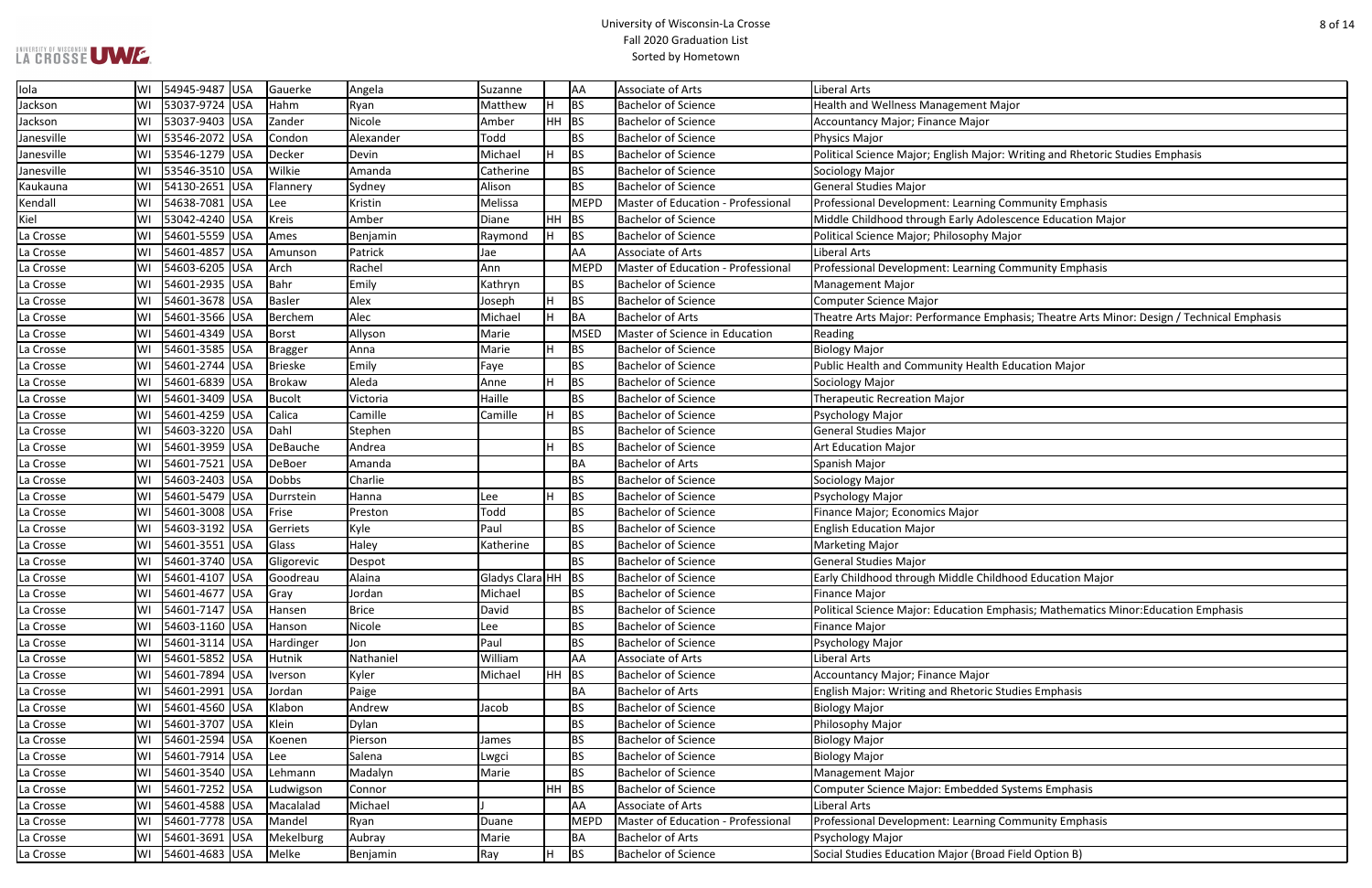# LA CROSSE UWE

| sis                                                             |
|-----------------------------------------------------------------|
| centration                                                      |
|                                                                 |
|                                                                 |
| itration                                                        |
|                                                                 |
|                                                                 |
|                                                                 |
|                                                                 |
| y Concentration                                                 |
|                                                                 |
|                                                                 |
|                                                                 |
|                                                                 |
|                                                                 |
| scence Education Major                                          |
| <b>Dimmunity Emphasis</b>                                       |
|                                                                 |
| ducation Major                                                  |
|                                                                 |
| ies Minor: Public Communication and Advocacy Emphasis           |
| udies Emphasis                                                  |
|                                                                 |
|                                                                 |
|                                                                 |
| ood Education Major                                             |
| ystems Emphasis                                                 |
|                                                                 |
| scence Education Major                                          |
| cise Science - Fitness Track                                    |
| ies Minor: Interpersonal Communication Emphasis                 |
|                                                                 |
| nce Concentration                                               |
|                                                                 |
|                                                                 |
|                                                                 |
| Field Option A); History Education Major                        |
|                                                                 |
|                                                                 |
| s Minor: Organizational and Professional Communication Emphasis |
| ood Education Major                                             |
|                                                                 |
|                                                                 |
|                                                                 |
|                                                                 |
| scence Education Major                                          |
|                                                                 |
| scence Education Major                                          |

| La Crosse      |    | WI 54601-4683 USA     |     | Melke                 | Bridget       | Ann       | <b>BS</b>        | <b>Bachelor of Science</b>         | <b>Physics Major: Applied Physics Emphasis</b>                                                     |
|----------------|----|-----------------------|-----|-----------------------|---------------|-----------|------------------|------------------------------------|----------------------------------------------------------------------------------------------------|
| La Crosse      | WI | 54601-3063 USA        |     | Moran                 | Zachary       | Scott     | <b>BS</b>        | <b>Bachelor of Science</b>         | <b>Biology Major: Biomedical Science Concentration</b>                                             |
| La Crosse      | WI | 54601-7536 USA        |     | Morrison              | Kathryn       | Joan      | HH.<br><b>BS</b> | <b>Bachelor of Science</b>         | <b>Chemistry Major: ACS Certification</b>                                                          |
| La Crosse      | WI | 54601-5480 USA        |     | Moua                  | Tou           |           | AA               | Associate of Arts                  | Liberal Arts                                                                                       |
| La Crosse      | WI | 54601-4015 USA        |     | Munk                  | Samuel        | Stoneman  | <b>BS</b>        | <b>Bachelor of Science</b>         | <b>Biology Major: Aquatic Science Concentration</b>                                                |
| La Crosse      | WI | 54601-5139 USA        |     | Nelson                | Thomas        | Michael   | <b>BS</b>        | <b>Bachelor of Science</b>         | <b>Accountancy Major</b>                                                                           |
| La Crosse      | WI | 54601-3545 USA        |     | Oliver                | John          | William   | <b>BS</b>        | <b>Bachelor of Science</b>         | <b>Statistics Major</b>                                                                            |
| La Crosse      | WI | 54601-4928  USA       |     | Osterhues             | Cole          |           | BS               | Bachelor of Science                | <b>Accountancy Major</b>                                                                           |
| La Crosse      | WI | 54601-3462 USA        |     | Paddock               | Erica         | Jordan    | <b>BS</b>        | <b>Bachelor of Science</b>         | Psychology Major                                                                                   |
| La Crosse      | WI | 54601-6636 USA        |     | Patschull             | Ben           | Douglas   | <b>BS</b>        | <b>Bachelor of Science</b>         | Biology Major: Plant and Fungal Biology Concentration                                              |
| La Crosse      | WI | 54601-2910 USA        |     | Patterman             | Amber         | Leah      | <b>MS</b>        | Master of Science                  | <b>Clinical Exercise Physiology</b>                                                                |
| La Crosse      | WI | 54601-7323 USA        |     | Pearson               | Anne          | Elizabeth | <b>MSED</b>      | Master of Science in Education     | Reading                                                                                            |
| La Crosse      | WI | 54603-3061 USA        |     | Peterson              | Casey         |           | AA               | Associate of Arts                  | Liberal Arts                                                                                       |
| La Crosse      | WI | 54603-1020 USA        |     | Robers                | Michelle      | Joyce     | <b>MS</b>        | Master of Science                  | <b>Therapeutic Recreation</b>                                                                      |
| La Crosse      |    | WI   54601-2503   USA |     | Rousemiller           | Amanda        | Lynn      | <b>BS</b><br>H   | <b>Bachelor of Science</b>         | Middle Childhood through Early Adolescence Education Major                                         |
| La Crosse      | WI | 54601-5767 USA        |     | Saphner               | Hannah        | Leigh     | <b>MEPD</b>      | Master of Education - Professional | Professional Development: Learning Community Emphasis                                              |
| La Crosse      | WI | 54601-5139 USA        |     | Schulte               | Alexander     | Jonathan  | <b>BS</b>        | <b>Bachelor of Science</b>         | <b>Finance Major</b>                                                                               |
| La Crosse      | WI | 54601-2361 USA        |     | Severson              | Carly         | Ann       | HH.<br> BS       | <b>Bachelor of Science</b>         | Public Health and Community Health Education Major                                                 |
| La Crosse      | WI | 54601-5402 USA        |     | Shibley               | <b>Braden</b> | Caleb     | BA               | <b>Bachelor of Arts</b>            | Psychology Major                                                                                   |
| La Crosse      |    | WI 54601-4973 USA     |     | Stanger               | Allison       | Juliette  | BA               | <b>Bachelor of Arts</b>            | Sociology Major; Communication Studies Minor: Public Communication and Advocacy Emphasis           |
| La Crosse      | WI | 54601-3653 USA        |     | Stoll                 | Emily         | Claire    | HH.<br><b>BA</b> | <b>Bachelor of Arts</b>            | English Major: Writing and Rhetoric Studies Emphasis                                               |
| La Crosse      | WI | 54601-8464 USA        |     | Struver-Gonyo Heather |               | Leah      | <b>MSED</b>      | Master of Science in Education     | Reading                                                                                            |
| La Crosse      | WI | 54603-2430 USA        |     | Touche                | Melissa       | Kaye      | BS               | <b>Bachelor of Science</b>         | <b>Women's Studies Major</b>                                                                       |
| La Crosse      | WI | 54601-4874 USA        |     | Yakes                 | Adam          | Daniel    | <b>MSE</b>       | Master of Software Engineering     | Software Engineering                                                                               |
| La Crosse      |    | WI   54603-2241   USA |     | Yang                  | Xia           |           | H<br><b>BS</b>   | <b>Bachelor of Science</b>         | Early Childhood through Middle Childhood Education Major                                           |
| La Crosse      | WI | 54601-6966 USA        |     | Zoroufy               | Luke          | Hussein   | BS               | <b>Bachelor of Science</b>         | Computer Science Major: Embedded Systems Emphasis                                                  |
| Lake Delton    |    | WI 53940              | USA | Ajvazi                | Adem          |           | <b>BS</b>        | <b>Bachelor of Science</b>         | <b>International Business Major</b>                                                                |
| Lake Tomahawk  | WI | 54539-9213 USA        |     | Kief                  | Anna          | Kathryn   | <b>BS</b><br>H   | <b>Bachelor of Science</b>         | Middle Childhood through Early Adolescence Education Major                                         |
| Lancaster      |    | WI 53813-9593 USA     |     | Herlitz               | Raven         | Marie     | <b>BS</b>        | <b>Bachelor of Science</b>         | Exercise and Sport Science Major: Exercise Science - Fitness Track                                 |
| Land O Lakes   | WI | 54540-9756 USA        |     | Schad                 | Maddie        | Justine   | BA               | <b>Bachelor of Arts</b>            | Sociology Major; Communication Studies Minor: Interpersonal Communication Emphasis                 |
| Lodi           | WI | 53555-1361  USA       |     | Hargis                | Hannah        | Ruby      | H<br><b>BS</b>   | <b>Bachelor of Science</b>         | Sociology Major                                                                                    |
| Lodi           |    | WI 53555-1582 USA     |     | Mori                  | Danielle      | Elizabeth | BS               | <b>Bachelor of Science</b>         | Geography Major: Environmental Science Concentration                                               |
| Lomira         |    | WI   53048-4402   USA |     | Murray                | Sean          | Patrick   | BS               | <b>Bachelor of Science</b>         | <b>Marketing Major</b>                                                                             |
| Lyndon Station |    | WI   53944-9668   USA |     | Marien                | Katie         | Crowley   | MSED             | Master of Science in Education     | Reading                                                                                            |
| Madison        | WI | 53704-4351  USA       |     | Fortner               | Sarah         | Ann       | <b>MS</b>        | Master of Science                  | <b>Occupational Therapy</b>                                                                        |
| Madison        |    | WI 53705-4843 USA     |     | Harris                | Mathilda      | Madison   | <b>BS</b>        | <b>Bachelor of Science</b>         | Social Studies Education Major (Broad Field Option A); History Education Major                     |
| Madison        | WI | 53711-2202 USA        |     | Held                  | Lizabeth      |           | <b>BS</b>        | <b>Bachelor of Science</b>         | <b>General Studies Major</b>                                                                       |
| Madison        | WI | 53705-5207 USA        |     | Meyer                 | Samuel        | Walker    | <b>BS</b>        | <b>Bachelor of Science</b>         | <b>Marketing Major</b>                                                                             |
| Madison        | WI | 53716-2246 USA        |     | Moldenhauer           | Jack          | Trevor    | <b>BS</b>        | <b>Bachelor of Science</b>         | Finance Major; Communication Studies Minor: Organizational and Professional Communication Emphasis |
| Madison        |    | WI 53718-6520 USA     |     | Moser                 | Madison       | Riley     | H<br><b>BS</b>   | <b>Bachelor of Science</b>         | Early Childhood through Middle Childhood Education Major                                           |
| Madison        |    | WI 53718-2900 USA     |     | Nelson                | Taylor        | Sierra    | МS               | Master of Science                  | <b>Occupational Therapy</b>                                                                        |
| Madison        | WI | 53713-3067 USA        |     | Pillsbury             | Kyla          | Marie     | <b>BS</b>        | <b>Bachelor of Science</b>         | <b>Marketing Major</b>                                                                             |
| Madison        | WI | 53719-3165  USA       |     | Rahman                | Tanner        | Terrance  | <b>BS</b>        | <b>Bachelor of Science</b>         | History Major: World History Emphasis                                                              |
| Madison        | WI | 53703-3987 USA        |     | Syring                | Rachel        | Elizabeth | H<br><b>BS</b>   | <b>Bachelor of Science</b>         | Middle Childhood through Early Adolescence Education Major                                         |
| Madison        |    | WI 53726-3844 USA     |     | <b>Wielgus</b>        | Jayson        | Ward      | <b>BS</b>        | <b>Bachelor of Science</b>         | <b>Accountancy Major</b>                                                                           |
| Marathon       |    | WI   54448-0384   USA |     | Handrick              | Kyra          | Marie     | HH  <br> BS      | <b>Bachelor of Science</b>         | Middle Childhood through Early Adolescence Education Major                                         |
| Marathon       | WI | 54448-7502  USA       |     | Jaeger                | Logan         | Mitchell  | МS               | Master of Science                  | <b>Occupational Therapy</b>                                                                        |
| Marathon       |    | WI   54448-0375   USA |     | Wirkus                | Andrea        | Marie     | <b>BS</b>        | <b>Bachelor of Science</b>         | <b>Therapeutic Recreation Major</b>                                                                |
|                |    |                       |     |                       |               |           |                  |                                    |                                                                                                    |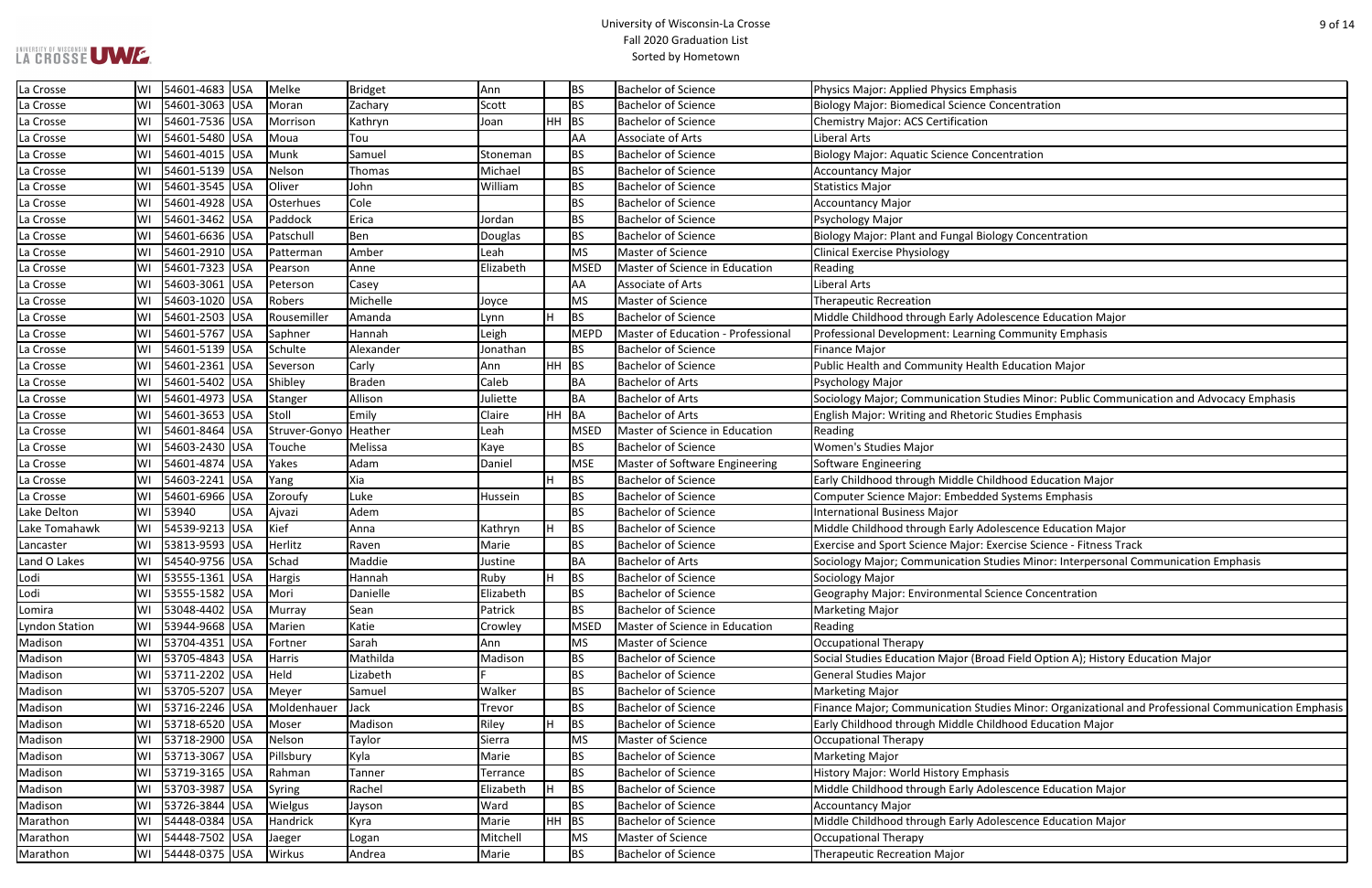# LA CROSSE UWE

| scence Education Major                           |
|--------------------------------------------------|
|                                                  |
|                                                  |
| <b>Immunity Emphasis</b>                         |
|                                                  |
|                                                  |
| Concentration                                    |
| plogy Emphasis                                   |
|                                                  |
|                                                  |
| scence Education Major                           |
| ntration                                         |
|                                                  |
|                                                  |
| ical Education                                   |
|                                                  |
|                                                  |
| ood Education Major                              |
|                                                  |
|                                                  |
|                                                  |
|                                                  |
|                                                  |
| dies Minor: Interpersonal Communication Emphasis |
|                                                  |
| scence Education Major                           |
|                                                  |
|                                                  |
|                                                  |
| cise Science - Pre-professional Track            |
| scence Education Major                           |
|                                                  |
|                                                  |
|                                                  |
|                                                  |
| scence Education Major                           |
|                                                  |
| scence Education Major                           |
|                                                  |
|                                                  |
|                                                  |
|                                                  |
|                                                  |

| Marshall               |     | 53559-9329 USA | Hensler        | Marcus   | Emil           |         | BS          | <b>Bachelor of Science</b>         | Middle Childhood through Early Adolescence Education Major                          |
|------------------------|-----|----------------|----------------|----------|----------------|---------|-------------|------------------------------------|-------------------------------------------------------------------------------------|
| Marshfield             | WI  | 54449-9468 USA | Bauer          | Felicia  | Lynn           | HH BS   |             | <b>Bachelor of Science</b>         | Psychology Major                                                                    |
| Marshfield             |     | 54449-3902 USA | Voss           | Ethan    | David          |         | <b>BS</b>   | <b>Bachelor of Science</b>         | <b>Finance Major</b>                                                                |
| Marshfield             | WI  | 54449-2439 USA | Vroman         | Katelyn  | Renee          |         | <b>MEPD</b> | Master of Education - Professional | Professional Development: Learning Community Emphasis                               |
| Mc Farland             | WI  | 53558-9050 USA | Riese          | Shelby   | Christianna    | HH      | BS          | <b>Bachelor of Science</b>         | <b>Mathematics Major</b>                                                            |
| Mc Farland             |     | 53558-9069 USA | Shackett       | Matthew  | <b>Ellis</b>   |         | BS          | <b>Bachelor of Science</b>         | <b>International Business Major</b>                                                 |
| Mc Farland             | WI  | 53558-8419 USA | Summers        | Caleb    | Jae            |         | BS          | <b>Bachelor of Science</b>         | <b>Biology Major</b>                                                                |
| Medford                | lWI | 54451-9165 USA | Rausch         | Chelsea  |                | $HH$ BS |             | <b>Bachelor of Science</b>         | Biology Major: Environmental Science Concentration                                  |
| Menasha                | WI  | 54952-8853 USA | Reiter         | Abby     | Lynn           |         | <b>BS</b>   | <b>Bachelor of Science</b>         | Therapeutic Recreation Major; Gerontology Emphasis                                  |
| <b>Menomonee Falls</b> |     | 53051-6082 USA | Boram          | Cole     | Russell        |         | BS          | <b>Bachelor of Science</b>         | <b>Statistics Major</b>                                                             |
| <b>Menomonee Falls</b> | WI  | 53051-5871 USA | Go             | Peter    | Andrew         |         | <b>BS</b>   | <b>Bachelor of Science</b>         | Economics Major; Finance Major                                                      |
| <b>Menomonee Falls</b> |     | 53051-8331 USA | Hanrahan       | Emily    | Katherine      |         | BS          | <b>Bachelor of Science</b>         | Middle Childhood through Early Adolescence Education Major                          |
| Menomonie              |     | 54751-1654 USA | Prichard       | Arianna  | Paige          |         | BS          | <b>Bachelor of Science</b>         | Psychology Major                                                                    |
| Merrill                | WI  | 54452-1828 USA | Adsit          | Hannah   | Marie          |         | BS          | <b>Bachelor of Science</b>         | Microbiology Major: Biomedical Concentration                                        |
| Merrillan              | lwi | 54754-9028 USA | <b>Clark</b>   | Tomi     | Danielle       |         | MS          | Master of Science                  | Occupational Therapy                                                                |
| Middleton              | WI  | 53562-5155 USA | Bredeson       | Allie    | <b>Banks</b>   |         | <b>BS</b>   | <b>Bachelor of Science</b>         | Accountancy Major                                                                   |
| Middleton              |     | 53562-1622 USA | Denson         | Hayden   | Michael        |         | BS          | <b>Bachelor of Science</b>         | <b>Exercise and Sport Science Major: Physical Education</b>                         |
| Middleton              | WI  | 53562-3218 USA | Panek          | Tony     | Charles        |         | BS          | <b>Bachelor of Science</b>         | Mathematics Major: Applied Emphasis                                                 |
| Middleton              |     | 53562-4164 USA | Waldinger      | Arik     | Otto           |         | BS          | <b>Bachelor of Science</b>         | <b>Biology Major</b>                                                                |
| Milton                 | WI  | 53563-1355 USA | Vrydaghs       | Kelly    | Ann            |         | BS          | <b>Bachelor of Science</b>         | Early Childhood through Middle Childhood Education Major                            |
| Milton                 | WI  | 53563-9641 USA | Willison       | Robert   | Lucas          |         | BS          | Bachelor of Science                | Finance Major                                                                       |
| Milwaukee              |     | 53218-3414 USA | <b>Burrell</b> | Bedston  | Antonio        |         | BS          | <b>Bachelor of Science</b>         | Sociology Major                                                                     |
| Milwaukee              | WI  | 53210-1213 USA | Dwyer          | Jack     | McCarty        |         | <b>BS</b>   | <b>Bachelor of Science</b>         | <b>Finance Major</b>                                                                |
| Milwaukee              |     | 53223-4213 USA | Gerharz        | Kelly    | Alexandria     |         | AA          | Associate of Arts                  | <b>Liberal Arts</b>                                                                 |
| Milwaukee              | WI  | 53224-2571 USA | Sutherland     | Thomas   | Campbell       |         | <b>MS</b>   | Master of Science                  | <b>Medical Dosimetry</b>                                                            |
| Minocqua               | WI  | 54548-9590 USA | Isensee        | Molly    | Marie          |         | MS          | Master of Science                  | Occupational Therapy                                                                |
| Mondovi                | WI  | 54755-8859 USA | Davis          | Jacob    | Ryan           |         | BS          | <b>Bachelor of Science</b>         | Psychology Major; Communication Studies Minor: Interpersonal Communication Emphasis |
| Mondovi                | WI  | 54755-1370 USA | Ganschow       | Lucas    | Erwin          |         | BS          | <b>Bachelor of Science</b>         | Political Science Major                                                             |
| Monroe                 |     | 53566-3004 USA | Latimer        | Benjamin | James          |         | <b>BS</b>   | <b>Bachelor of Science</b>         | Middle Childhood through Early Adolescence Education Major                          |
| Monroe                 | WI  | 53566-1037 USA | Thoman         | Timothy  | Charles        |         | BS          | <b>Bachelor of Science</b>         | Computer Science Major                                                              |
| Montello               | WI  | 53949-9471 USA | Kendall        | Danna    | <b>Bernice</b> |         | l BS        | <b>Bachelor of Science</b>         | Psychology Major                                                                    |
| Mosinee                |     | 54455-7589 USA | Schroeder      | Megan    | Rene           |         | BS          | <b>Bachelor of Science</b>         | Marketing Major; Management Major                                                   |
| Mosinee                | WI  | 54455-5301 USA | Zebro          | Erin     | Rose           |         | BS          | <b>Bachelor of Science</b>         | <b>Therapeutic Recreation Major</b>                                                 |
| Mount Horeb            | WI  | 53572-1549 USA | $F$ ox         | Becca    | Jo             | HH      | BS          | <b>Bachelor of Science</b>         | Exercise and Sport Science Major: Exercise Science - Pre-professional Track         |
| Mount Horeb            | WI  | 53572-1812 USA | Hanson         | Melissa  | Jo             | $HH$ BS |             | <b>Bachelor of Science</b>         | Middle Childhood through Early Adolescence Education Major                          |
| <b>Mount Pleasant</b>  |     | 53406-1756 USA | Wakefield      | Benjamin | James          |         | BS          | <b>Bachelor of Science</b>         | Biology Major                                                                       |
| Mukwonago              | WI  | 53149-8206 USA | Boyer          | Carli    | Elise          |         | BS          | <b>Bachelor of Science</b>         | Biology Major                                                                       |
| Mukwonago              |     | 53149-9399 USA | Chaplock       | Jenna    | Nicole         | H.      | <b>BS</b>   | <b>Bachelor of Science</b>         | <b>Therapeutic Recreation Major</b>                                                 |
| Muscoda                | WI  | 53573-9294 USA | Curtis         | Macy     | Mae            |         | BS          | <b>Bachelor of Science</b>         | Psychology Major                                                                    |
| Muscoda                | WI  | 53573-9176 USA | Drone          | Emily    | lone           | HH BS   |             | <b>Bachelor of Science</b>         | Middle Childhood through Early Adolescence Education Major                          |
| Muskego                | WI  | 53150-9250 USA | Symes          | Rebecca  | Lynn           |         | BS          | <b>Bachelor of Science</b>         | Psychology Major                                                                    |
| Nashotah               | WI  | 53058-9471 USA | Lewis          | Rachel   | Elaine         |         | BS          | <b>Bachelor of Science</b>         | Marketing Major                                                                     |
| Neenah                 |     | 54956-5683 USA | Gauthier       | Lauren   | Emma           |         | <b>BS</b>   | <b>Bachelor of Science</b>         | Middle Childhood through Early Adolescence Education Major                          |
| Neenah                 | WI  | 54956-4615 USA | Lange          | Jacob    | James          |         | AA          | Associate of Arts                  | <b>Liberal Arts</b>                                                                 |
| Nekoosa                | WI  | 54457-8927 USA | Anderson       | Kendall  | Jean           | HH BS   |             | <b>Bachelor of Science</b>         | Marketing Major                                                                     |
| New Berlin             | WI  | 53151-7502 USA | Greco          | Ty       | Michael        |         | BS          | <b>Bachelor of Science</b>         | <b>Accountancy Major</b>                                                            |
| New Berlin             | WI  | 53151-7465 USA | Hintze         | Grace    | Levi           | HH BA   |             | <b>Bachelor of Arts</b>            | Art Major                                                                           |
| New Berlin             |     | 53151-8268 USA | Lee            | Jessica  | Michelle       |         | <b>BS</b>   | <b>Bachelor of Science</b>         | Marketing Major                                                                     |
|                        |     |                |                |          |                |         |             |                                    |                                                                                     |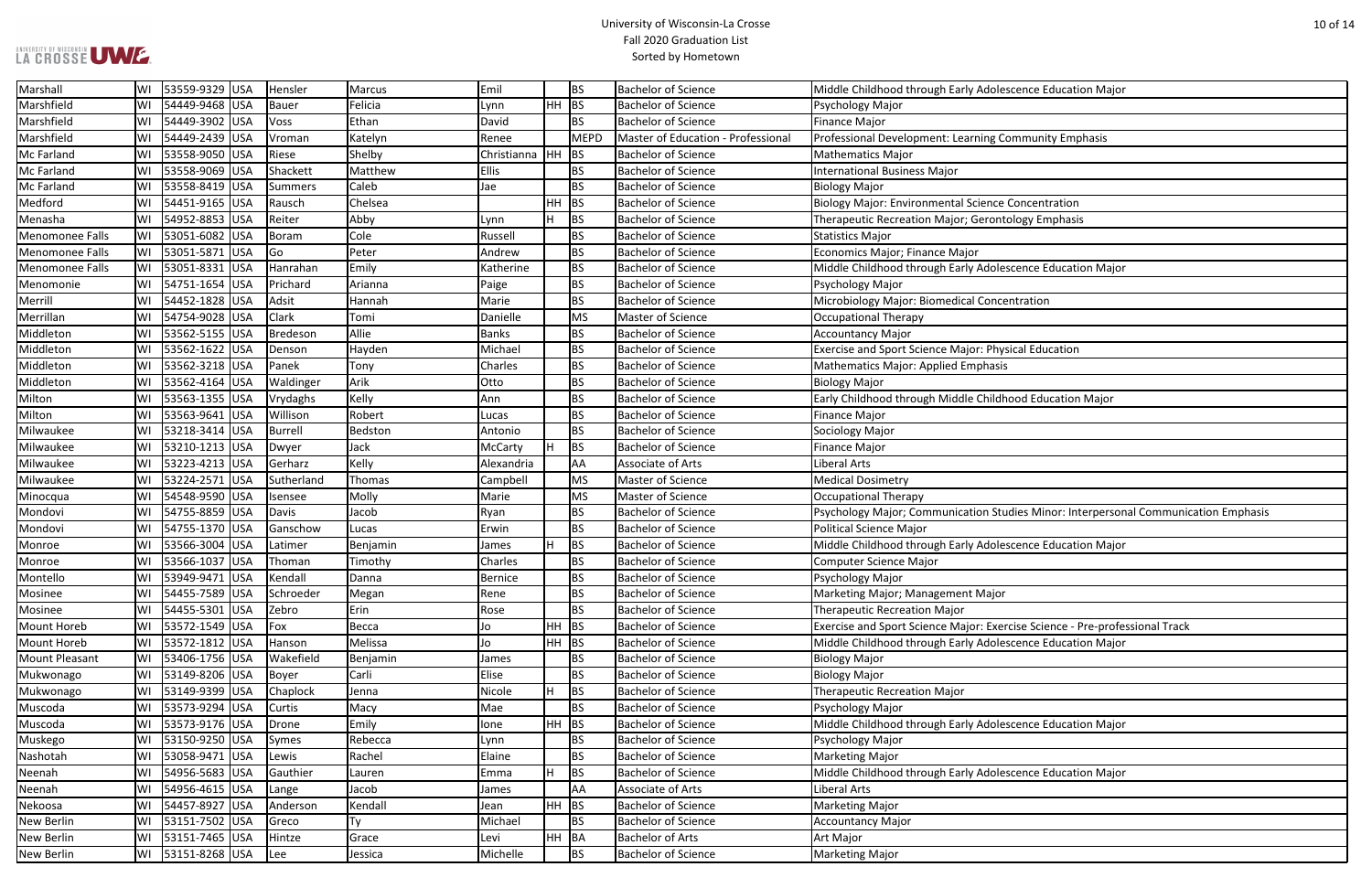#### University of Wisconsin-La Crosse Fall 2020 Graduation List Sorted by Hometown

scence Education Major

ohasis; Theatre Arts Minor: Design / Technical Emphasis

al Leadership and Director of Instruction Emphasis

scence Education Major

I Field Option A); History Education Major

ncentration; Spanish Major

rcise Science - Pre-professional Track

| <b>New Berlin</b>   | WI | 53151-9200 USA  |            | Murphy        | Matthew       | James     |           | <b>BS</b>   | <b>Bachelor of Science</b>                | Communication Studies Major: Media Studies Emphasis          |
|---------------------|----|-----------------|------------|---------------|---------------|-----------|-----------|-------------|-------------------------------------------|--------------------------------------------------------------|
| <b>New Berlin</b>   | W١ | 53151-4255 USA  |            | Turner        | Kaitlin       | Sue       | HH        | BS          | <b>Bachelor of Science</b>                | Early Childhood through Middle Childhood Education Major     |
| <b>New Berlin</b>   | W١ | 53151-8767 USA  |            | Wilkoski      | Rachel        | Lee       |           | BS          | <b>Bachelor of Science</b>                | <b>Biology Major: Biomedical Science Concentration</b>       |
| New London          | WI | 54961-8842 USA  |            | Gould         | Liliana       | Parker    |           | BS          | <b>Bachelor of Science</b>                | <b>Marketing Major</b>                                       |
| <b>New Richmond</b> | WI | 54017-6566 USA  |            | Haseleu       | Austin        | Michael   | H         | <b>BS</b>   | <b>Bachelor of Science</b>                | <b>Marketing Major</b>                                       |
| North Prairie       | WI | 53153-9726 USA  |            | Majewski      | Allison       | Marie     | H         | <b>BS</b>   | <b>Bachelor of Science</b>                | Psychology Major                                             |
| Norwalk             | WI | 54648-7068 USA  |            | Luxton        | Gabrielle     | Erin      | H         | <b>BS</b>   | <b>Bachelor of Science</b>                | Middle Childhood through Early Adolescence Education Ma      |
| Oconomowoc          | WI | 53066-1679 USA  |            | <b>Binns</b>  | Johnathan     | Ray       |           | <b>BS</b>   | <b>Bachelor of Science</b>                | <b>Biology Major</b>                                         |
| Oconomowoc          | WI | 53066-1780 USA  |            | Dew           | Olivia        | Catherine |           | BS          | <b>Bachelor of Science</b>                | Accountancy Major                                            |
| Oconomowoc          | W١ | 53066-8751  USA |            | Kefer         | Emma          | Elizabeth |           | MS          | Master of Science                         | Occupational Therapy                                         |
| Oconomowoc          | W١ | 53066           | <b>USA</b> | Kennedy       | Ethan         | Daniel    |           | BS          | <b>Bachelor of Science</b>                | Psychology Major                                             |
| Oconomowoc          | W١ | 53066-1245 USA  |            | Labellarte    | Dominic       | Austin    |           | BS          | <b>Bachelor of Science</b>                | <b>Finance Major</b>                                         |
| Oconomowoc          | WI | 53066-2851 USA  |            | Medd          | Richard       | Evan      |           | BA          | <b>Bachelor of Arts</b>                   | Theatre Arts Major: Performance Emphasis; Theatre Arts M     |
| Oconomowoc          | WI | 53066-2432 USA  |            | Swanson       | Kayla         | Renee     | H         | BA          | <b>Bachelor of Arts</b>                   | Psychology Major                                             |
| Onalaska            | W١ | 54650-8709 USA  |            | Ancius        | Christopher   | Michael   |           | <b>BS</b>   | <b>Bachelor of Science</b>                | Accountancy Major; Finance Major                             |
| Onalaska            | WI | 54650-9210 USA  |            | <b>Brandt</b> | D'Artagnan    | Maine     |           | AA          | Associate of Arts                         | Liberal Arts                                                 |
| Onalaska            | WI | 54650-2204 USA  |            | Connaughty    | Parker        | Christian | H         | <b>BS</b>   | <b>Bachelor of Science</b>                | Psychology Major                                             |
| Onalaska            | W١ | 54650-9515 USA  |            | Deml          | Sean          | Carl      |           | <b>BS</b>   | <b>Bachelor of Science</b>                | <b>Information Systems Major</b>                             |
| Onalaska            | W١ | 54650-9021 USA  |            | Ernst         | Konrad        | Paul      | H         | <b>BS</b>   | <b>Bachelor of Science</b>                | <b>Exercise and Sport Science Major: Physical Education</b>  |
| Onalaska            | W١ | 54650-8743 USA  |            | Gordon        | Ashlee        |           |           | MEPD        | <b>Master of Education - Professional</b> | Professional Development: Educational Leadership and Dire    |
| Onalaska            | WI | 54650-2549 USA  |            | Haag          | Connor        | Merlin    |           | BS          | <b>Bachelor of Science</b>                | <b>Finance Major</b>                                         |
| Onalaska            | W١ | 54650-8827 USA  |            | Kohlwey       | Taylor        | Scott     |           | AA          | Associate of Arts                         | Liberal Arts                                                 |
| Onalaska            | WI | 54650-2548 USA  |            | Lee           | Xeng          |           |           | <b>MEPD</b> | Master of Education - Professional        | Professional Development: Learning Community Emphasis        |
| Onalaska            | W١ | 54650-8813 USA  |            | Lofald        | Claire        | Catherine |           | <b>BS</b>   | <b>Bachelor of Science</b>                | Public Health and Community Health Education Major           |
| Onalaska            | W١ | 54650-2172 USA  |            | O'Driscoll    | Liam          | George    | HH        | BA          | <b>Bachelor of Arts</b>                   | <b>Political Science Major</b>                               |
| Onalaska            | WI | 54650-3021 USA  |            | Schiessl      | Emma          | Marie     | H         | <b>BS</b>   | <b>Bachelor of Science</b>                | Early Childhood through Middle Childhood Education Major     |
| Onalaska            | WI | 54650-2532 USA  |            | Sly           | Savannah      | Rose      |           | BS          | <b>Bachelor of Science</b>                | Sociology Major                                              |
| Onalaska            | W١ | 54650-2586 USA  |            | Stillman      | <b>Breana</b> |           | <b>HH</b> | <b>BS</b>   | <b>Bachelor of Science</b>                | Women's Studies Major                                        |
| Onalaska            | W١ | 54650-2827 USA  |            | Taylor        | Dan           | Gerard    |           | BS          | <b>Bachelor of Science</b>                | <b>Marketing Major</b>                                       |
| Onalaska            | W١ | 54650-9442 USA  |            | Xiong         | Lee           |           | H         | BA          | <b>Bachelor of Arts</b>                   | Psychology Major                                             |
| Onalaska            | WI | 54650-3266 USA  |            | Yang          | Pa Mao        |           |           | BS.         | <b>Bachelor of Science</b>                | Management Major                                             |
| Ontario             |    | 54651-7044 USA  |            | Hammon        | <b>Bailey</b> | Anne      | H         | <b>BS</b>   | <b>Bachelor of Science</b>                | Middle Childhood through Early Adolescence Education Ma      |
| Oregon              | WI | 53575-3313 USA  |            | Pieper        | Cianna        | Michelle  |           | BS          | <b>Bachelor of Science</b>                | <b>Exercise and Sport Science Major: Sport Management</b>    |
| Oregon              | WI | 53575-3605 USA  |            | Schmitt       | John          | Reinhardt |           | BA          | <b>Bachelor of Arts</b>                   | Political Science Major                                      |
| Orfordville         | WI | 53576-9801 USA  |            | Fitzgerald    | Patrick       |           |           | BS          | <b>Bachelor of Science</b>                | <b>Biology Major: Biomedical Science Concentration</b>       |
| Osceola             | WI | 54020-8045 USA  |            | Lowney        | Victor        | Brian     |           | <b>BS</b>   | <b>Bachelor of Science</b>                | Social Studies Education Major (Broad Field Option A); Histo |
| Oshkosh             | WI | 54904-7628 USA  |            | Boettcher     | Matthew       | James     |           | BA          | <b>Bachelor of Arts</b>                   | English Major: Writing and Rhetoric Studies Emphasis         |
| Oshkosh             | WI | 54904-7861 USA  |            | <b>Braun</b>  | Rachelle      | Rose      |           | BS          | <b>Bachelor of Science</b>                | Biology Major: Biomedical Science Concentration; Spanish N   |
| Oshkosh             | WI | 54904-7629 USA  |            | Grota         | Collin        | LeRoy     |           | <b>BS</b>   | <b>Bachelor of Science</b>                | Microbiology Major: Biomedical Concentration                 |
| Oshkosh             | WI | 54904-7645 USA  |            | McVey         | Caitlyn       | Elizabeth |           | <b>BS</b>   | <b>Bachelor of Science</b>                | Communication Studies Major: Media Studies Emphasis          |
| Oshkosh             | WI | 54904-9530 USA  |            | Miller        | Connor        | James     | $HH$ BS   |             | <b>Bachelor of Science</b>                | <b>Accountancy Major</b>                                     |
| Oshkosh             | WI | 54902-5801 USA  |            | Rebholz       | Matthew       | Joseph    |           | <b>BS</b>   | <b>Bachelor of Science</b>                | Exercise and Sport Science Major: Exercise Science - Pre-pro |
| Oshkosh             | WI | 54904-8209 USA  |            | Wagner        | Laura         | Marie     |           | <b>BS</b>   | <b>Bachelor of Science</b>                | <b>Exercise and Sport Science Major: Sport Management</b>    |
| Osseo               | WI | 54758-8746 USA  |            | Peterson      | Michaela      | Lynn      | HH BS     |             | <b>Bachelor of Science</b>                | Accountancy Major; Finance Major                             |
| Patch Grove         | WI | 53817-0173 USA  |            | Morgan        | Alexander     | Jerome    |           | MS          | Master of Science                         | Occupational Therapy                                         |
| Pewaukee            | WI | 53072-4533 USA  |            | Bohn          | Skyler        | Marie     | $HH$ $BA$ |             | <b>Bachelor of Arts</b>                   | Psychology Major                                             |
| Pewaukee            | WI | 53072-3159 USA  |            | Wehnes        | Elliot        | Cameron   |           | BS          | <b>Bachelor of Science</b>                | <b>Management Major</b>                                      |
| Pewaukee            | WI | 53072-4844 USA  |            | Wilcox        | Sierra        | Paige     |           | BA          | <b>Bachelor of Arts</b>                   | Spanish Major                                                |
|                     |    |                 |            |               |               |           |           |             |                                           |                                                              |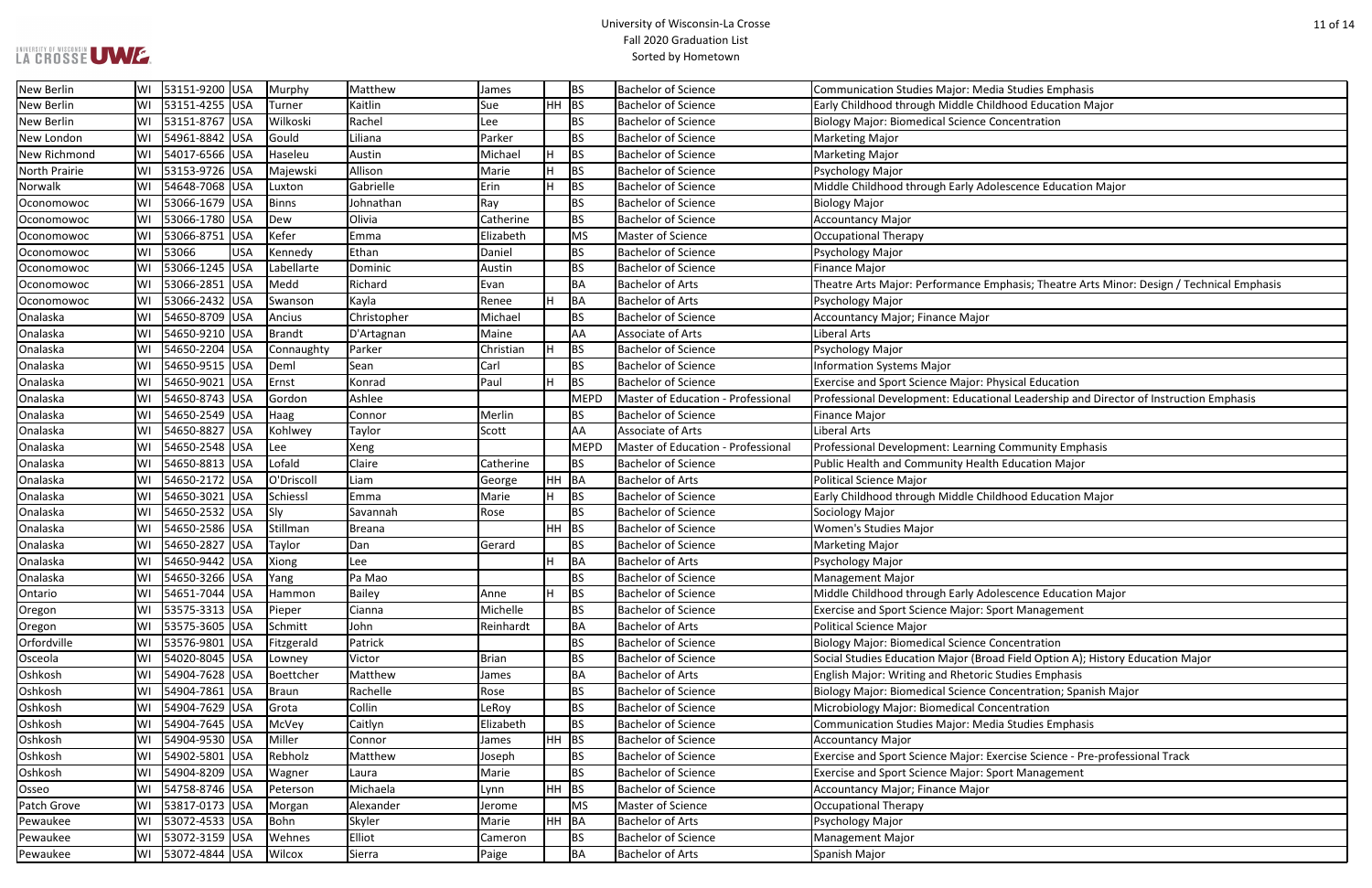| dies Minor: Organizational and Professional Communication Empha |
|-----------------------------------------------------------------|
|                                                                 |
|                                                                 |
|                                                                 |
|                                                                 |
|                                                                 |
|                                                                 |
| ommunity Emphasis                                               |
| cise Science - Fitness Track                                    |
| cence Education Major                                           |
|                                                                 |
|                                                                 |
|                                                                 |
| cise Science - Pre-professional Track                           |
| cise Science - Fitness Track                                    |
|                                                                 |
|                                                                 |
|                                                                 |
| cise Science - Pre-professional Track                           |
| cence Education Major                                           |
| ational and Professional Communication Emphasis                 |
|                                                                 |
| ce Concentration; Mathematics Major                             |
| ntration                                                        |
| rsonal Communication Emphasis                                   |
| cise Science - Pre-professional Track                           |
| y Emphasis                                                      |
| dies Emphasis                                                   |
| cence Education Major                                           |
|                                                                 |
|                                                                 |
|                                                                 |
|                                                                 |
| cise Science - Pre-professional Track                           |
| <b>Ausic Major: Performance Emphasis</b>                        |
| cise Science - Pre-professional Track                           |
|                                                                 |
|                                                                 |
|                                                                 |
| <b>Studies Emphasis</b>                                         |
|                                                                 |
|                                                                 |
|                                                                 |
| cence Education Major                                           |
|                                                                 |
| centration                                                      |
|                                                                 |

| Pleasant Prairie         | WI | 53158-4533 USA        | Hilderbrand   | Anna         | Kathleen             | H       | <b>BS</b>   | <b>Bachelor of Science</b>         | Psychology Major; Communication Studies Minor: Organizational and Professional Communication Empha |
|--------------------------|----|-----------------------|---------------|--------------|----------------------|---------|-------------|------------------------------------|----------------------------------------------------------------------------------------------------|
| Pleasant Prairie         |    | 53158-4227 USA        | Theine        | McKenna      | Madeline             | $HH$ BS |             | <b>Bachelor of Science</b>         | Microbiology Major                                                                                 |
| Plover                   |    | 54467-4207 USA        | White         | Gunther      | Allen                |         | <b>BS</b>   | <b>Bachelor of Science</b>         | <b>Biology Major</b>                                                                               |
| Plymouth                 | WI | 53073-4061 USA        | Hunter        | Will         | <b>Ray Frederick</b> |         | <b>BS</b>   | <b>Bachelor of Science</b>         | Marketing Major                                                                                    |
| Port Washington          | WI | 53074-2085 USA        | Franzkowiak   | Maxwell      | Lee                  |         | <b>BS</b>   | <b>Bachelor of Science</b>         | <b>Finance Major</b>                                                                               |
| Port Washington          |    | 53074-2632 USA        | Lesniak       | Emily        | Mae                  |         | <b>BS</b>   | <b>Bachelor of Science</b>         | <b>Biology Major</b>                                                                               |
| Port Washington          |    | 53074-2081 USA        | Wehner        | Jacob        | Noel                 |         | ВS          | <b>Bachelor of Science</b>         | <b>Marketing Major</b>                                                                             |
| Portage                  | WI | 53901-1454 USA        | Levendoski    | Lucas        | Dale                 |         | <b>MEPD</b> | Master of Education - Professional | Professional Development: Learning Community Emphasis                                              |
| Poynette                 |    | 53955-9807 USA        | Bruchs        | Tanner       | Michael              |         | BS          | <b>Bachelor of Science</b>         | Exercise and Sport Science Major: Exercise Science - Fitness Track                                 |
| Poynette                 | WI | 53955-8994 USA        | Stark         | Lexie        | Marie                |         | BS          | <b>Bachelor of Science</b>         | Middle Childhood through Early Adolescence Education Major                                         |
| Prairie du Chien         | WI | 53821-2237 USA        | Wittrig       | Morgan       | Marie                | Н.      | BA          | <b>Bachelor of Arts</b>            | Political Science Major                                                                            |
| Prairie du Sac           | WI | 53578-1000 USA        | Miller        | Cole         | <b>Bradley</b>       | HH BS   |             | <b>Bachelor of Science</b>         | <b>Biology Major</b>                                                                               |
| Prairie du Sac           |    | 53578-9715 USA        | Werderits     | Tanner       | David                |         | <b>BS</b>   | <b>Bachelor of Science</b>         | Finance Major; Accountancy Major                                                                   |
| Pulaski                  | WI | 54162-9638 USA        | Berna         | Kelsey       | Ann                  | $HH$ BS |             | <b>Bachelor of Science</b>         | Exercise and Sport Science Major: Exercise Science - Pre-professional Track                        |
| Pulaski                  | WI | 54162-9768 USA        | Schaefer      | Nathaniel    | Ryan                 |         | BS          | <b>Bachelor of Science</b>         | Exercise and Sport Science Major: Exercise Science - Fitness Track                                 |
| Racine                   | WI | 53405-2323 USA        | Lasee         | Annika       | Rose Christel        |         | BA          | <b>Bachelor of Arts</b>            | German Studies Major                                                                               |
| Reedsburg                | WI | 53959-2018   USA      | Beesley       | Alexzandra   | <b>Braelynn</b>      | HH BS   |             | <b>Bachelor of Science</b>         | Sociology Major                                                                                    |
| Reedsburg                | WI | 53959-2230 USA        | Mazur         | Cal          | Edmund               |         | <b>BS</b>   | <b>Bachelor of Science</b>         | <b>Biology Major</b>                                                                               |
| Rhinelander              | WI | 54501-8911 USA        | Zettler       | Sydney       | Marie                | H.      | BS          | <b>Bachelor of Science</b>         | Exercise and Sport Science Major: Exercise Science - Pre-professional Track                        |
| <b>Rice Lake</b>         | WI | 54868-8545 USA        | Emerson       | Jayne        | Susan                |         | BS          | <b>Bachelor of Science</b>         | Middle Childhood through Early Adolescence Education Major                                         |
| <b>Rice Lake</b>         | WI | 54868-2884 USA        | Jeffrey       | Logan        | James                |         | <b>BS</b>   | <b>Bachelor of Science</b>         | Communication Studies Major: Organizational and Professional Communication Emphasis                |
| <b>Rice Lake</b>         |    | 54868-9503 USA        | Rademaker     | Marc         | William              | H       | <b>BS</b>   | <b>Bachelor of Science</b>         | <b>Biology Major</b>                                                                               |
| <b>Richland Center</b>   | WI | 53581-2705 USA        | Golackson     | James        | Michael              |         | <b>BS</b>   | <b>Bachelor of Science</b>         | Chemistry Major: Environmental Science Concentration; Mathematics Major                            |
| Ripon                    | WI | 54971-9280 USA        | Davis         | Marissa      | Lee                  | $HH$ BS |             | <b>Bachelor of Science</b>         | <b>Biology Major</b>                                                                               |
| <b>River Falls</b>       |    | 54022-5402 USA        | Larsen        | Alyssa       | Maureen              | H.      | <b>BS</b>   | <b>Bachelor of Science</b>         | Microbiology Major: Biomedical Concentration                                                       |
| Roberts                  | WI | 54023-8329 USA        | Plahn         | Jordyn       | Richelle             |         | ΒA          | <b>Bachelor of Arts</b>            | Communication Studies Major: Interpersonal Communication Emphasis                                  |
| Rudolph                  |    | 54475-9710 USA        | Pawelski      | Megan        | Louise               |         | <b>BS</b>   | <b>Bachelor of Science</b>         | Exercise and Sport Science Major: Exercise Science - Pre-professional Track                        |
| <b>Saint Croix Falls</b> | WI | 54024-9148 USA        | Armbrust      | Margaret     | Regina               |         | BA          | <b>Bachelor of Arts</b>            | History Major: Public and Policy History Emphasis                                                  |
| Seymour                  | WI | 54165-8312 USA        | Lerum         | Maggie       | Rebecca              | HH BA   |             | <b>Bachelor of Arts</b>            | English Major: Writing and Rhetoric Studies Emphasis                                               |
| Sheboygan                | WI | 53081-8550 USA        | <b>Brauer</b> | Autumn       | Marie                | Н.      | <b>BS</b>   | <b>Bachelor of Science</b>         | Middle Childhood through Early Adolescence Education Major                                         |
| Sheboygan                |    | WI 53083-4931 USA     | Duncan        | Abigail      | Carolina             | HH BS   |             | <b>Bachelor of Science</b>         | <b>English Education Major</b>                                                                     |
| Sheboygan                |    | 53083-2639 USA        | Schlieder     | Molly        | Marie                | H       | BS          | <b>Bachelor of Science</b>         | <b>Biology Major</b>                                                                               |
| Sheboygan                | WI | 53081-2239 USA        | Vander Weele  | Jason        | Robert               |         | <b>MS</b>   | Master of Science                  | Data Science                                                                                       |
| Sheboygan Falls          | WI | 53085-2710 USA        | Schmitt       | Ryan         | Samuel               |         | <b>BS</b>   | <b>Bachelor of Science</b>         | Accountancy Major; Finance Major                                                                   |
| Shell Lake               | WI | 54871-8671 USA        | Schroeder     | Cassidy      |                      | H       | BS          | <b>Bachelor of Science</b>         | Exercise and Sport Science Major: Exercise Science - Pre-professional Track                        |
| Sparta                   | WI | 54656-5705 USA        | Beron         | Joshua       | Jerome               |         | BS          | <b>Bachelor of Science</b>         | Music Major: Instrumental Emphasis; Music Major: Performance Emphasis                              |
| Sparta                   | WI | 54656-2274 USA        | Krzykowski    | Kadie        | Sandra               |         | ΒS          | <b>Bachelor of Science</b>         | Exercise and Sport Science Major: Exercise Science - Pre-professional Track                        |
| Sparta                   | WI | 54656-6666 USA        | Long          | Megan        |                      |         | <b>MSED</b> | Master of Science in Education     | Reading                                                                                            |
| Sparta                   | WI | 54656-1654 USA        | McDonald      | Alayna       | Marie                |         | AA          | Associate of Arts                  | <b>Liberal Arts</b>                                                                                |
| Sparta                   | WI | 54656-8270 USA        | Polhamus      | <b>Brock</b> |                      |         | <b>BS</b>   | <b>Bachelor of Science</b>         | <b>Information Systems Major</b>                                                                   |
| Spooner                  | WI | 54801-8809 USA        | Schafer       | Tanner       | Michael              |         | <b>BS</b>   | <b>Bachelor of Science</b>         | <b>Communication Studies Major: Media Studies Emphasis</b>                                         |
| <b>Stevens Point</b>     |    | WI   54481-1140   USA | Ferrone       | Erin         | Claire               |         | BS          | <b>Bachelor of Science</b>         | Psychology Major                                                                                   |
| <b>Stevens Point</b>     | WI | 54482-9730 USA        | Karch         | Sydney       | Kathryn              | HH BS   |             | <b>Bachelor of Science</b>         | Psychology Major                                                                                   |
| Stockholm                | WI | 54769-5512 USA        | Terpstra      | Cori         | Ann                  |         | MS          | Master of Science                  | Occupational Therapy                                                                               |
| Stoddard                 | WI | 54658-9561 USA        | Larson        | Vanessa      | Marie                |         | ВS          | <b>Bachelor of Science</b>         | Middle Childhood through Early Adolescence Education Major                                         |
| Stoughton                | WI | 53589-5146 USA        | Cook          | Key          | Bryan                |         | AA          | Associate of Arts                  | <b>Liberal Arts</b>                                                                                |
| Stoughton                | WI | 53589-1222 USA        | Evenson       | Taylor       | Jessie               |         | BS          | <b>Bachelor of Science</b>         | <b>Biology Major: Biomedical Science Concentration</b>                                             |
| Stoughton                |    | WI   53589-1194   USA | Schultz       | Lydia        | Rae                  | $HH$ BS |             | <b>Bachelor of Science</b>         | Psychology Major                                                                                   |
|                          |    |                       |               |              |                      |         |             |                                    |                                                                                                    |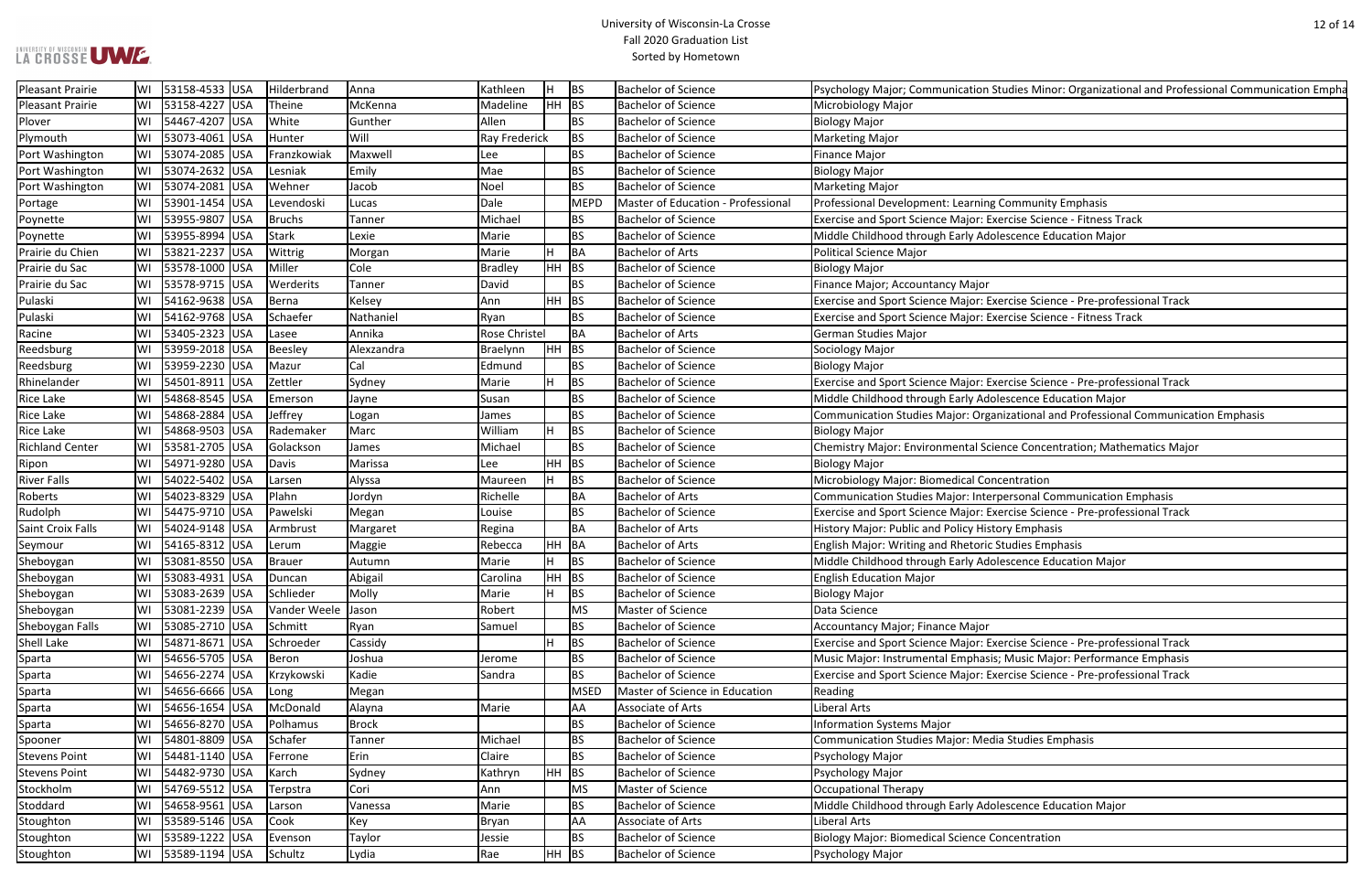#### University of Wisconsin-La Crosse Fall 2020 Graduation List Sorted by Hometown

| rcise Science - Fitness Track                         |
|-------------------------------------------------------|
| rcise Science - Pre-professional Track                |
|                                                       |
|                                                       |
|                                                       |
| rcise Science - Pre-professional Track                |
|                                                       |
|                                                       |
|                                                       |
|                                                       |
|                                                       |
| ommunity Emphasis                                     |
| scence Education Major                                |
| hasis                                                 |
|                                                       |
|                                                       |
|                                                       |
| ommunity Emphasis                                     |
| ood Education Major                                   |
|                                                       |
|                                                       |
| al Leadership and Director of Instruction Emphasis    |
| scence Education Major                                |
| jor                                                   |
|                                                       |
|                                                       |
| ngineering Technology Emphasis                        |
| ng Major                                              |
|                                                       |
|                                                       |
|                                                       |
| udies Emphasis: Literature Emphasis                   |
|                                                       |
|                                                       |
|                                                       |
| S<br>rcise Science - Pre-professional Track           |
|                                                       |
| n Studies Minor: Interpersonal Communication Emphasis |
|                                                       |
|                                                       |

Procise Science - Fitness Track; Coaching Competitive Athletics Concent

| <b>Sturgeon Bay</b> | lWI | 54235-1860 USA  | Atwell         | Carl         | Joseph    | IH.   | BS          | <b>Bachelor of Science</b>                | <b>Computer Science Major</b>                                                                   |
|---------------------|-----|-----------------|----------------|--------------|-----------|-------|-------------|-------------------------------------------|-------------------------------------------------------------------------------------------------|
| Suamico             | W١  | 54173-8183 USA  | Tiedt          | Madeline     | Claire    |       | <b>BS</b>   | <b>Bachelor of Science</b>                | Exercise and Sport Science Major: Exercise Science - Fitness Track                              |
| Sun Prairie         |     | 53590-9520 USA  | Blang          | <b>Brady</b> | Gator     | H.    | BS          | <b>Bachelor of Science</b>                | Exercise and Sport Science Major: Exercise Science - Pre-professional Track                     |
| <b>Sun Prairie</b>  | WI  | 53590-3064 USA  | Froh           | Isabelle     | Lyn       |       | <b>BS</b>   | <b>Bachelor of Science</b>                | Psychology Major                                                                                |
| Sun Prairie         | WI  | 53590-9246 USA  | Jegerlehner    | Brittni      | Marie     | HH BS |             | <b>Bachelor of Science</b>                | <b>Therapeutic Recreation Major</b>                                                             |
| Sun Prairie         |     | 53590-1246 USA  | Johnson        | Connor       | Dean      |       | <b>BS</b>   | <b>Bachelor of Science</b>                | Psychology Major                                                                                |
| Sun Prairie         | WI  | 53590-4204 USA  | Kromke         | Maddy        | Rae       | H.    | <b>BS</b>   | <b>Bachelor of Science</b>                | Exercise and Sport Science Major: Exercise Science - Pre-professional Track                     |
| <b>Sun Prairie</b>  |     | 53590-9308 USA  | Schultz        | Katrina      | Lynn      |       | MS          | Master of Science                         | <b>Clinical Exercise Physiology</b>                                                             |
| <b>Sussex</b>       | WI  | 53089-5414 USA  | Beaudry        | Olivia       | Ann       |       | <b>BS</b>   | <b>Bachelor of Science</b>                | <b>Management Major</b>                                                                         |
| <b>Taylor</b>       | WI  | 54659-9711 USA  | Zinn           | Dillon       | Irving    |       | <b>BS</b>   | <b>Bachelor of Science</b>                | <b>Accountancy Major</b>                                                                        |
| Thiensville         | WI  | 53092-5996 USA  | <b>Hopkins</b> | Andrew       | David     |       | <b>BS</b>   | <b>Bachelor of Science</b>                | <b>Biology Major</b>                                                                            |
| Tomah               | WI  | 54660-8148 USA  | Ahrendt        | Darla        |           |       | MSED        | Master of Science in Education            | Reading                                                                                         |
| Tomah               |     | 54660-5124 USA  | Dulinsky       | Kristin      |           |       | <b>MEPD</b> | Master of Education - Professional        | Professional Development: Learning Community Emphasis                                           |
| Tomah               | WI  | 54660-2228 USA  | Grovesteen     | Kaylee       | Rose      | HH BS |             | <b>Bachelor of Science</b>                | Middle Childhood through Early Adolescence Education Major                                      |
| Tomah               |     | 54660-1900 USA  | Klinge         | Richard      | Hamlet    |       | <b>BA</b>   | <b>Bachelor of Arts</b>                   | Theatre Arts Major: Performance Emphasis                                                        |
| Tomah               | WI  | 54660-1708 USA  | Lanska         | John         |           |       | <b>BS</b>   | <b>Bachelor of Science</b>                | <b>Computer Science Major</b>                                                                   |
| Tomah               | WI  | 54660-1200 USA  | Marten Steidl  | Makayla      | Marie     |       | <b>BS</b>   | <b>Bachelor of Science</b>                | <b>Therapeutic Recreation Major</b>                                                             |
| Trempealeau         | WI  | 54661-8219 USA  | Cattanach      | Kelsey       | Nicole    |       | AA          | Associate of Arts                         | Liberal Arts                                                                                    |
| Trempealeau         | lWI | 54661-9332 USA  | Mc Millen      | Kristy       | Lyn       |       | <b>MEPD</b> | Master of Education - Professional        | Professional Development: Learning Community Emphasis                                           |
| Trempealeau         | WI  | 54661-9324 USA  | Nichols        | Whitney      | Janice    | H     | <b>BS</b>   | <b>Bachelor of Science</b>                | Early Childhood through Middle Childhood Education Major                                        |
| Trempealeau         |     | 54661-9230 USA  | Ryan           | Shaysie      | Marie     |       | <b>MS</b>   | Master of Science                         | <b>Therapeutic Recreation</b>                                                                   |
| <b>Two Rivers</b>   |     | 54241-2641 USA  | Horner         | Allison      | Rose      | H     | <b>BS</b>   | <b>Bachelor of Science</b>                | <b>Biology Major</b>                                                                            |
| <b>Two Rivers</b>   |     | 54241-2304 USA  | Zunker         | Ryan         |           |       | <b>MEPD</b> | <b>Master of Education - Professional</b> | Professional Development: Educational Leadership and Director of Instruction Emphasis           |
| Verona              | WI  | 53593-9306  USA | Bauer          | Emalyn       | Rose      | HH.   | BS          | <b>Bachelor of Science</b>                | Middle Childhood through Early Adolescence Education Major                                      |
| Verona              |     | 53593-7813 USA  | Eigenberger    | Delaney      | Leah      | H.    | BS          | <b>Bachelor of Science</b>                | Health and Wellness Management Major                                                            |
| Verona              | WI  | 53593-9399  USA | Tackett        | John         |           |       | AA          | Associate of Arts                         | Liberal Arts                                                                                    |
| Verona              |     | 53593-9330 USA  | Zimmerman      | Anna         | Leahy     |       | MS          | Master of Science                         | <b>Occupational Therapy</b>                                                                     |
| Viroqua             | WI  | 54665-1652 USA  | Welter         | Steven       | Robert    |       | <b>BS</b>   | <b>Bachelor of Science</b>                | Computer Science Major: Computer Engineering Technology Emphasis                                |
| Waterford           |     | 53185-4274 USA  | Allen          | Samuel       | John      |       | <b>BS</b>   | <b>Bachelor of Science</b>                | International Business Major; Marketing Major                                                   |
| Waterford           | WI  | 53185-2404 USA  | Hartmann       | Sydney       | Nicole    |       | AA          | Associate of Arts                         | Liberal Arts                                                                                    |
| Waterford           | WI  | 53185-3622 USA  | Lestan         | Tom          |           | HH BS |             | <b>Bachelor of Science</b>                | <b>Biology Major</b>                                                                            |
| Watertown           | WI  | 53098-3046 USA  | Clark          | Max          |           | HH BS |             | <b>Bachelor of Science</b>                | Psychology Major                                                                                |
| Watertown           | WI  | 53098-1113 USA  | Wolter         | Peyton       | Mackenzie | HH BA |             | <b>Bachelor of Arts</b>                   | English Major: Writing and Rhetoric Studies Emphasis: Literature Emphasis                       |
| Waukesha            |     | 53188-4542 USA  | <b>Bralick</b> | Abby         | Suzanne   |       | <b>BS</b>   | <b>Bachelor of Science</b>                | <b>Therapeutic Recreation Major</b>                                                             |
| Waukesha            | WI  | 53189-6437 USA  | Marose         | Emmy         | Anne      |       | BA          | <b>Bachelor of Arts</b>                   | Sociology Major                                                                                 |
| Waukesha            | WI  | 53188-1732 USA  | Pertle         | John         | Joseph    |       | <b>BS</b>   | <b>Bachelor of Science</b>                | Computer Science Major                                                                          |
| Waukesha            | WI  | 53188-5433 USA  | Primrose       | Elise        | Joy       | H.    | BS          | <b>Bachelor of Science</b>                | History Major: World History Emphasis                                                           |
| Waukesha            | WI  | 53188-3959 USA  | Rawson         | Rose         | Elizabeth | H.    | <b>BS</b>   | <b>Bachelor of Science</b>                | Exercise and Sport Science Major: Exercise Science - Pre-professional Track                     |
| Waukesha            |     | 53189-9023 USA  | Scharnek       | Chase        | John      |       | <b>BS</b>   | <b>Bachelor of Science</b>                | General Studies Major; Communication Studies Minor: Interpersonal Communication Emphasis        |
| Waukesha            | WI  | 53186-2679 USA  | Scholz         | Erin         | Krystal   |       | <b>BS</b>   | <b>Bachelor of Science</b>                | <b>Marketing Major</b>                                                                          |
| Waukesha            | WI  | 53189-8025 USA  | White          | Elise        | Hope      | HH BA |             | <b>Bachelor of Arts</b>                   | Psychology Major                                                                                |
| Waukesha            |     | 53188-4117 USA  | Woehrer        | Megan        | Elizabeth |       | <b>BS</b>   | <b>Bachelor of Science</b>                | Early Childhood through Middle Childhood Education Major                                        |
| Waukesha            | WI  | 53188-4451 USA  | Zamane         | Zakaria      |           |       | <b>BS</b>   | <b>Bachelor of Science</b>                | <b>Accountancy Major</b>                                                                        |
| Waunakee            | WI  | 53597-1497 USA  | Ryan           | Colin        | Joseph    |       | AA          | Associate of Arts                         | Liberal Arts                                                                                    |
| Waunakee            | WI  | 53597-2319 USA  | Wood           | Jack         | Jacob     |       | <b>BS</b>   | <b>Bachelor of Science</b>                | <b>Marketing Major</b>                                                                          |
| Waupaca             | WI  | 54981-9744 USA  | Donkin         | Justin       |           |       | <b>BS</b>   | <b>Bachelor of Science</b>                | Exercise and Sport Science Major: Exercise Science - Fitness Track; Coaching Competitive Athlet |
| Waupun              | WI  | 53963-1205 USA  | Heeringa       | Benjamin     | Michael   |       | <b>BS</b>   | <b>Bachelor of Science</b>                | <b>Therapeutic Recreation Major</b>                                                             |
| Wausau              |     | 54403-2246 USA  | Boulanger      | Christian    | John      | H.    | BS          | <b>Bachelor of Science</b>                | <b>Public Administration Major</b>                                                              |
|                     |     |                 |                |              |           |       |             |                                           |                                                                                                 |